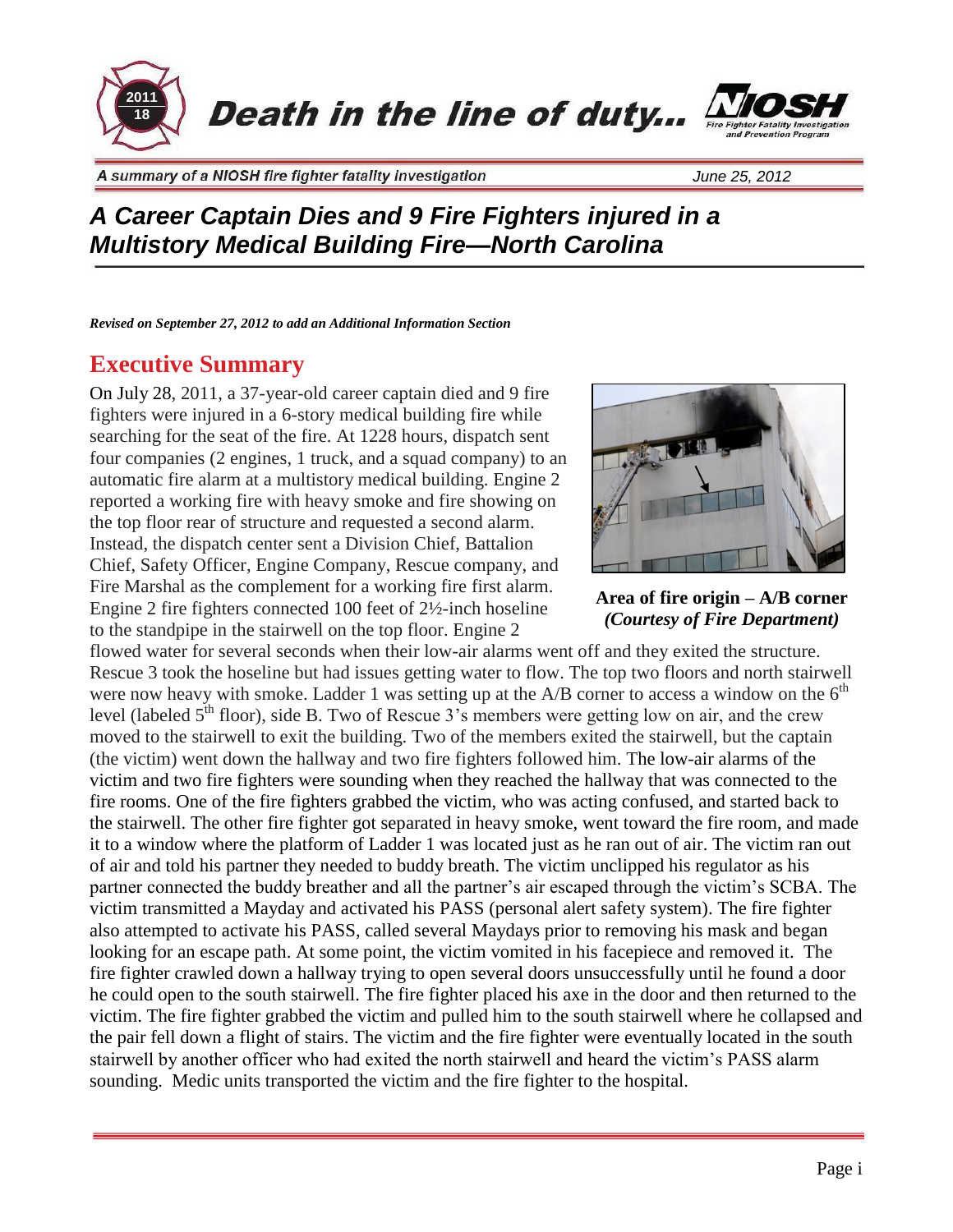## *A Career Captain Dies and 9 Fire Fighters injured in a Multistory Medical Building Fire–North Carolina*

## **Contributing Factors**

- *Arson*
- *Lack of an automatic fire suppression system*
- *Multistory/high-rise standard operating procedures not followed*
- *Air management doctrine not followed*
- *Reverse stack effect in stairwell*
- *Inadequate strategy and tactics*
- *Task saturation of the incident commander*

## **Key Recommendations**

- *Ensure that the existing standard operating procedures for high-rise fire-fighting operations are reviewed, implemented, and enforced.*
- *Ensure that a deployment strategy for low-frequency/high-risk incidents is developed and implemented.*
- *Ensure that the incident commander develops an incident action plan, which is communicated to all fire fighters on scene, and includes effective strategy and tactics for high-rise operations, a timely coordinated fire attack, and a coordinated search plan.*
- *Ensure that the incident commander utilizes division/group supervisors for effective tactical-level management.*
- *Ensure that fire fighters are properly trained in air management.*
- *Ensure that fire fighters are properly trained in out-of-air SCBA emergencies and SCBA repetitive skills training (e.g., buddy breathing and clearing a facepiece)*
- *Ensure that the incident commander is provided a chief's aide to assist in incident management, including communications and personnel accountability.*
- *Ensure that the incident commander establishes a stationary command post for effective incident management, which includes the use of a tactical worksheet, enhanced fireground communications, and a personnel accountability system.*
- *Ensure that fire fighters are properly trained in Mayday standard operating procedures and survival techniques.*

The National Institute for Occupational Safety and Health (NIOSH), an institute within the Centers for Disease Control and Prevention (CDC), is the federal agency responsible for conducting research and making recommendations for the prevention of work-related injury and illness. In 1998, Congress appropriated funds to NIOSH to conduct a fire fighter initiative that resulted in the NIOSH "Fire Fighter Fatality Investigation and Prevention Program" which examines line-of-duty-deaths or on duty deaths of fire fighters to assist fire departments, fire fighters, the fire service and others to prevent similar fire fighter deaths in the future. The agency does not enforce compliance with State or Federal occupational safety and health standards and does not determine fault or assign blame. Participation of fire departments and individuals in NIOSH investigations is voluntary. Under its program, NIOSH investigators interview persons with knowledge of the incident who agree to be interviewed and review available records to develop a description of the conditions and circumstances leading to the death(s). Interviewees are not asked to sign sworn statements and interviews are not recorded. The agency's reports do not name the victim, the fire department or those interviewed. The NIOSH report's summary of the conditions and circumstances surrounding the fatality is intended to provide context to the agency's recommendations and is not intended to be definitive for purposes of determining any claim or benefit.

**For further information, visit the program website at [www.cdc.gov/niosh/fire](http://www.cdc.gov/niosh/fire) or call toll free 1-800-CDC-INFO (1-800-232-4636).**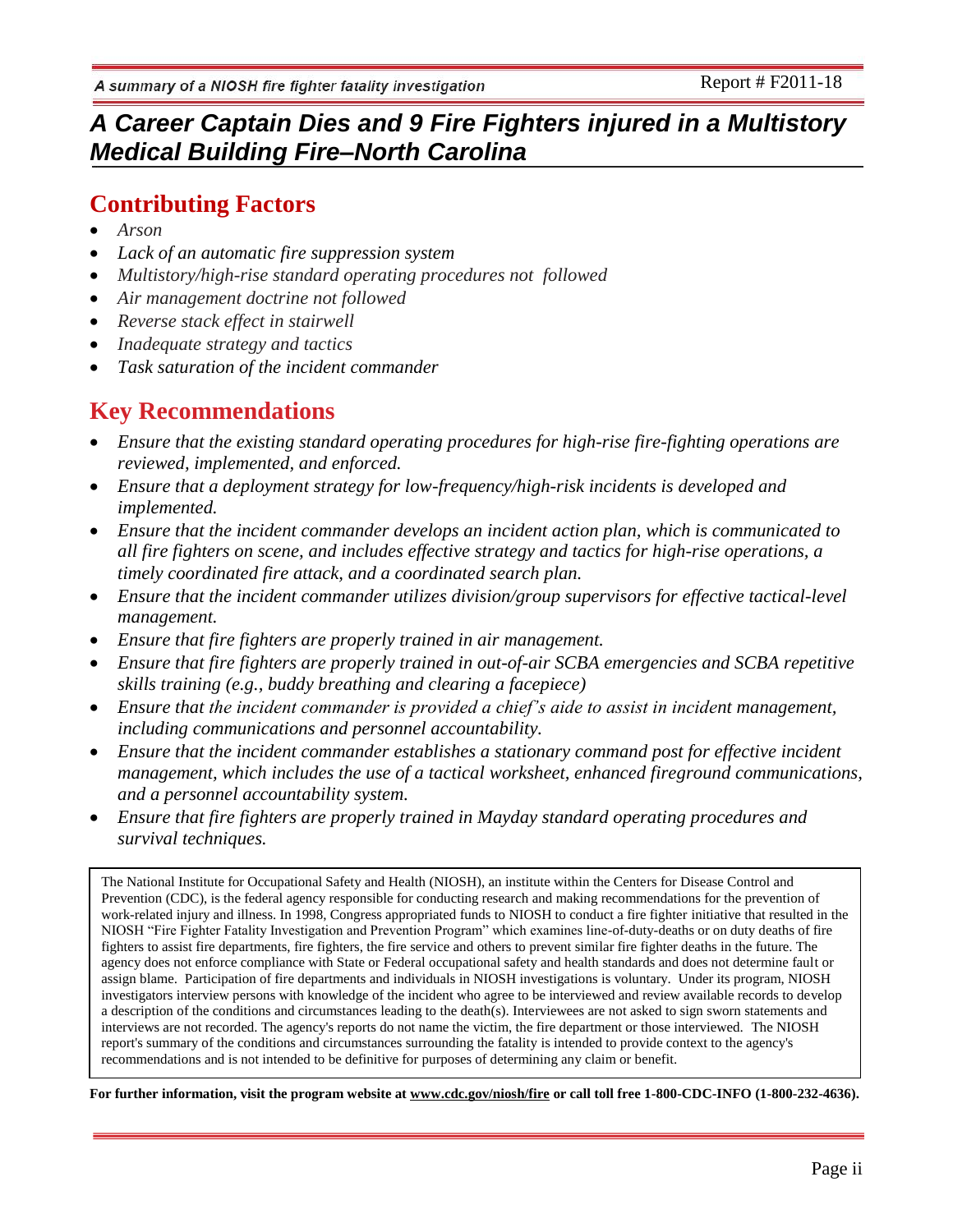## **Introduction**

On July 28, 2011, a 37-year-old career captain died and 9 fire fighters were injured while searching for the seat of the fire in a six-story medical building. On August 1, 2011, the U.S. Fire Administration notified the National Institute for Occupational Safety and Health (NIOSH) of this incident. On August 7–12, 2011, a general engineer and two investigators from the NIOSH Fire Fighter Fatality Investigation and Prevention Program traveled to North Carolina to investigate this incident. The NIOSH investigators conducted an opening meeting with fire department officials. During the investigation NIOSH investigators met with the city's risk manager and with representatives of the North Carolina Occupational Safety and Health Administration. The NIOSH investigators visited the incident scene and conducted interviews with officers and fire fighters who were at the incident. The NIOSH investigators reviewed the fire department's standard operating guidelines, officers' and fire fighters' training records, dispatch audio tapes, and the county medical examiner's autopsy report. In addition, NIOSH investigators met with the Alcohol, Tobacco, and Firearms special agent who investigated the incident.

## **Fire Department**

This career fire department has 12 stations with 237 uniformed members who serve a population of approximately 83,000 residents with a daytime population of 125,000 to 150,000 people within an area of about 60 square miles including contracted areas. The fire department responds to approximately 14,000 to 15,000 emergency calls annually. Specialty units consist of hazardous materials mitigation, swift water rescue, high angle rescue, dive rescue, and confined space rescue. All department members work a 24-hour duty shift (24 hours on, 24 hours off, 24 hours on, 48 hours off, 24 hours on, then 96 hours off). The fire department operates 17 companies consisting of 11 engine companies (includes 1 squad and 1 quint), 4 trucks, 1 rescue and 1 tender.

The fire department has written policies and procedures, which are available to all department members within their stations. Policies and procedures on the incident command system, personnel accountability system, high-rise operations, and truck company operations were in place.

# **Training and Experience**

The state of North Carolina has specific requirements and recommendations to become either a volunteer or a career firefighter. First, you must be 18 years old with a high school diploma or GED and have a valid class C or better North Carolina driver's license. The state recommends a thorough physical exam conducted by a qualified [medical](http://www.ehow.com/way_5486291_requirements-become-north-carolina-firefighter.html) practitioner, according to the current edition of the National Fire Protection Association (NFPA) 1582, *Standard for Medical Requirements for Fire* Service Personnel.<sup>1</sup> Second, all fire fighters must complete training equivalent to the NFPA 1001, Standard for Fire Fighter Professional Qualifications, Fire Fighter I and Fire Fighter II.<sup>2</sup> Third, a North Carolina Level I firefighter must be certified to Haz Mat (Hazardous Materials) Awareness and Haz Mat Operations. The training and experience for the victim, Captain (initial Incident Commander (IC)), and the IC are included in Table 1.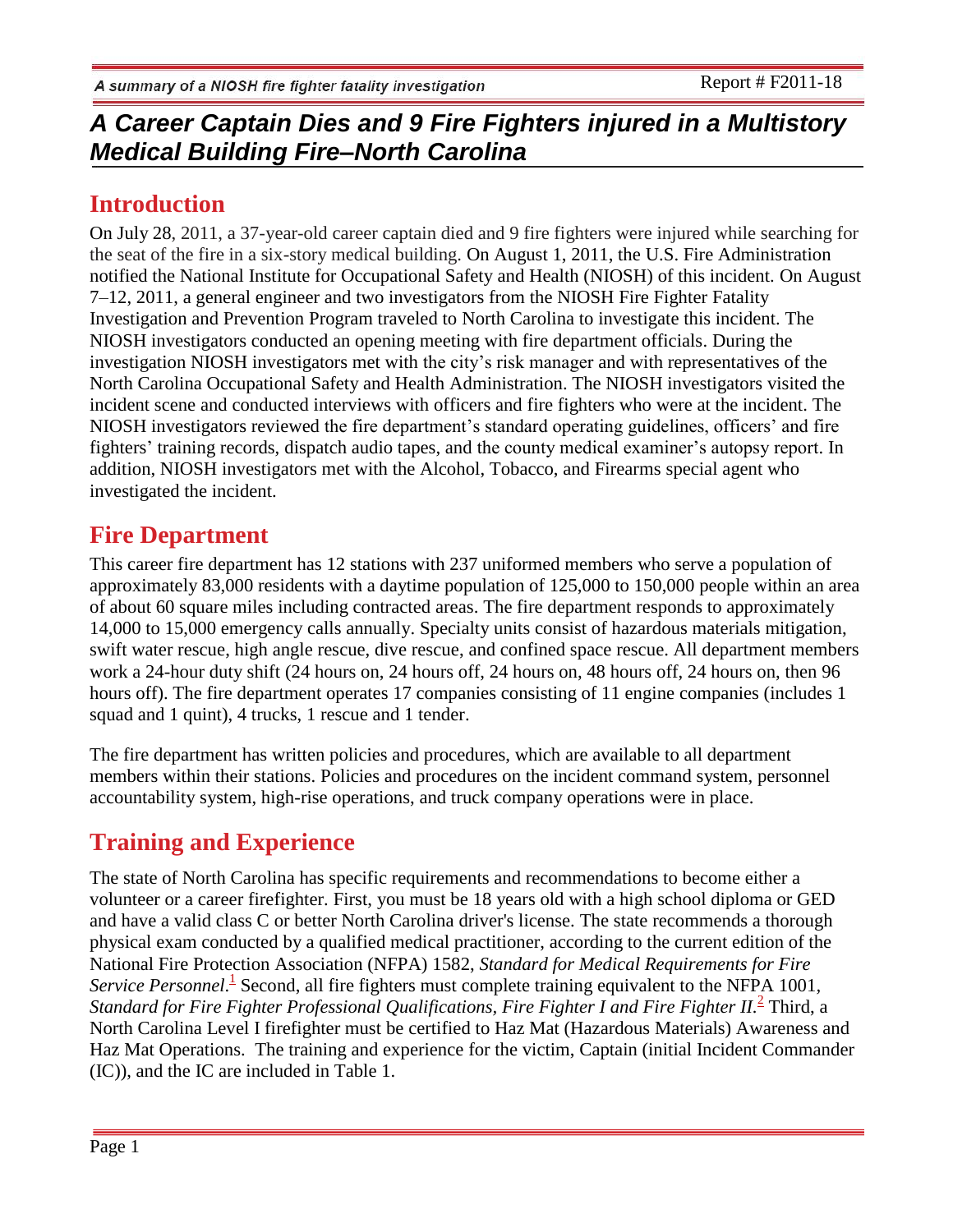## **Table 1. Training and Experience of Key Personnel**

| <b>Fire Fighter</b>       | <b>Training Courses</b>                            | <b>Years Experience</b> |
|---------------------------|----------------------------------------------------|-------------------------|
| Victim                    | Fire Fighter I and II, Rapid Intervention Team     | 13                      |
|                           | Training, Hazardous Material Awareness and         |                         |
|                           | Operations, Hazardous Waste Operations and         |                         |
|                           | Emergency Response, Emergency Response to          |                         |
|                           | Terrorism Basic Concepts, Confined Space           |                         |
|                           | Rescue, Trench Rescue, High-Angle Rescue,          |                         |
|                           | Swift Water Rescue, and various                    |                         |
|                           | administrative and technical courses.              |                         |
| Captain (E2)              | Fire Fighter I and II, National Incident           | 22                      |
|                           | Management System Certification, Hazardous         |                         |
|                           | Materials Operations, Fire Ground Company          |                         |
|                           | Operations, Vertical Ventilation, and various      |                         |
|                           | administrative and technical courses.              |                         |
| Division Chief            | Fire Fighter I, Fire Fighter II, Fire Inspector I, | 24                      |
| (incident commander (IC)) | Hazardous Materials Training, National             |                         |
|                           | Incident Management System Certification,          |                         |
|                           | Command Officer Training, High-Angle               |                         |
|                           | Rescue, and various other administrative and       |                         |
|                           | technical courses.                                 |                         |

The fire department has a training classroom at headquarters and a training staff, which are led by the chief of training. The training division is responsible for all aspects of training and education for the department, including recruit training, in-service training for fire fighters and officers, and professional standards testing and certification. The division manages and facilitates much of the training with three training specialists who are assigned to each shift. The shift training officers also serve as incident safety officers (ISOs).

## **Structure**

The incident involved an approximately 122,862-square-foot, six-story commercial structure, which contained numerous medical offices and was built in 1982 (see Photo 1). The commercial structure consisted of 5 upper floors, a ground floor, and a basement. The exterior construction was cast concrete panels reinforced by steel columns and I-beams and large glass window panels on every floor. The roof was flat and constructed of corrugated steel decking finished with a rubber membrane, asphalt, and approximately an inch thick layer of gravel. A parapet wall approximately 3 feet high surrounded the parameter of the roof. A steel and concrete mechanical room, which housed utilities for the structure, was located in the center of the roof.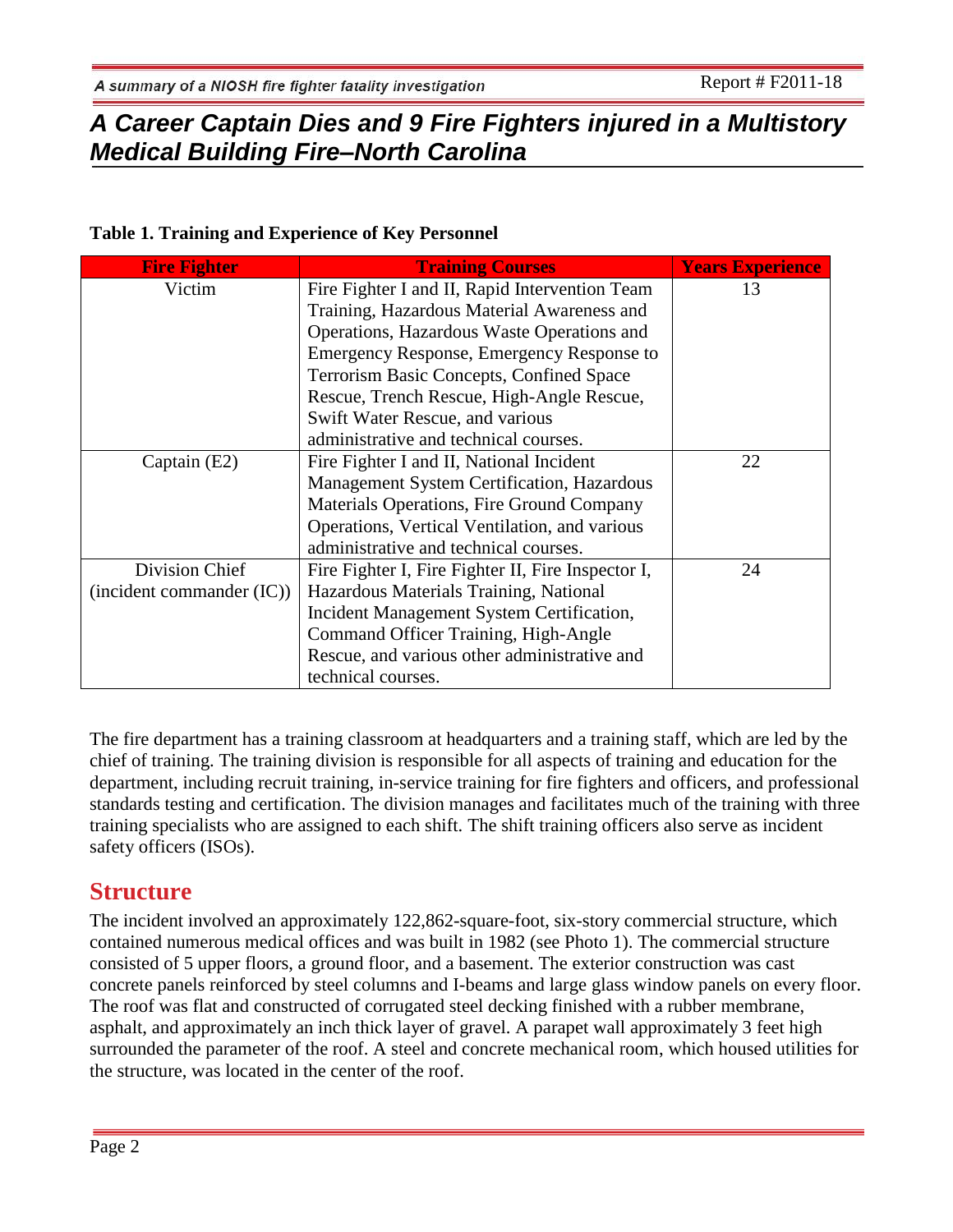The interior construction was drywall over metal studs, comprising numerous interior rooms and long hallways. The floors were poured concrete that were covered primarily with carpeting, but some areas were tiled. The ceilings were suspended acoustical tiles supported by a metal grid. A void space approximately 3 feet high was located between the drop ceiling and the steel decking of the floor above. The void spaces contained heating and cooling duct work and other utilities.

The building is accessed at the ground level by two main areas: a set of glass doors near the center of the structure on Side B (north) and Side A. Two steel personnel doors were on Side A, one near each end of the structure. On Side A of the structure, an enclosed skywalk connected floors 1 through 4 to the multilevel parking garage (see Photo 1 and Diagram 1). The structure had two internal stairwells (north and south) with an access to the roof and a set of internal elevators.



**Photo 1. Side A of the fire structure; skywalk and parking garage on the left.** *(NIOSH photo)*

The structure was equipped with an automatic fire alarm. *Note: The automatic alarm had false alarmed five times within the previous 30 days.* The structure only had a single room on the  $2<sup>nd</sup>$  floor that was sprinklered that contained a hyperbaric chamber. *Note: The lack of sprinklers throughout this commercial structure significantly increased the health and safety exposure and risk to fire fighters.* The structure was equipped with a wet standpipe system, which was supplied by an underground municipal water main on the east side of the structure. The standpipe went up to the top floor in both the north and south stairwells. Fire department connections (FDC) fed into the basement to the standpipe system, which served as a supplemental water supply. The FDC was designed to provide water to the standpipe system if the pressure in the FDC was greater than the pressure in the municipal water supply. A 2½-inch fire department hoseline connection with shutoff valve was supplied by the standpipe at each floor landing and housed in a metal cabinet. Each cabinet also contained 100 ft of 1½-inch house fire hose, which was for use by trained building occupants. The standpipe system included several screw and yoke valves, two gated shutoff valves, and a backflow preventer. All the valves were verified to be open at the time of the post fire incident investigation.

Several fire fighters stated and recorded radio traffic indicated that no water or water pressure was in the standpipe system. Also, some fire fighters observed a dirty black substance mixed with water at the standpipe fire department hoseline connection, which they believe may have clogged the water supply. During the incident, the hoseline that was deployed in the north stairwell was prematurely charged causing numerous kinks in the hoseline and possibly a partially open valve, which greatly inhibited water flow. *Notes: 1) The Bureau of Alcohol, Tobacco, and Firearms (ATF) inspected, flow tested, pressure tested, and concluded that the standpipe was fully operational and functional as designed. In addition, the fire department, with NIOSH investigators observing, recreated the standpipe connection process and concluded that when the hoseline was properly deployed there was enough water pressure*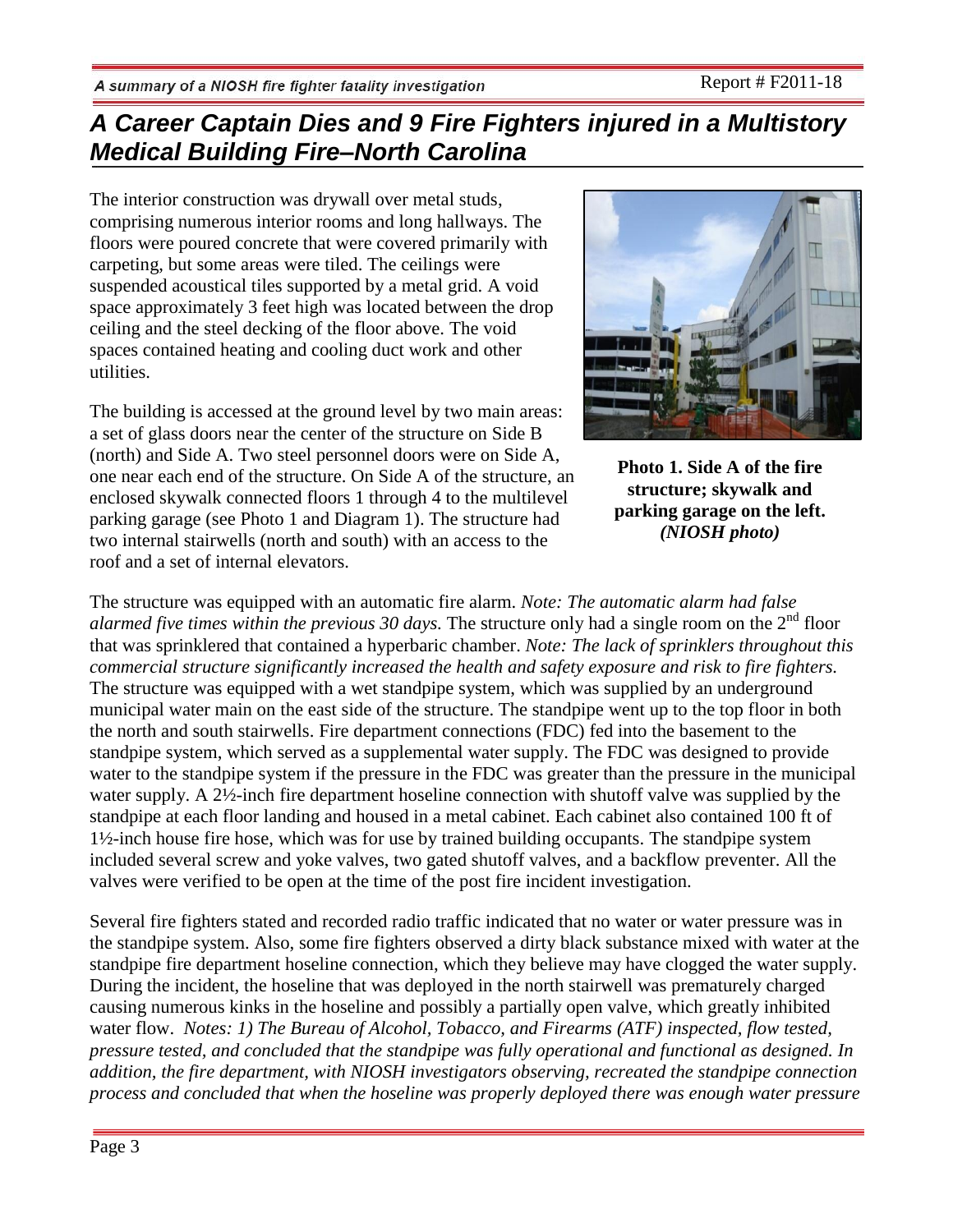*to put water on the fire. 2) The fire stairwell in the building had a significant volume of smoke from the*   $5<sup>th</sup>$  *floor down to the lobby level due to entrainment from a phenomenon known as reverse stack effect. Reverse stack effect results from a temperature difference between warm outside and cooler inside air that creates a buoyancy driven downward flow of air (and smoke) from the top to the bottom of a tall building. Firefighters described the smoke in the stairwells as being very dense, stating that they were forced to breathe supplied air prior to arriving at the fire floor.*

# **Personnel and Equipment**

The fire department dispatched to the automatic alarm two engines, one truck, and a squad. Upon notification of a working fire, an additional engine, rescue company, division chief, battalion chief, safety officer, and a fire marshal were dispatched. *Note: Engine 2 requested a second alarm, but due to multiple radio transmissions on the dispatch channel, it was missed by the communication center. The communication center never acknowledged the request and only dispatched the working fire units. Another alarm was not dispatched for 25 minutes. The 3rd alarm requested was actually the 2nd alarm dispatched.* [Table 2](http://www.cdc.gov/niosh/fire/reports/face200911.html#Table1) identifies the apparatus and staff dispatched on the first-alarm and upgraded working fire, along with their approximate dispatch and on-scene arrival times (rounded to the nearest minute).

| <b>Resource Designation</b>         | <b>Staffing</b>                                        | <b>Dispatched</b><br>(rounded to minute) | <b>On-Scene (rounded)</b><br>to minute) |
|-------------------------------------|--------------------------------------------------------|------------------------------------------|-----------------------------------------|
| Engine 1 (E1)                       | <b>Acting Captain</b><br>Engineer<br>Fire fighter      | 1228 hrs                                 | 1230 hrs                                |
| Engine $2(E2)$<br><b>Initial IC</b> | Captain<br>Relief engineer<br>Fire fighter             | 1228 hrs                                 | 1229 hrs                                |
| Ladder 1 (L1)                       | <b>Acting Captain</b><br>Relief driver<br>Fire fighter | 1228 hrs                                 | 1230 hrs                                |

## **Table 2. First-alarm Equipment and Personnel Dispatched**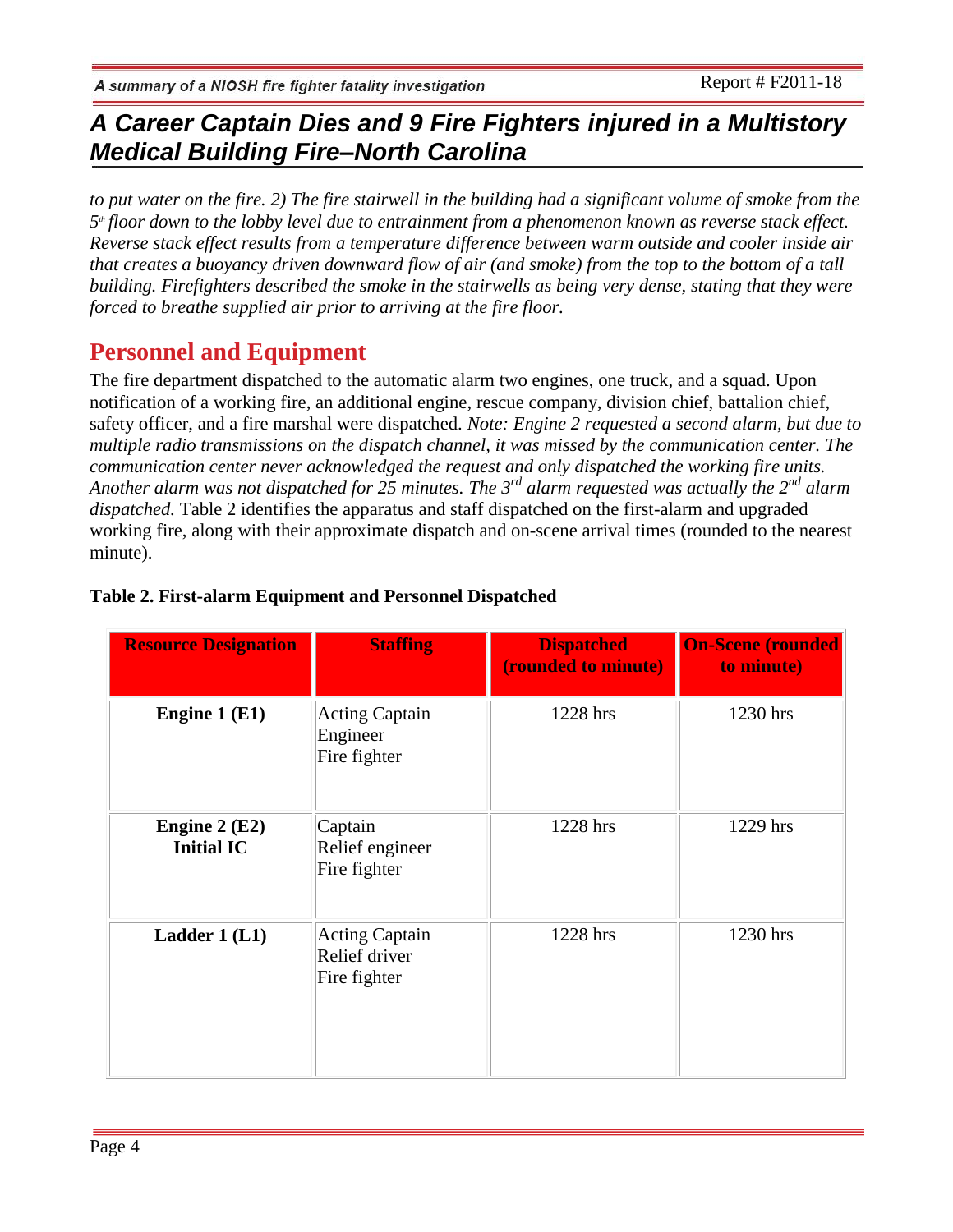| <b>Resource Designation</b>         | <b>Staffing</b>                                                                                           | <b>Dispatched</b><br>(rounded to minute) | <b>On-Scene (rounded)</b><br>to minute) |
|-------------------------------------|-----------------------------------------------------------------------------------------------------------|------------------------------------------|-----------------------------------------|
| Squad 1 (SQ1)                       | Captain<br>Engineer<br>Fire fighter                                                                       | 1228 hrs                                 | 1230 hrs                                |
| <b>Division Chief 4 (DC4)</b><br>IC | Division Chief                                                                                            | 1233 hrs                                 | 1235 hrs                                |
| <b>Safety Officer (SO)</b>          | <b>Safety Officer</b>                                                                                     | 1233 hrs                                 | 1235 hrs                                |
| <b>Battalion Chief 1 (BC1)</b>      | <b>Battalion Chief</b>                                                                                    | 1233 hrs                                 | 1246 hrs                                |
| Engine 6 (E6)                       | Captain<br>Engineer<br>2 Fire fighters                                                                    | 1233 hrs                                 | 1240 hrs                                |
| Rescue $3(R3)$                      | Captain (victim)<br>Engineer<br>Fire fighter<br>Second fire fighter<br>(injured) arrived by<br><b>POV</b> | 1233 hrs                                 | 1239 hrs                                |
| <b>Fire Marshal (FM)</b>            | <b>Fire Marshal</b>                                                                                       | 1233 hrs                                 | 1308 hrs                                |

## **Timeline**

An approximate timeline summarizing the significant events of the incident is listed below. The times are approximate and were obtained by studying available dispatch records, photos, run sheets, witness statements, and fire department records. The times are rounded to the nearest minute. The timeline is not intended, nor should it be used, as a formal record of events.

## **1228 Hours**

E1, E2, L1, and SQ1 are dispatched to an automatic alarm.

## **1229 Hours**

E2 arrived on scene, reports smoke showing, in command, and calls for  $2<sup>nd</sup>$  alarm.

## **1230 Hours**

DC4, BC1, E6, R3, SO, and FM are dispatched to working fire; E1, L1, and SQ1 arrive on scene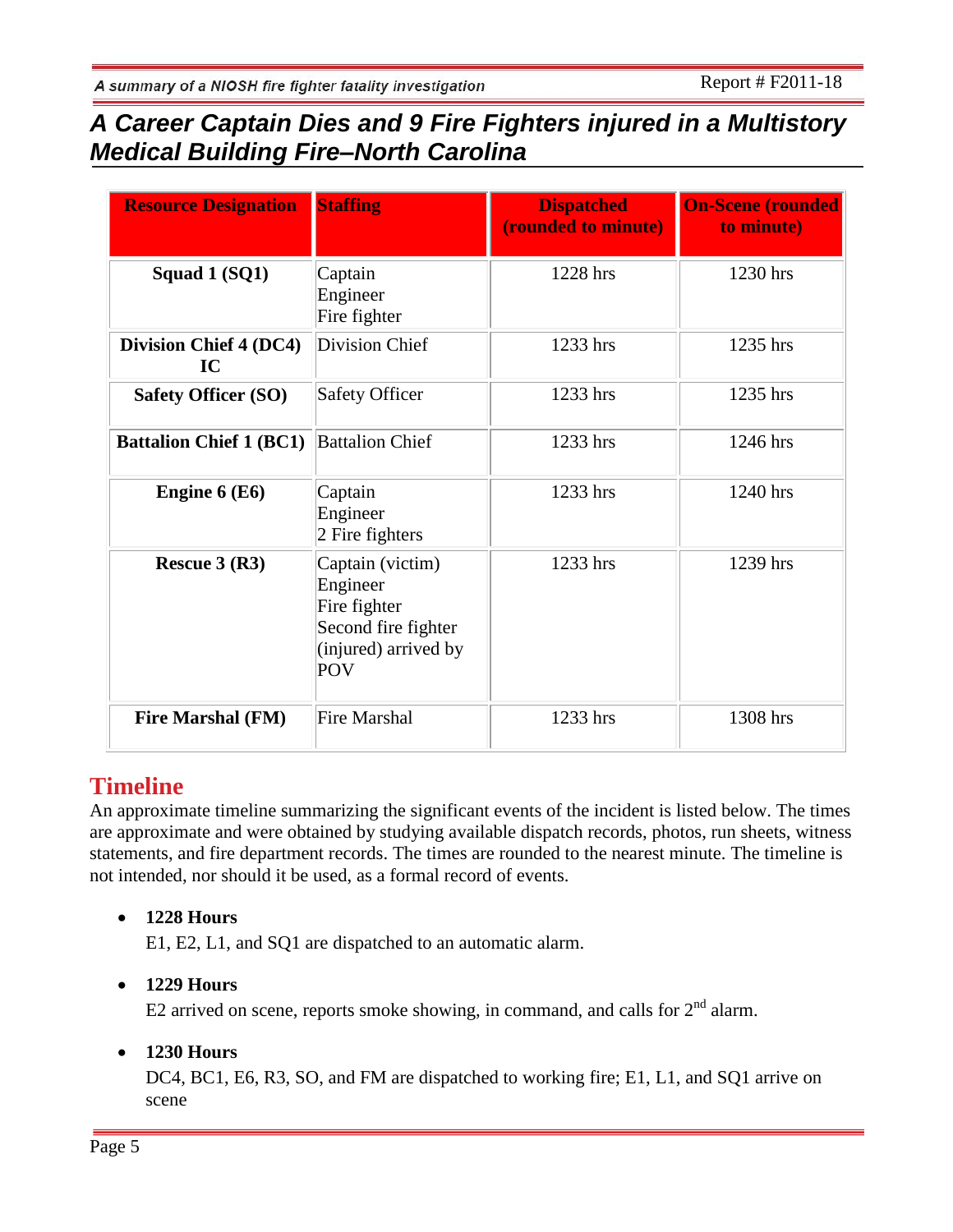# *A Career Captain Dies and 9 Fire Fighters injured in a Multistory Medical Building Fire–North Carolina*

## **1232 Hours**

E2 headed to  $6<sup>th</sup>$  level (labeled  $5<sup>th</sup>$  floor); evacuation process begins.

## **1234 Hours**

E1 hooked to FDC; E2 connected high-rise pack to  $5<sup>th</sup>$  floor standpipe in north stairwell; E2 reported heavy smoke on  $5<sup>th</sup>$  floor; E2 reported lower floors are clear of civilians.

### **1235 Hours**

DC4 and SO arrived on scene.

# **1239 Hours**

R3 arrived on scene and is assigned to conduct secondary search.

### **1240 Hours**

Engine 6 arrived on scene and is assigned fire attack; E1 established water supply to FDC.

 **1243 Hours** R3 are on  $1<sup>st</sup>$  floor.

## **1244 Hours**

E6 looked for mechanicals/utilities to shut down ventilation to  $5<sup>th</sup>$  floor.

### **1246 Hours**

BC1 arrived on scene; SO1 and E2 on fire floor.

### **1248 Hours**

Air Truck is requested; L1 on north side of structure.

### **1249 Hours**

E6 partially shut down ventilation to  $5<sup>th</sup>$  floor.

### **1250 Hours**

SQ1 on the  $5<sup>th</sup>$  reported heavy smoke and heat; E2 low on air and came out.

### **1251 Hours**

Fire room not located; High-rise pack stretched about 115 feet but has numerous kinks on  $5<sup>th</sup>$ floor landing and doorway.

### **1252 Hours**

R3 picked up hoseline but has no water; E1 connected to FDC to parking garage in case FDC was mislabeled.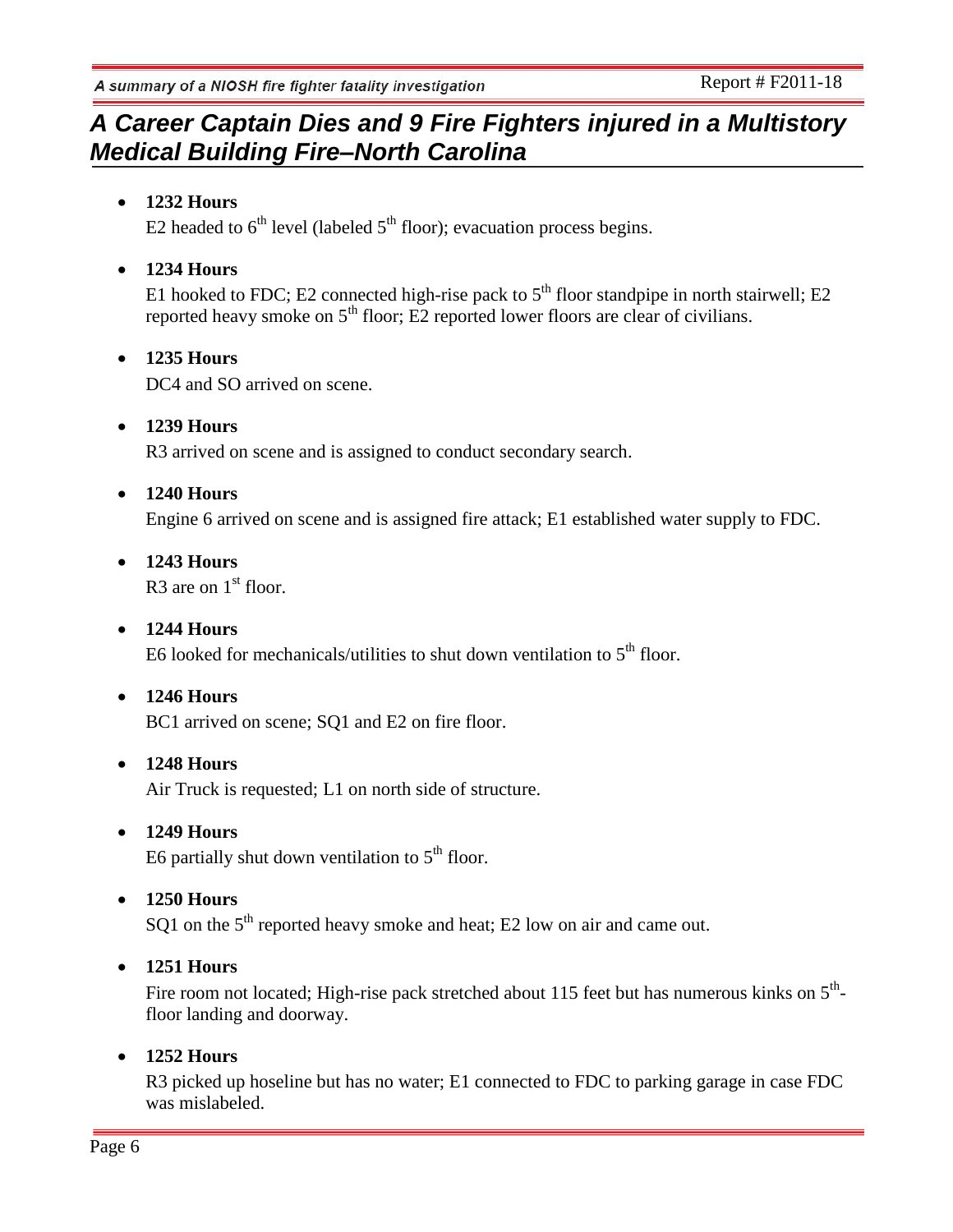## *A Career Captain Dies and 9 Fire Fighters injured in a Multistory Medical Building Fire–North Carolina*

## **1254 Hours**

E6 took air bottles to  $3<sup>rd</sup>$  floor; Air Truck arrives.

## **1255 Hours**

L1 set up to attempt to flow water through  $5<sup>th</sup>$ -floor window.

## **1256 Hours**

Fire room located; both FDCs charged;  $3<sup>rd</sup>$  alarm dispatched (actually  $2<sup>nd</sup>$ ).

### **1257 Hours**

E1 reported still no water.

### **1258 Hours**

L1 repositioned for setup to  $5<sup>th</sup>$  floor; R3 low on air and headed to north stairwell; Engine 8 (E8) en route.

### **1259 Hours**

R3 at stairwell; E2 back on fire floor; L1 does not deploy master stream due to crews on floor but broke window on north side to hand in a hoseline.

## **1302 Hours**

E2 got on their original hoseline and reported they are 30 feet short of the fire room and requested more hoseline; R3 exited structure.

### **1304 Hours**

E6 on ladder had 1¾-inch hoseline to hand through window.

## **1308 Hours**

E2 took out windows on west side but thought they were on north side (the  $5<sup>th</sup>$  floor stairwell door was 90 degrees off from the pre-planned diagram); still no water on the fire; FM arrived on scene and starts taking photos.

## **1309 Hours**

E2 could not get to E6 with hoseline at north window because of fire and heat.

## **1310 Hours**

E6 made entry through window off ladder; E2 low on air and came out; R3 (now a crew of 5 (an E1 fire fighter and R3 fire fighter that had arrived by personal vehicle had joined up)), E1, Q5, and E8 made entry.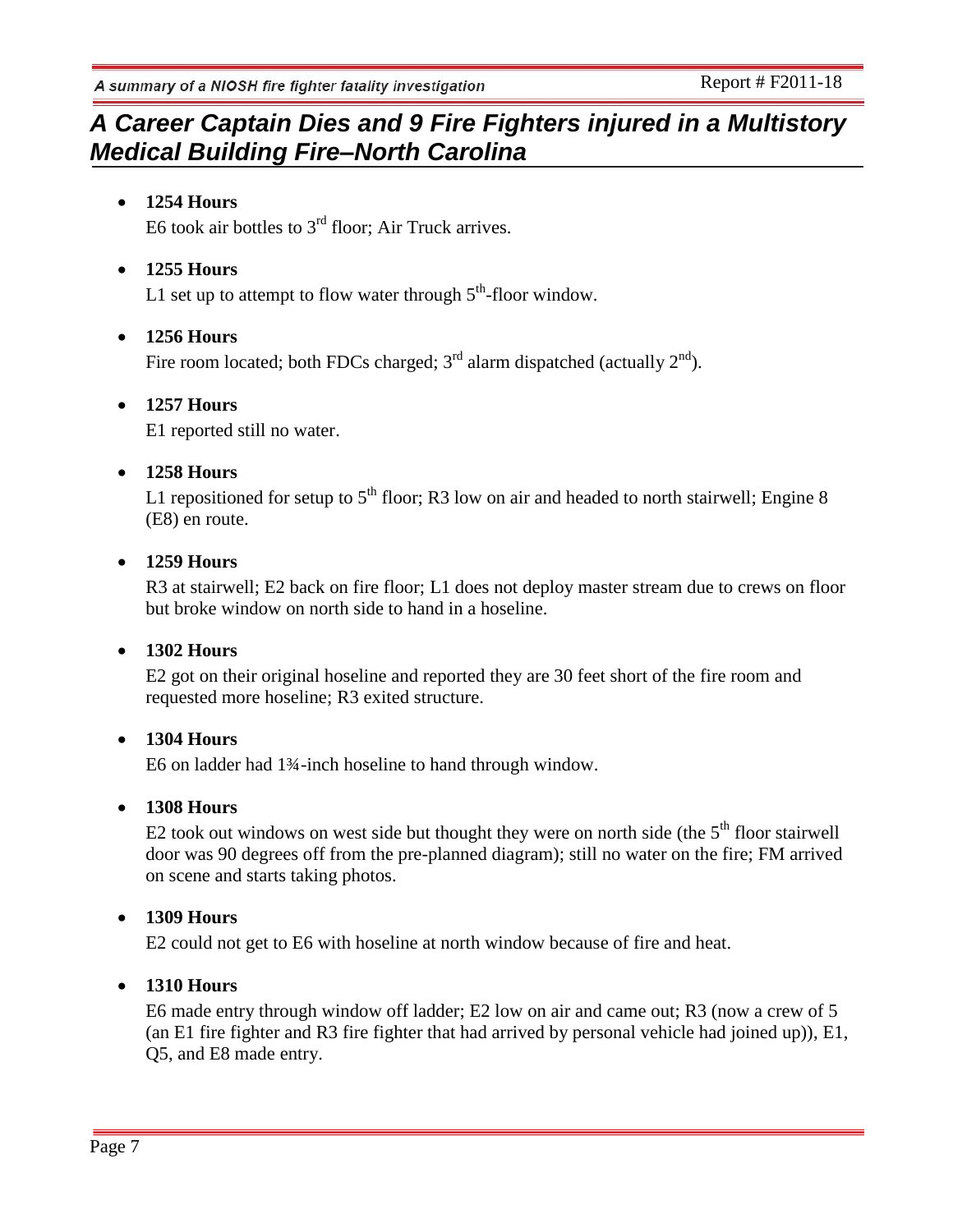## *A Career Captain Dies and 9 Fire Fighters injured in a Multistory Medical Building Fire–North Carolina*

## **1311 Hours**

E6 got water on the fire for the first time.

## **1314 Hours**

R3 on original hoseline but reported to IC that there is no water; IC ordered R3 out.

## **1315 Hours**

E6 requested air bottles on fire floor.

## **1316 hours**

E8 on fire floor, reported heavy smoke and heat, and requested ventilation of north stairwell.

## **1317 Hours**

R3 headed to the north stairwell.

### **1318 Hours**

Flames vented out broken windows on west side; a ladder truck was requested to west side.

### **1319 Hours**

E6 needed additional hoseline to hit fire on west side.

### **1320 Hours**

Mayday transmitted by victim in reception area.

## **1321 Hours**

Second Mayday transmitted by R3 fire fighter—out of air; E1 officer out of air and made it to T1's ladder at window and confirmed he did not call the Mayday.

## **1322 Hours**

Command realizes it is R3 that called Mayday, requests fireground channel change, and calls for a personnel accountability report PAR. Last Mayday transmitted by victim.

## **1323 Hours**

Mayday from R3 fire fighter on  $5<sup>th</sup>$  floor on new fireground channel.

## **1327 Hours**

Last Mayday and report from R3 fire fighter—out of air.

### **1341 Hours**

E8 officer located victim and R3 fire fighter on stairwell landing between  $2<sup>nd</sup>$  and  $3<sup>rd</sup>$  floor of south stairwell.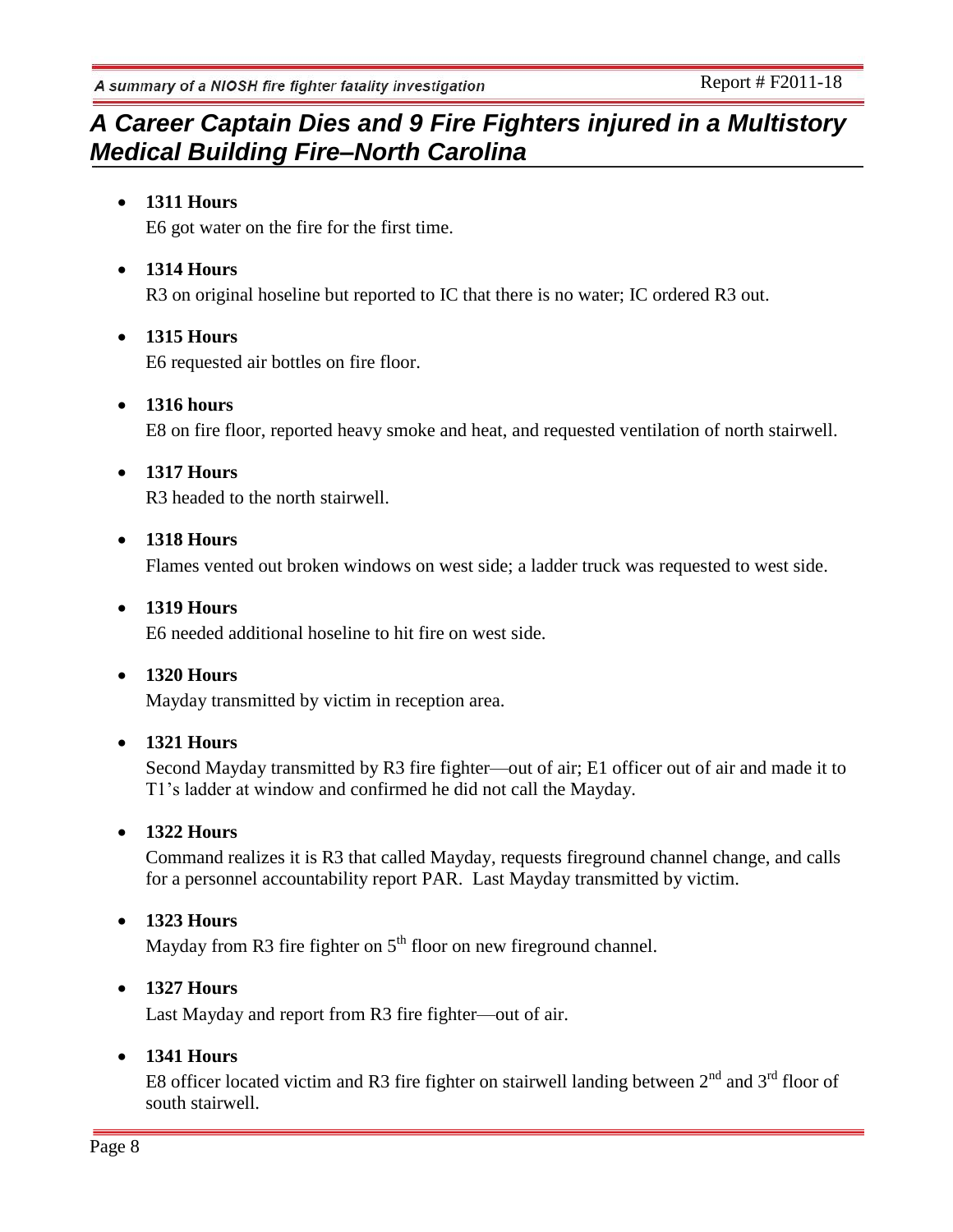## **Personal Protective Equipment**

The victim and injured fire fighters were wearing a structural fire-fighting coat and pants, gloves, hood, boots, structural fire-fighting helmet with eye protection, self-contained breathing apparatus (SCBA) with an integrated personal alert safety system (PASS), and a radio. The National Personal Protective Technology Laboratory (NPPTL) evaluated the SCBAs of the victim and injured R3 fire fighter and the summary evaluation report is included as Appendix 1. The full report can be provided upon request. The victim and injured R3 fire fighter's structural fire-fighting gear and personal protective equipment (PPE) were also examined by NPPTL to determine conformity to the National Fire Protection Association (NFPA) voluntary consensus standards. *Note: This evaluation report will be added to this report as Appendix 2, when completed.* NIOSH investigators do not believe that the PPE had any direct contribution to the fire fighter's death. NIOSH investigators did observe dried vomitus inside the nose cup of the victim's facepiece.

## **Weather**

The weather was clear with an approximate temperature of 87°F. The relative humidity was 46% and the wind was variable at  $4 - 6$  miles per hour.<sup>3</sup> The weather may have had an impact on the incident (see Note in Recommendation #6).

## **Investigation**

On July 28, 2011, at1228 hours, dispatch sent E1, E2, T1, and SQ1 to an automatic fire alarm at a multistory medical building. Upon arrival at 1229 hours, the E2 captain reported a working fire with heavy smoke and fire showing on the top floor rear of the structure and requested a second alarm. DC4, BC1, E6, R3, SO, and FM were dispatched to fill the "working fire" dispatch, but a second alarm was not dispatched as it was missed by the communications center due to multiple radio transmissions on the dispatch channel. At 1232 hours, E2's captain and fire fighter made entry on Side A of the structure with 150 feet of 2½-inch hoseline in a high-rise pack. They met the structure's maintenance personnel near the lobby who had been evacuating civilians. The E2 crew used the elevator without putting it in "fireman mode" and took it to the  $4<sup>th</sup>$  floor. On the  $4<sup>th</sup>$  floor, the E2 captain passed command to the next arriving officer and advised civilians to evacuate. After observing the  $5<sup>th</sup>$  floor A/B corner from the  $4<sup>th</sup>$  floor parking garage skywalk, the E2 crew went back and took the elevator to the  $5<sup>th</sup>$  floor.

At 1234 hours, E1 staged on Side C to hook up to the FDC and to pump through the standpipe system. The E2 crew went on air and reported heavy smoke and intense heat as they located the standpipe connection at the  $5<sup>th</sup>$  floor landing of the north stairwell. They began to connect the high-rise pack. DC4 arrived on scene and assumed Command of the incident. The safety officer (SO) arrived and tried to initiate accountability. L1, E1, and SQ1 crews were conducting primary searches on lower floors to evacuate civilian personnel. At 1239 hours, R3 arrived on scene and was assigned secondary search and rescue responsibilities.

A minute later, E6 arrived and was assigned fire attack (see Diagram 1). The E1 engineer notified Command that water was established at the FDC to the standpipe system. At 1244 hours, E6 was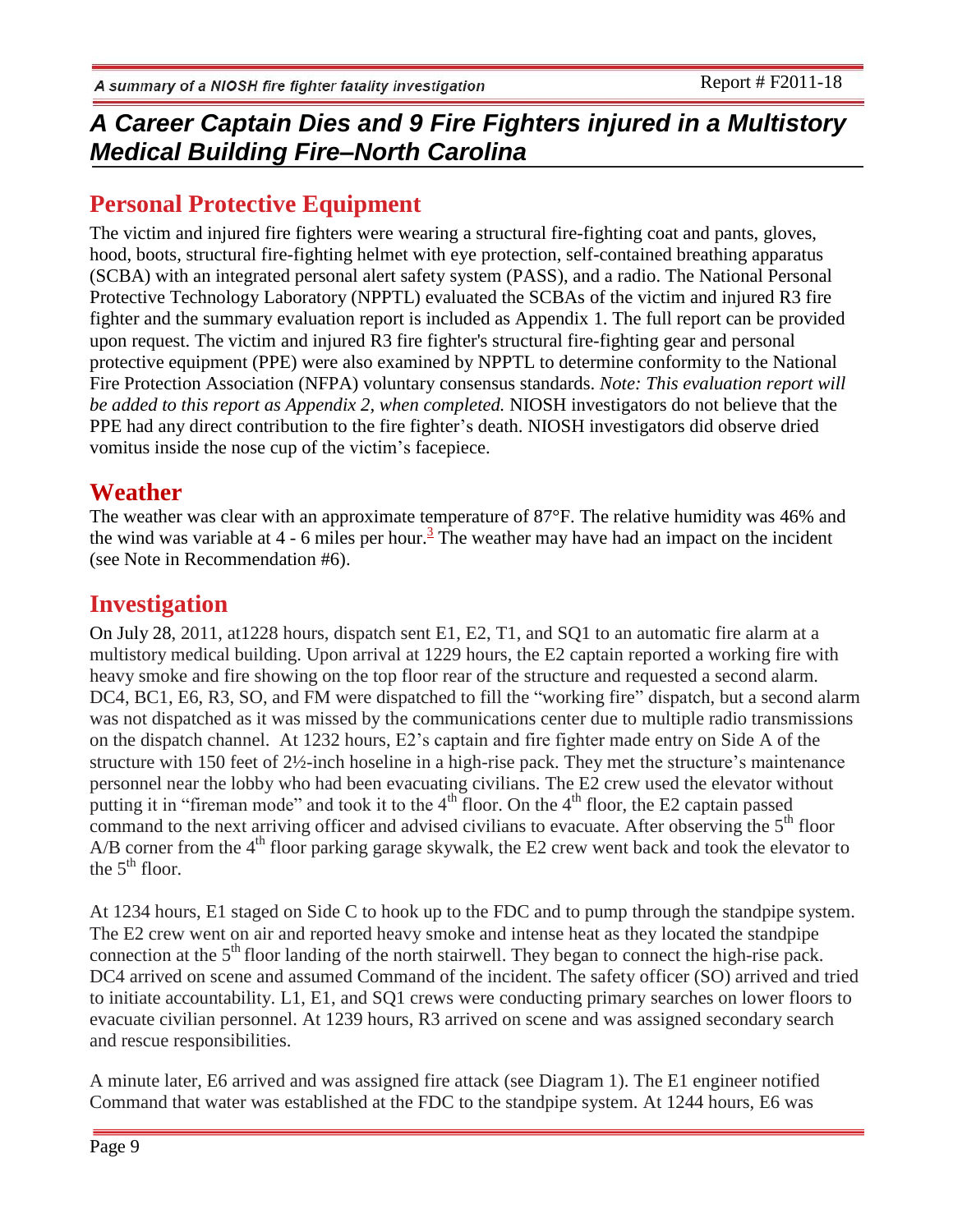looking for the mechanical room to shut down ventilation to the  $5<sup>th</sup>$  floor while R3 was going up the north stairwell. At 1246 hours, BC1 arrived on scene and was assigned rehab and to assist with the personnel accountability. L1 set up on Side B of the building near the A/B corner. Within the next several minutes, E6 had partially shut down the ventilation to the  $5<sup>th</sup>$  floor, and E2 had stretched the uncharged hoseline about 115 ft clockwise around the north stairwell and elevators to a large room (reception area) just prior to the hallway to the A/B corner (see Diagram 2). *Note: In the pre-plan of the structure, the doorway of the North stairwell opened into the west hallway but the door was moved 90 degrees. Also, the door adjacent the stairwell door was closed and thought initially to be a wall. This prompted the E2 crew to go clockwise stretching the hoseline.*

Several crews using the stairwell had dropped additional high-rise packs in the stairwell. The hoseline was inadvertently charged, causing multiple kinks on the  $5<sup>th</sup>$  floor between the standpipe connection and the  $5<sup>th</sup>$  floor doorway. The E2 crew, stretching the hoseline, noticed it was charged and flowed water for a few seconds to cool down the area. At 1251 hours, the E2 crew's SCBA low-air alarm began going off so they used the elevators to return to the ground floor to change SCBA cylinders. Approximately one minute later, the R3 crew on the  $5<sup>th</sup>$  floor grabbed the hoseline, could not get water to flow, and reported it to Command. The E1 engineer proceeded to connect to the FDC for the parking deck standpipe system in case they had been mislabeled.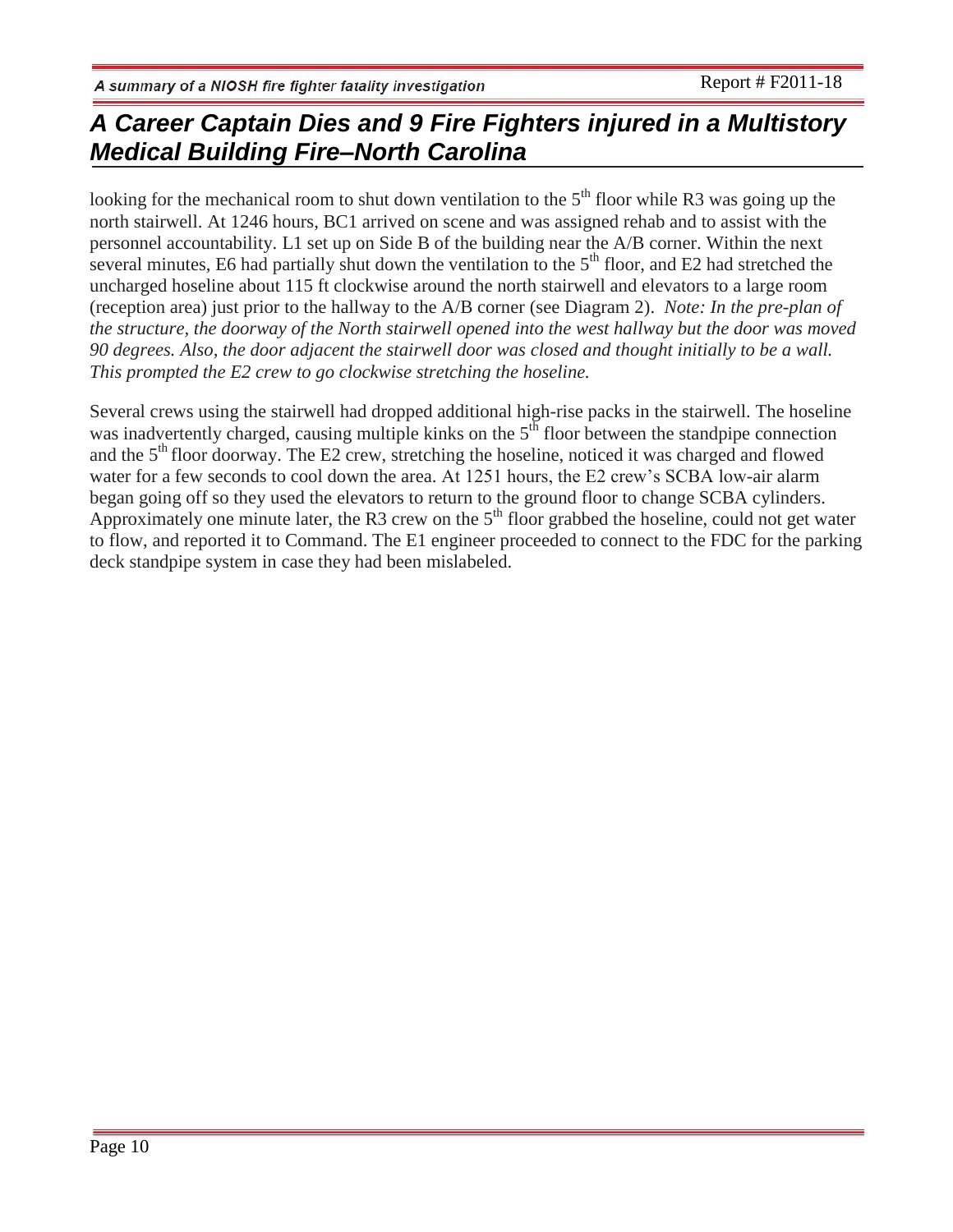

**Diagram 1. Placement of 1st alarm apparatus.**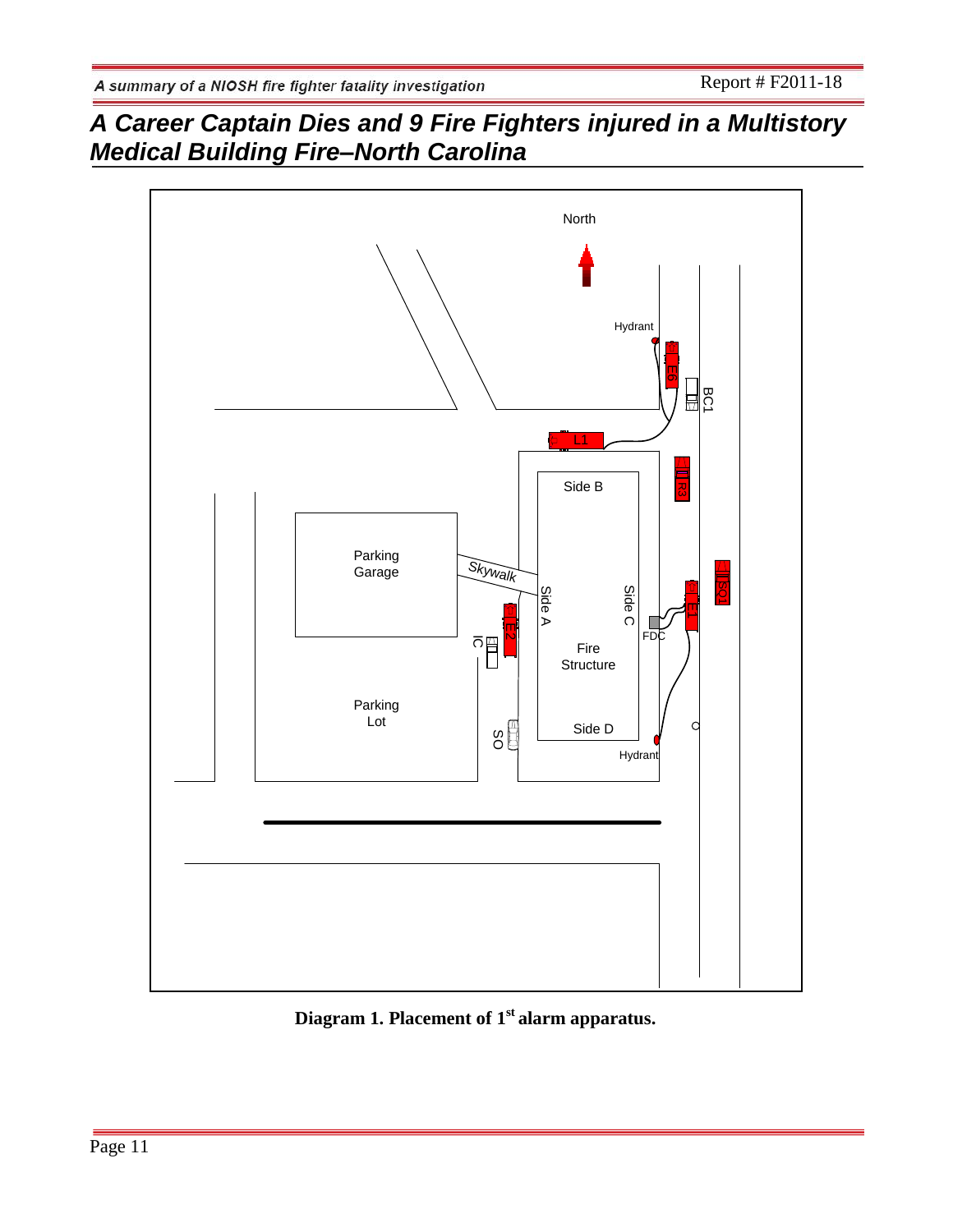

**Diagram 2. Placement of initial hoseline at 5th floor standpipe. Hoseline on landing had numerous kinks in it.**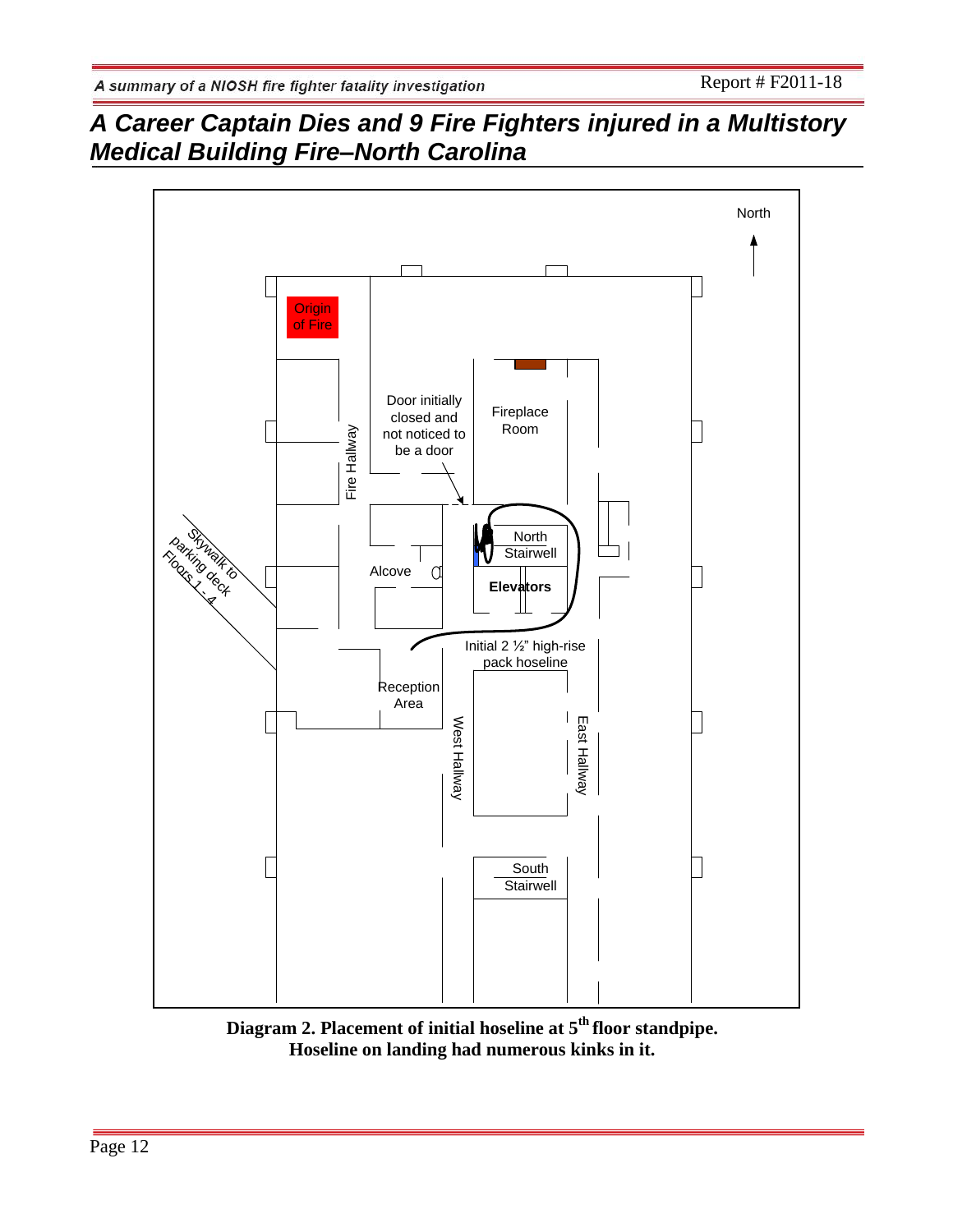At 1255 hours, E2 requested that L1 attempt to get water on the fire at the A/B corner using the master stream. The IC and SO did not grant the request due to the interior crews on the  $5<sup>th</sup>$  floor. At 1256 hours, crews located the fire room and E1 was connected to both standpipe systems (see Photo 2). E1 reported that there was still no water in the hoseline. At this time, command requests a third alarm. T1 had to reposition to deploy the ladder and was told that crews are on the fire floor so they were not to use the master stream. The R3 crew's low air alarms were going off so they headed to the north stairwell. At 1259 hours, the E2 crew was back on the fire floor after taking the elevator to the  $5<sup>th</sup>$ floor. T1 broke a window on side B and E6 was preparing an 1¾-inch hoseline to bring up the ladder to hand through the window. The E2 crew picked up their original hoseline and moved it into the hallway but reported they were 30 feet short and needed another section of hose. E2 was feeling intense heat and thinking they were on side B took out a window on side A to cool down. At 1309 hours, E2 tried to get to the side B window to retrieve the hoseline from E6 on the ladder but could not get to it due to fire and heat. E6 made entry through the window as E2's low air alarms were going off again. They made their way to the elevators and were coming out as R3, E1, Q5, and E8 (dispatched on 3 rd alarm) were headed to the north stairwell.

At 1311 hours, E6 got water on the fire for the first time. R3 was back on E2's original hoseline but reported to Command that there was no water and the IC ordered them out. E6 requested air bottles be brought to fire floor. At 1316 hours, E8 was on the fire floor, reported heavy smoke and heat and requested that the north stairwell be ventilated. Flames began venting out the side A windows that were broken. BC1 requested a ladder truck be positioned on side A for possible use in getting water on the fire venting from the windows. E6 requested additional hoseline to reach the fire venting on side A. The R3 crew, at the 5<sup>th</sup> floor north stairwell door, noticed the E8 captain and another fire fighter were untangling high-rise hoseline in the stairwell. One of the fire fighters from R3 was extremely low on air and the victim (R3 Captain) told the R3 engineer to take him down the stairs. The victim proceeded down the hallway instead of exiting down the stairwell. Another R3 fire fighter (with only a few years' experience) and an E1 fire fighter noticed the victim headed down the hallway so they followed after the victim. The victim and two fire fighters ended up in a small alcove with a bathroom at the end of it off the hallway to the fire room. All 3 fire fighters' SCBA low air alarms were going off. The two fire fighters grabbed the victim and headed back into the Side A hallway. The victim was following the R3 fire fighter but the E1 fire fighter got separated from them in the hallway due to the heavy smoke. The E1 fire fighter realized he was extremely low on air and thought about calling a Mayday. He took about ten steps and ran into the E6 fire fighter on the hoseline from T1. Shortly after, the E1 fire fighter followed the E6 hoseline to the window and got on the ladder just as he ran out of air (see Photo 3).

The victim told his partner they needed to buddy breath as he dropped to his knees. The fire fighter told the victim to call a Mayday which he did. *Note: When the victim made his buddy breather connection, he did not control the release of air and all of the partner's air escaped through the victim's unclipped regulator. A minute or two later, the victim experienced an uncontrolled SCBA emergency and vomited in his facepiece and removed his mask.* The victim told his partner to activate his PASS. The victim activated his PASS but inadvertently the R3 fire fighter turned his off. At 1320 hours, a Mayday was transmitted by the R3 fire fighter. The E6 captain had radioed Command and confirmed it was not the E1 fire fighter who had called the Mayday. The R3 fire fighter crawled to the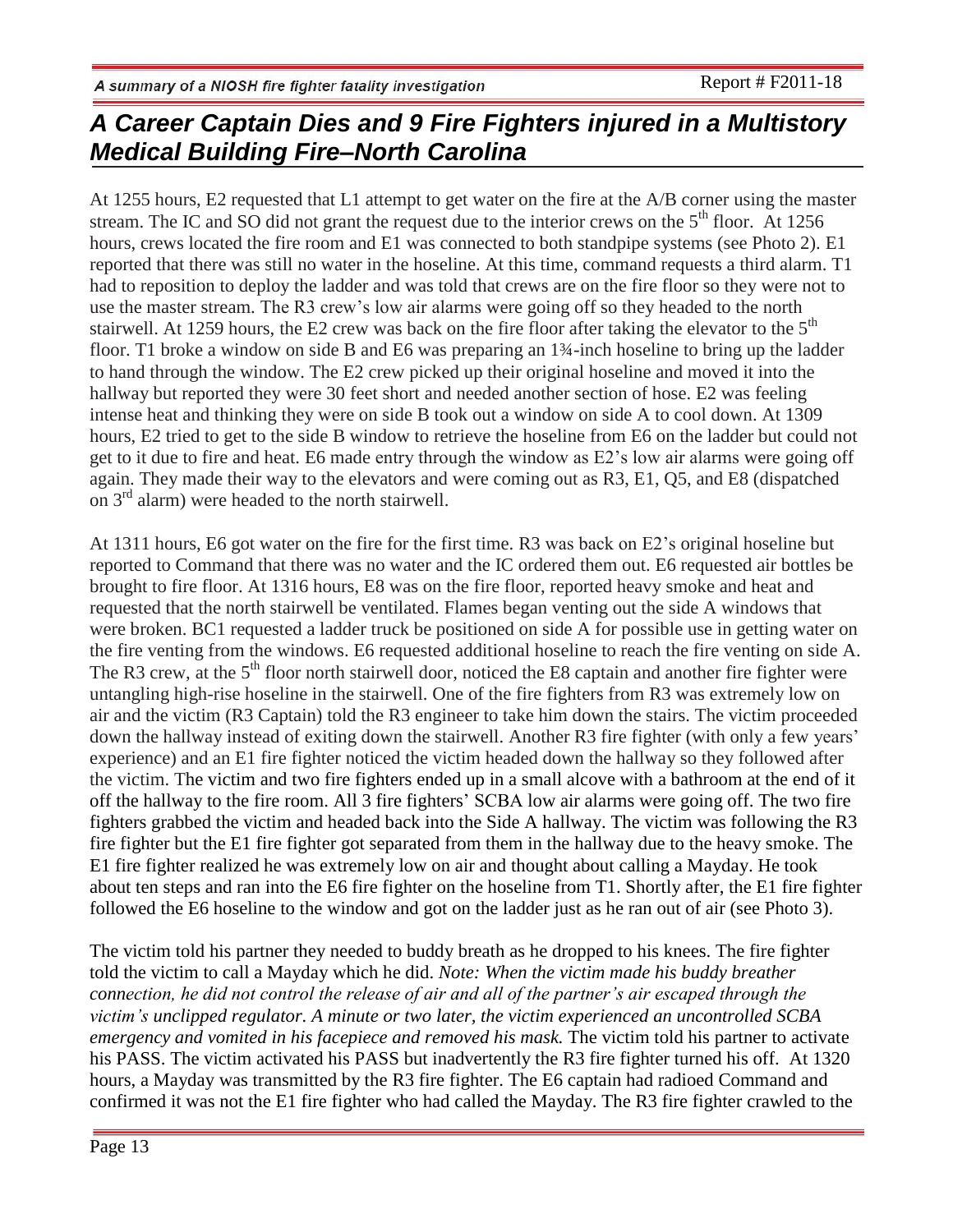elevators, decided not to use them, then crawled to a reception desk. Being out of air, he removed his mask, and called another Mayday, and dropped his portable radio in haste. He crawled down the Side C hallway toward Side D. Trying numerous doors as he went along, he came across the door to the south stairwell. He placed his axe tool in the doorway and then crawled back down the hallway to the victim. The R3 fire fighter removed his helmet, gloves, and hood and drug the victim on his back by his SCBA straps to the south hallway. The fire fighter pulled on and rolled with the victim down the stairs until they ended up at the landing between the  $3<sup>rd</sup>$  and  $2<sup>nd</sup>$  floor. At 1341 hours, the E8 captain exited the north stairwell and located the victim and R3 fire fighter in the south stairwell when he heard the victim's PASS alarm sounding. The E8 captain tried to give the victim air from his facepiece. *Note: The victim's PASS alarm likely saved the life of his partner who had fallen down the south stairwell with the victim and lost consciousness. The officer who heard the PASS alarm was down a hallway and had just exited the north stairwell. The PASS alarm was heard through the fire door of the south stairwell.* Two members from SQ1 and a member from E2 and R3 assisted in moving the victim as they all made their way to the  $2<sup>nd</sup>$  floor elevator and took it to the ground floor. Medic units transported the victim and R3 fire fighter to the hospital where the victim was pronounced dead and the fire fighter was treated.



**Photo 2. Fire room at A/B corner of structure. View from the end of Side A hallway**. *(NIOSH photo)*

**Photo 3. Interior studs of east wall of the fire room that the E1 fire fighter went through to get to the T1 platform at the window.** *(NIOSH photo)*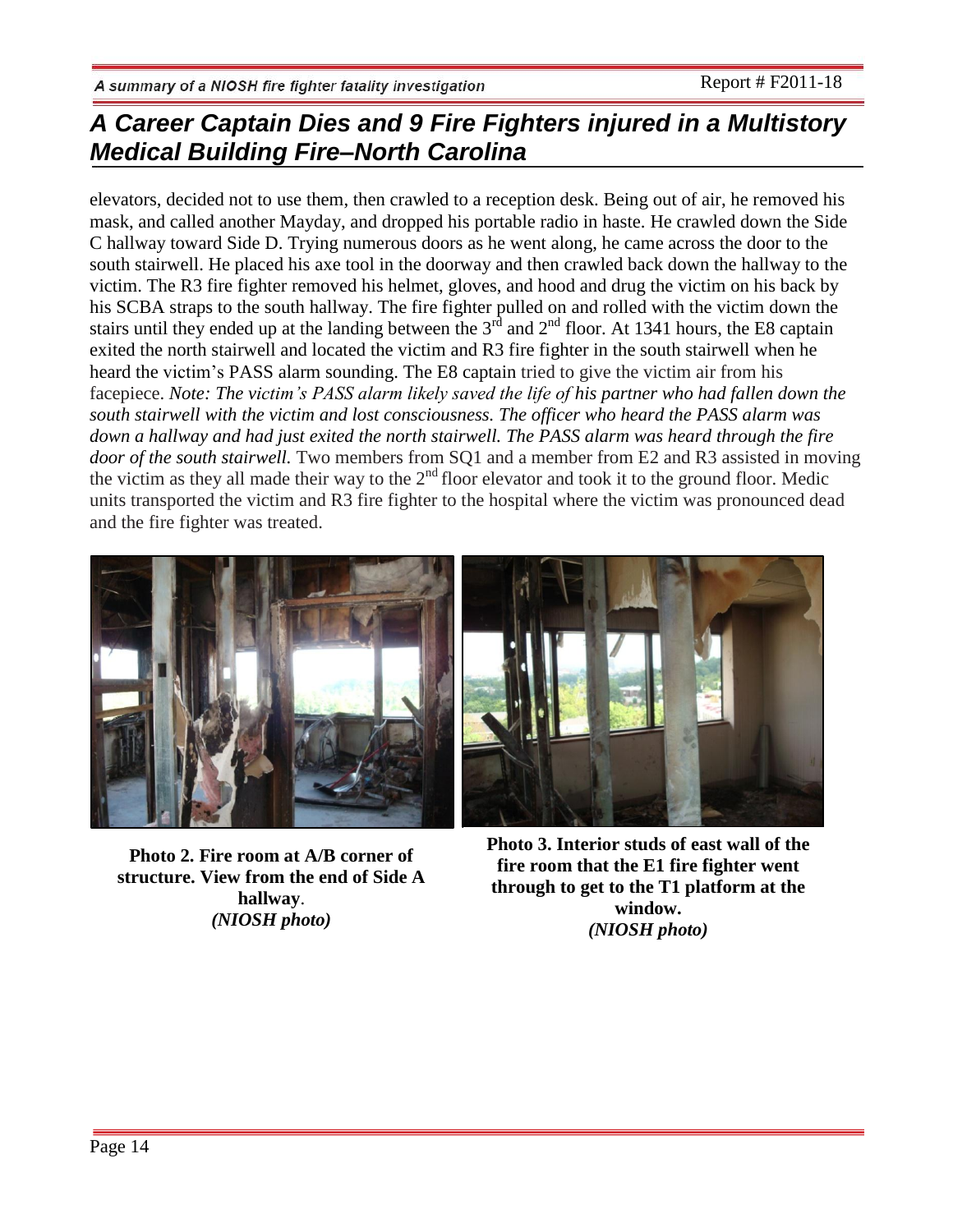

**Diagram 3. Critical movement of the E1 fire fighter, RS3 fire fighter, and the victim**.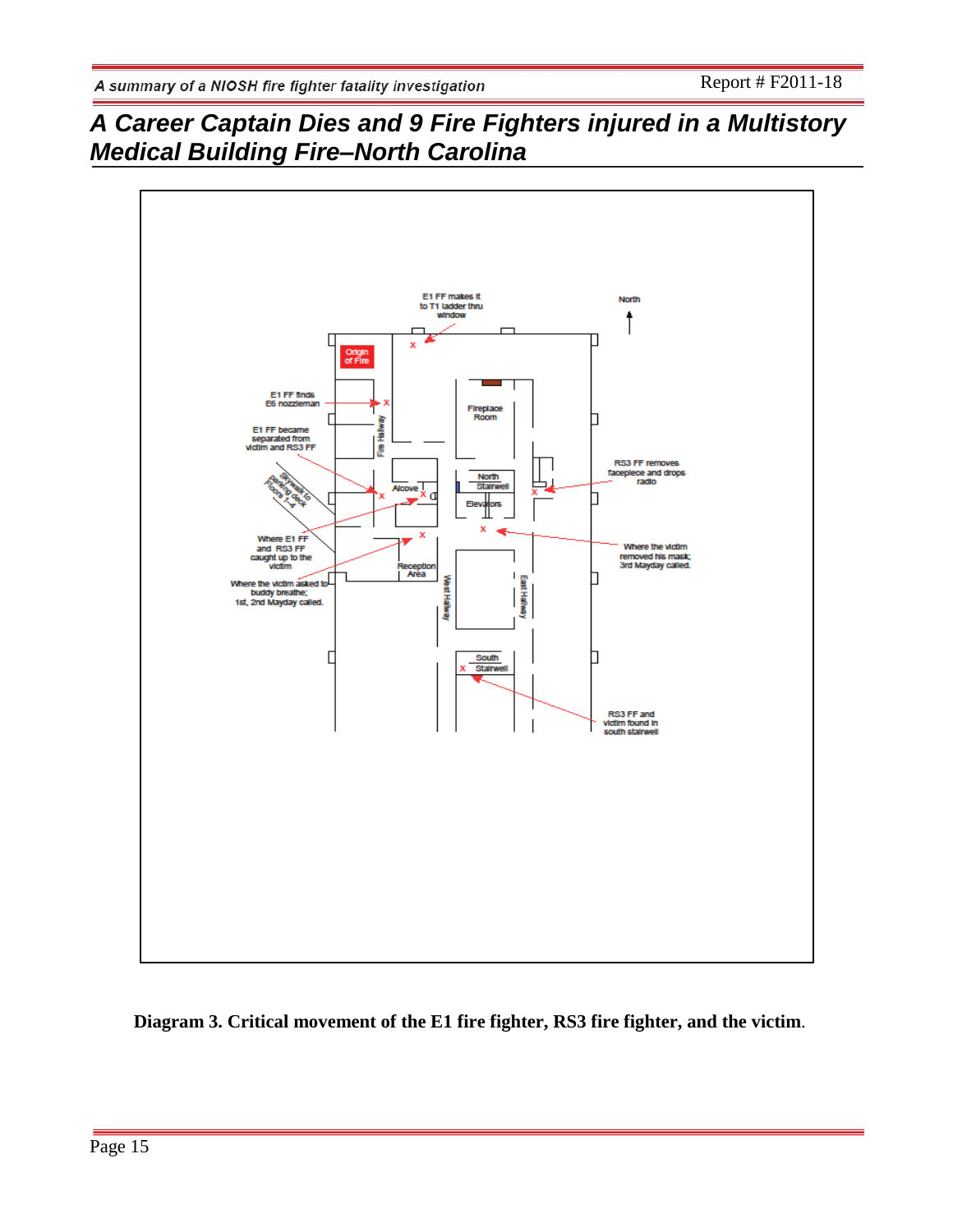## **Cause and Origin**

Per the ATF report, the origin of the fire was in a records office on the  $5<sup>th</sup>$  floor ( $6<sup>th</sup>$  story) at the A/B corner. The cause of the fire was arson via a flammable liquid. $\frac{4}{3}$ 

# **Contributing Factors**

Occupational injuries and fatalities are often the result of one or more contributing factors or key events in a larger sequence of events that ultimately result in the injury or fatality. NIOSH investigators identified the following items as key contributing factors in this incident that ultimately led to the fatality:

- Arson
- Lack of an automatic fire suppression system
- Multistory/high-rise standard operating procedures not followed
- Air management doctrine not followed
- Inadequate strategy and tactics
- Task saturation of the incident commander

# **Cause of Death**

The medical examiner's report states that the victim's cause of death was smoke and fume inhalation in an oxygen-depleted environment. Postmortem toxicological testing revealed a carboxyhemoglobin saturation of 22%.

# **Recommendations**

### *Recommendation #1: Fire departments should ensure that the existing standard operating procedures for high-rise fire-fighting operations are reviewed, implemented, and enforced.*

Discussion: The difference between a successful emergency operation that is brought to an early conclusion and one that becomes a prolonged effort, often heavily taxing a department's resources, depends greatly on actions taken by first-arriving companies. Experience has shown that initial actions at a high-rise emergency must fall into a priority order if the operation is to progress smoothly to a successful conclusion. A high-rise fire takes a considerable commitment of staffing and resources and differs greatly from a residential or other commercial structure fires. Most importantly, the incident management system structure must be developed from the bottom up, initiated by the first-arriving officer $\frac{5}{2}$ 

Standard operating procedures (SOPs) play an integral role in establishing order and consistency in operations at any emergency scene. They are especially important in high-rise incidents because of the inherent complexities of fighting a high-rise fire. SOPs should be written to achieve these purposes:

- Establish a high-rise strategic and tactical organization that fits the needs of the department and most importantly the needs of the incident.
- Establish levels of response (i.e., number of units assigned on each alarm).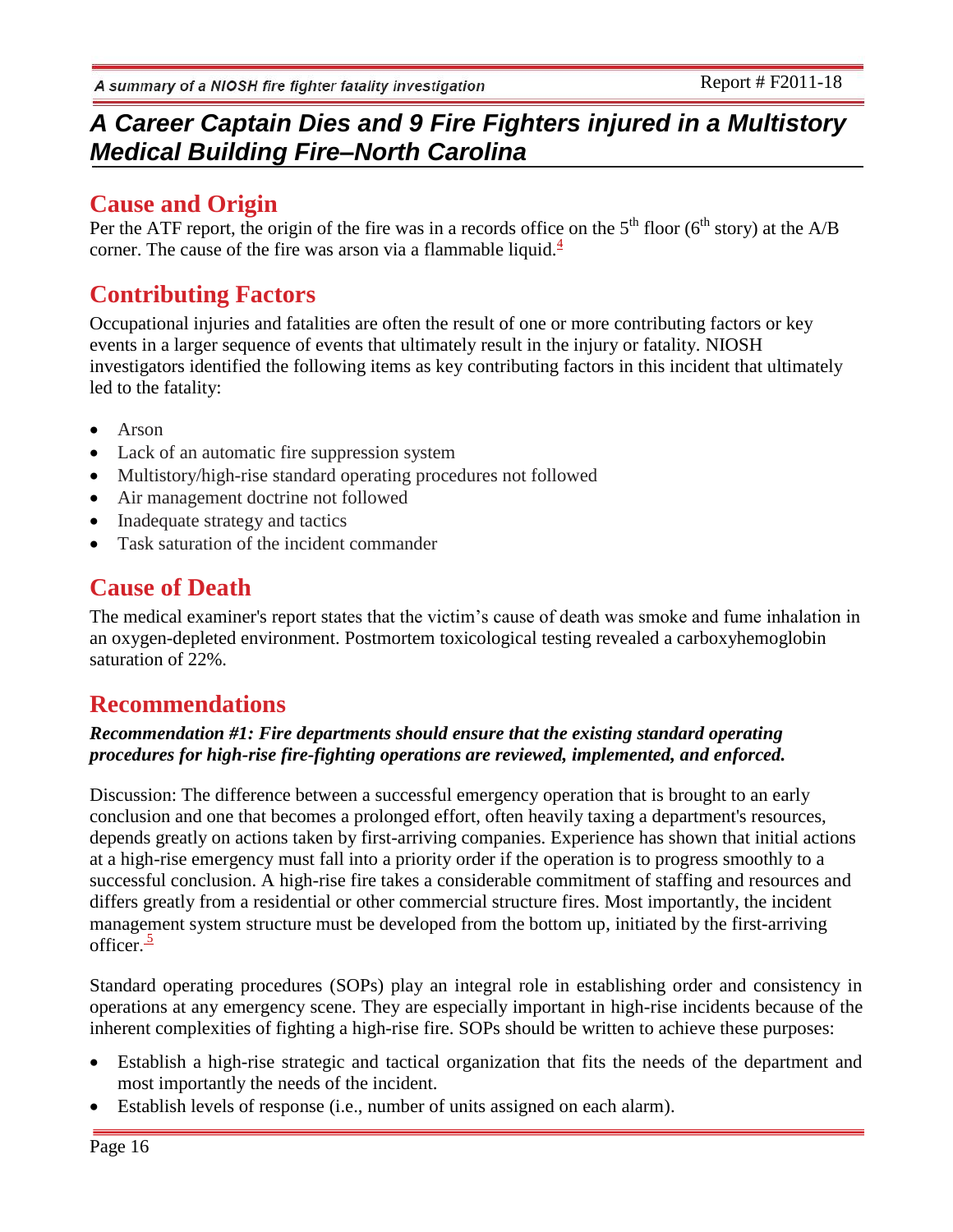- Establish roles and responsibilities of arriving companies by alarm (e.g., first alarm fire attack, staging, lobby control, and base to assure overall management and resource accountability prior to the second alarm) and the company officers.
- Establish a system of fire-fighting operations familiar to all members of the organization.<sup>5</sup>

In this incident, the department did not follow these guidelines from their existing SOPs. Command did request a second alarm, which was never dispatched by the communications center and went unnoticed for more than 20 minutes. The department's standard operating procedure (SOP) requires a third alarm be struck upon the confirmation of a "working fire" in a high-rise. Also, lobby control was never established and stairwell support for evacuation and fire-fighting operations was never established. The north stairwell became charged with smoke due to the door on the fifth floor being propped open by an uncharged hose, which contaminated the stairwell down to at least the first floor if not the ground floor. Additionally, fire fighters from one of the first-alarm companies used the elevator three times to go directly to the fire floor rather than two floors below the fire floor or walk up the stairs. Windows were taken out on the fire floor, which helped with ventilation on the fire floor only.

Additionally, an SOP provides the framework of a fire department's response to a high-rise incident plus the special challenges that are presented and the strategies and tactics that must be employed to perform safely and effectively in a high-rise environment. An SOP establishes a degree of order to an emergency scene, which by nature is usually chaotic and very hectic. Basic topics to cover in a highrise SOP are listed below, which is not an all-inclusive list:

- Level of response (i.e., number and type of apparatus dispatched)
- Deployment of resources upon arrival  $(1<sup>st</sup>, 2<sup>nd</sup>, 3<sup>rd</sup>, 4<sup>th</sup>$  due (fire attack, staging, lobby control, and base need to be established))
- Establishment and structure of the incident management system (develop an SOP for the deployment of Chief Officers upon arrival)
- Personnel accountability system
- Fire fighter safety
- Lobby control
- Use of elevators and stairwells
- Evacuation and rescue
- Water supply
- Supplementing and supporting fire protection systems
- Proper hose and nozzles for interior operations
- Ventilation
- Contingency plans for failure of fire protection systems $\frac{6.7}{6.7}$

The fire department involved in this incident had developed an SOG in February 2004 for a response to a high-rise fire. The guideline had been reviewed by their SOG Committee in February 2011. The guideline defined a "high-rise" occupancy as any structure over three stories or a structure that has a standpipe system. The department's SOG discussed the following responsibilities:

Command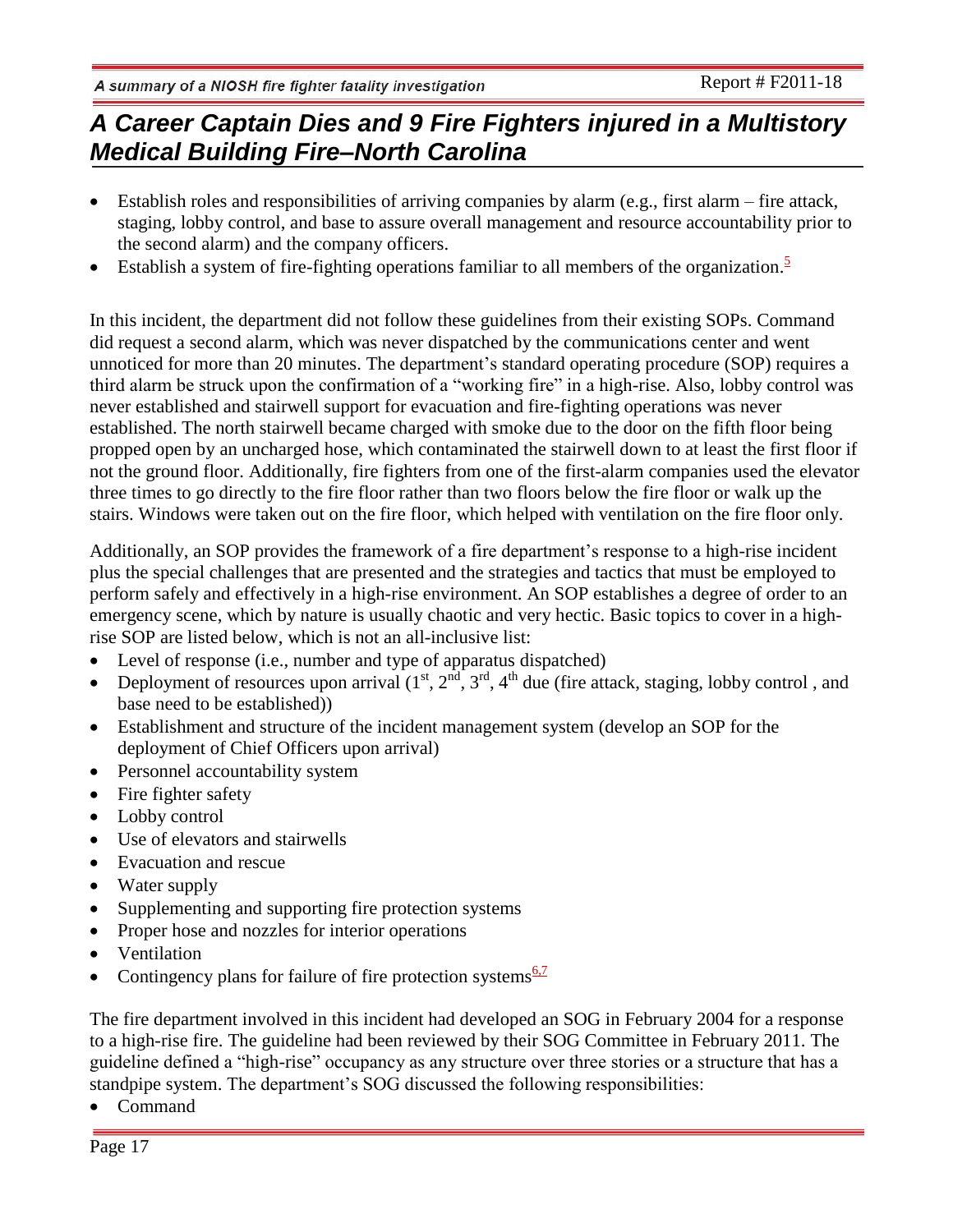- Deployment of resources–first-alarm assignment (called Operations in the SOG);
- Lobby Control
- Enclosed stairwells/towers
- Elevators
- Ventilation
- High-rise kits

### *Recommendation #2: Fire departments should ensure that a deployment strategy for lowfrequency/high-risk incidents is developed and implemented.*

Discussion: Since no two fire departments are alike, there is no standard scale to measure and evaluate frequency and severity of risk. Some fire departments will have a greater or lesser degree of tolerance for risk than others. The intent of the risk management process is for a fire department to develop a standard level of safety. This standard level of safety defines the parameters of the acceptable degree of risk for which members perform their job functions. $\frac{8}{3}$ 

When commanding and controlling a high-rise fire, fire officers may resort to what they did at a similar incident, or what they've seen and heard most frequently. These individuals use memory recall to try and find a match in terms of training, experience, and competencies for developing effective strategy and tactics. If there is nothing to draw from, the individuals will resort to actions that they are familiar with or comfortable with relating the incident. $\frac{9}{2}$  The process is methodical and must start from the beginning of the incident with the arrival of the first-alarm companies. If steps are skipped or missed, it becomes very difficult to change the outcome as the incident progresses. There is very little room for deviation at a high-rise fire on the tactical and task level. The tactics for fire-fighting operations at a high-rise fire has to occur based upon departmental procedures or guidelines. During this incident, the fire department did not develop an incident action plan to lay out the strategy and tactics for the fire.

By definition, frequency is how often something does, or might happen. Severity (risk) is a measure of the consequences if an undesirable event occurs. Each risk will have its own set of factors that will dictate how the fire department determines the severity of the consequences. Priority of the risk is in direct relation to inherent risks that have had a harmful effect on the fire department and its members.<sup>10</sup>

High-rise fires are low-frequency/high-risk events from the standpoint that they do not occur on a regular basis, but when they do occur the risks are significant. A fire department must have a deployment strategy in place to effectively manage a high-rise fire. This deployment strategy must address the staffing, incident management, appropriate strategy and tactics, use of fixed fire protection, adequate water supply, and other resource/logistical management issues. In order to effectively contain and extinguish a fire in a high-rise structure, a fire department must also have in place a standard operating procedure for high-rise fire-fighting operations that addresses training for high-rise operations due to the complexity of these incidents, knowledge of fire protection systems, a pre-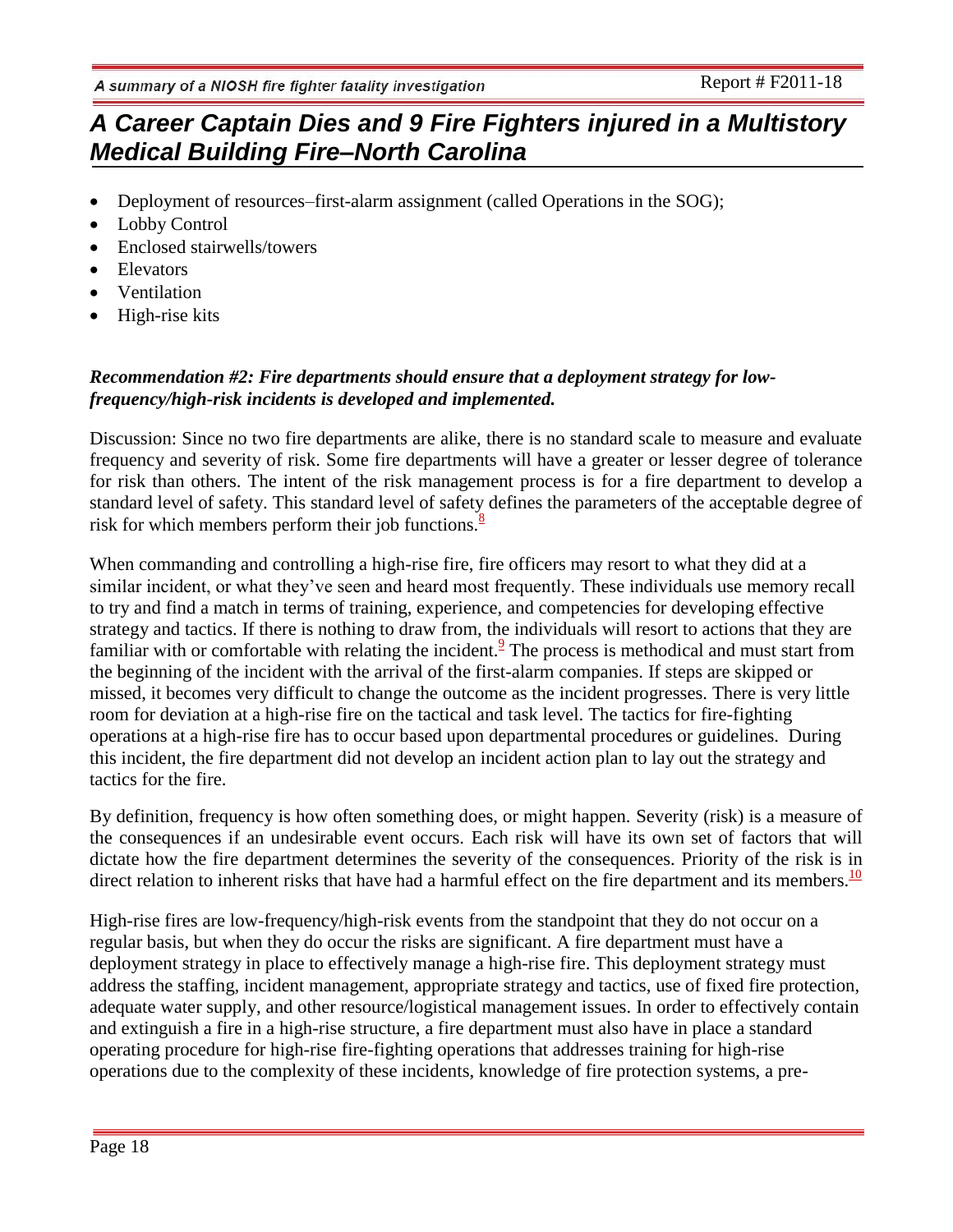incident planning process for high-rise structures, proper high-rise hose and nozzle configurations, compartmentalization of the fire, and evacuation of occupants. $\frac{6}{5}$ 

Because high rise fires are low frequency events, it has proven beneficial that an agency's high rise procedures be utilized at all high rise alarms. When a fire department responds to high rise building alarms it enables on-scene Department personnel the ability to exercise the agency's high rise procedures. Therefore, the fire attack company becomes familiar with the access to upper floors by checking two floors below the reported fire floor for floor layout familiarization, establish staging and communicating this to the IC. The assignment of a company to Lobby Control allows this company to become familiar with the building systems (annunciator, elevator system and elevator recall, and fire control room if provided), location of stairwell access for companies and stairwell pressurization. The apparatus drivers become familiar with the FDCs.

In this incident, the use of the elevator by E2 in a six story high rise could have added to the seriousness of this incident especially by not putting the elevators in "fireman mode" and taking the elevator three times to the fire floor. Historical incidents have occurred where firefighters have died by taking the elevator to the fire floor where the fire ended up being in proximity to the elevator shaft. This is an example of the need for periodic or refresher high rise training identifying safety concerns regarding the use of elevators.

This building did not have complete sprinklers and the elevator doors were not protected by a vestibule. In a six story building, the advantage of taking the stairwell from the ground floor reduces the risk for responders going above a known working fire, allows the fire attack company the ability to check two floors below the fire floor for Staging, and allows the fire attack company the ability to quickly see a typical floor layout.

Procedures for fire attack have shown connecting the first hose line to the standpipe outlet on the floor below the fire floor allows the hose lines to be flaked out in the stairwell before charging with water prior to opening the stairwell door on the fire floor. This is especially important if the fire turns out to be adjacent to the access door in the stairwell and if the firefighters have to fight their way into the floor. It also allows fire fighters the ability to extend the hose line on the floor below instead of doing it in front of the door used for access to the fire floor. Departments should develop a deployment plan for sequentially arriving chief officers and should consider assigning the second chief officer to whatever floor is involved in a high rise incident.

Often 2 ½-inch high rise hose packs are carried and utilized by fire departments. These departments should evaluate the use of an additional smaller light weight hose on high rise hose packs (2-inch light weight hose with 1½-inch couplings and 1½-inch nozzles) that provides 200 gallon per minute (gpm) in comparison to the 2 ½-inch hose lines and nozzles that produces 250-325 gpm. At high rise fires in Los Angeles, these lighter weight hose lines have proven to be beneficial because they are more mobile when stretching a line from the stairwell into the fire floor, easier to remove kinks, and can be extended easier with less staffing. Also, the fire department may want to evaluate the use of a 2 ½-inch hose pigtail approximately six foot in length with a pre-connected 2  $\frac{1}{2}$ -inch X 1  $\frac{1}{2}$ -inch gated wye that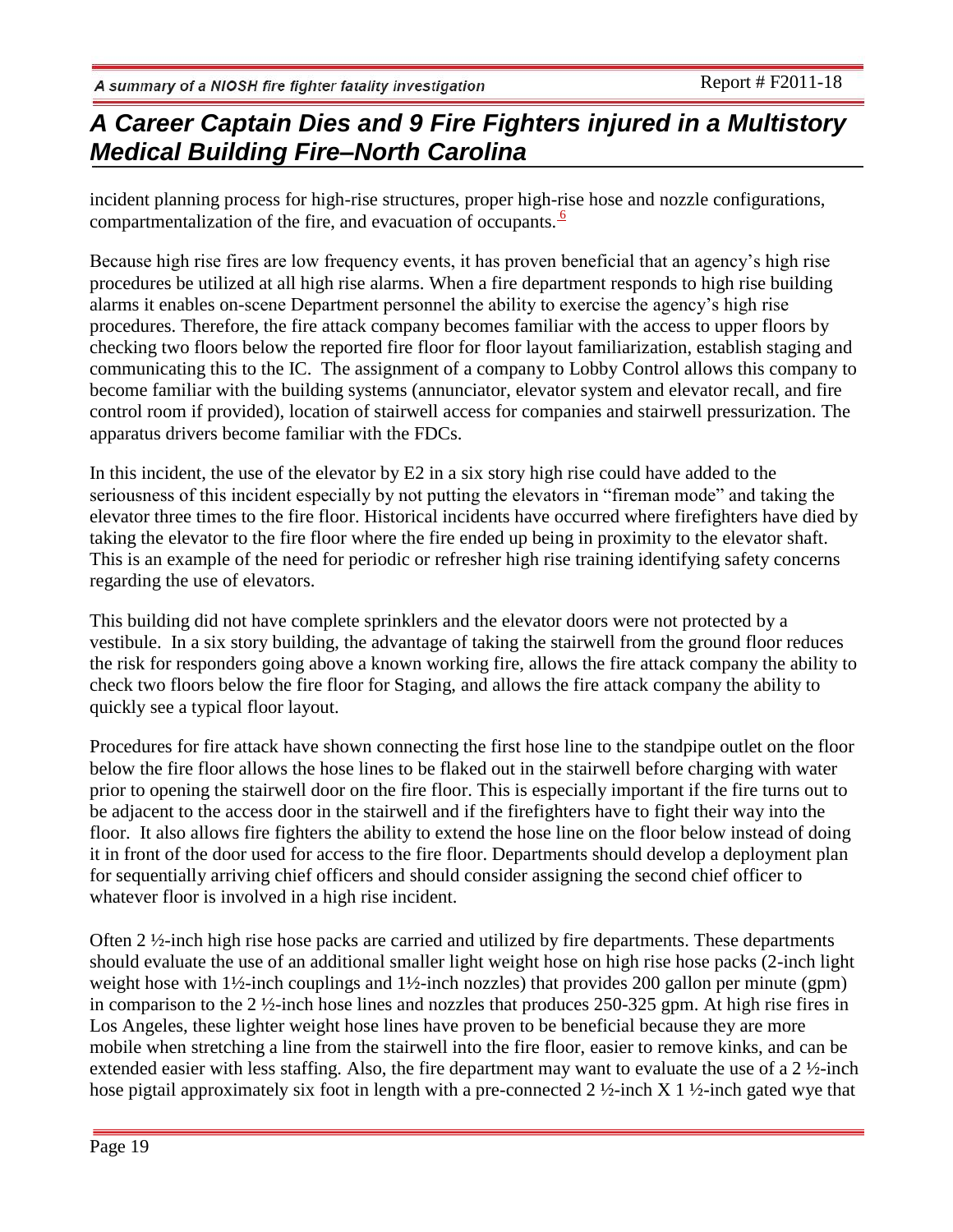allows for the connection of two hose lines and the movement of hose lines within the stairwell. The option to use 2 ½-inch hose lines can still be used based upon the size and magnitude of the fire.

Below is an example model of a first-alarm response to a reported high-rise fire. The resources deployed are four engine companies, two truck companies, one heavy-rescue company, and one battalion chief. Every fire department having high-rise buildings in their response area should develop a deployment model for a high-rise response. The model can be modified to meet a department's deployment strategy for a high-rise response.

#### **1st Alarm Assignment - High Rise**



It is important for responders assigned to truck companies to understand that they may be used to perform fire attack, relief of engine companies, or other functions at high rise incidents. The first alarm must establish fire attack, staging, lobby control, and base to assure a system is in place for the overall management and resource accountability at a high rise incident.  $\frac{6.7}{6.7}$ 

### *Recommendation #3: Fire departments should ensure that the incident commander develops an incident action plan, which is communicated to all fire fighters on scene and includes effective strategy and tactics for high-rise operations, a timely coordinated fire attack, and a coordinated search plan.*

Discussion: When establishing "Command" at any incident, one of the most important responsibilities of the incident commander is to create an appropriate incident action plan. This is especially important at high-rise incidents due to the fact that these incidents are low-frequency/high-risk events. Based upon the initial size-up, the incident commander has to absorb and process a lot of information in a very short period of time and develop an initial incident action plan that is based upon the department's standard operating procedures/guidelines, encompassing effective strategy and tactics, and incorporates the incident priorities (life safety, incident stabilization, and property conservation).  $8,10$ 

A high-rise fire is completely different from a residential or other commercial structure fire in terms of strategy in that seldom is there an option of going defensive. The incident commander must have the ability to deploy a lot of fire fighters in a short period of time to effectively command and control these types of incidents. The tactics must not only include the standard tactical assignments such as search,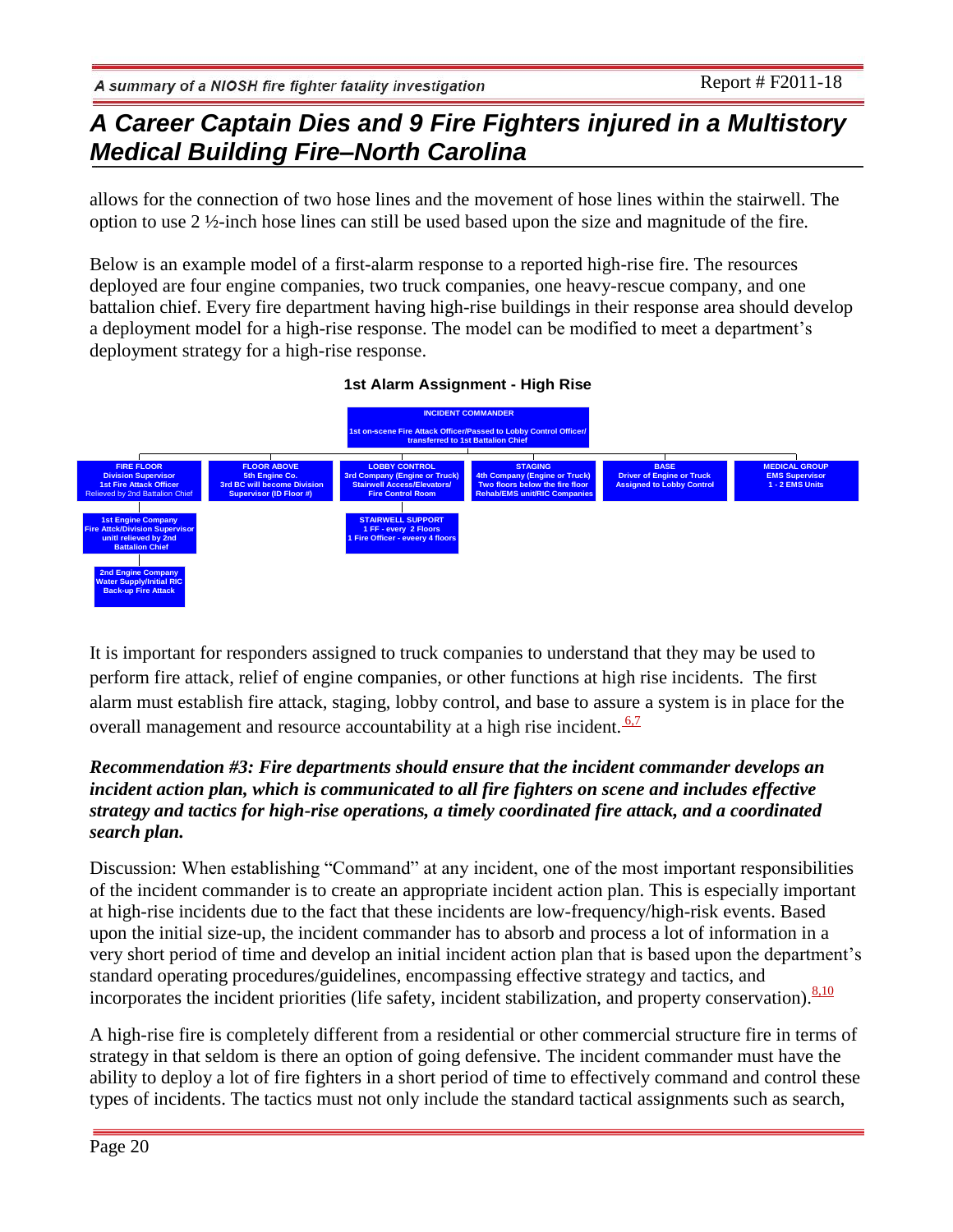rescue, fire attack, and ventilation, but must include the ability to get resources to the fire floor in a short period of time and in a "ready to work" mode. These considerations must include adequate staffing, water supply, supporting fire protection systems (sprinkler systems and standpipe systems), and various incident command system roles and responsibilities such as lobby control, establishing and supporting base operations, stairwell support, system control, and ground support. $\frac{5}{5}$ 

Each department needs to develop an SOP on how to assign resources to a high rise incident to cover fire attack, back-up fire attack, lobby control and base, staging, and covering the floor above the fire floor. Department staffing and the number of companies needed should be considered in developing SOPs to locate the fire; relocate or evacuate occupants; access, identify, and gain control of the building systems; confine and extinguish the fire; considerations for connecting to the FDC, especially if the building has a dry standpipe system; positive pressure of the stairwells; movement of equipment from Base/Lobby to Staging; and any other incident needs.

Regarding the development of the initial strategy at a high-rise incident, the incident commander has to determine the scope of the problem:

- Where is the emergency located, where is it going?
- Is there an immediate life hazard?
- Is there a need to control evacuation?
- Does the building inventory plan or private building plan (e.g., Massey Plans) indicate any unusual features that will assist or complicate operational or logistical planning?
- Will a medical group be required?
- Will an elevator group be required?
- Will a search group be required?

One of the most critical factors for high-rise fire-fighting operations is the lead time necessary to get personnel and equipment in position at their assignments. This is the single greatest difference between controlling an incident in a high-rise structure as opposed to an incident at ground level. The incident commander must keep this in mind. $\frac{6}{5}$ 

A coordinated fire attack is another essential element that must occur as quickly as possible. Consideration must be given to the time it takes to get adequate resources to the fire floor and to apply water to the fire. The first company on the scene, by the use of a safe route, shall proceed to the area where the emergency exists, assess the scope of the emergency, communicate this information to the incident commander, and take measures to mitigate the emergency. Once the first-in company officer commits to a tactical objective (i.e., fire attack) and other resources arrive on scene, command of the incident should be "passed" to another on-scene officer or transitioned to a higher-ranking officer. No matter what the scenario, the first-in engine company conducting offensive operations must get the proper size and length of hoseline to the fire without delay. Fire fighters from the engine company can prepare the proper high-rise hose for standpipe operations. After confirming the size and length of the line to be stretched with the company officer and verifying the route into the building, the engine company can begin the attack. A proper stretch to the seat of the fire is key to efficient suppression. Not only must the optimal route be used, but the line must also be of sufficient flow rate (gallons per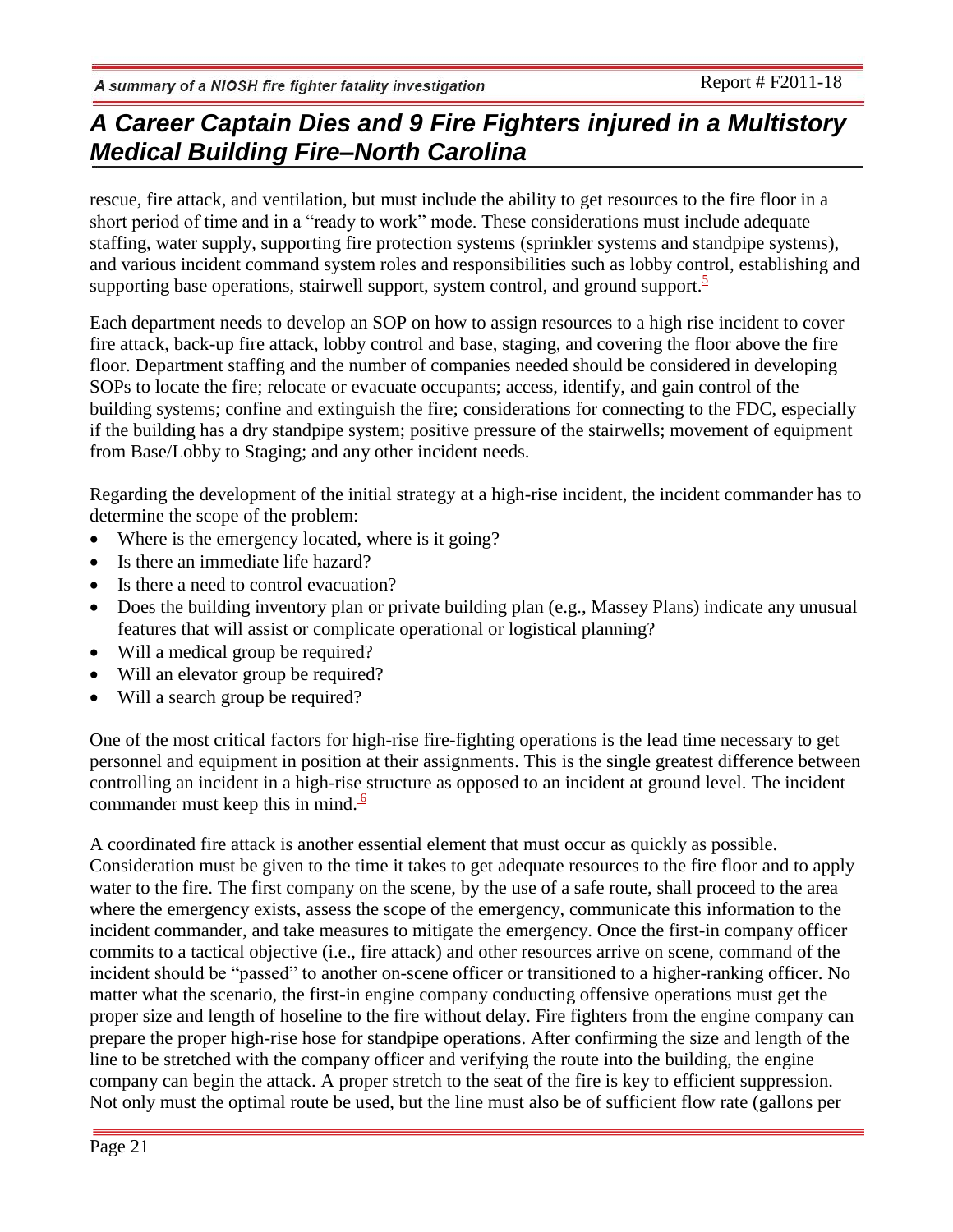minute) and length to work the fire area and immediate interior exposures. Fire fighters must then operate effectively to control fire and heat conditions. This action will allow safe and rapid searches by the truck companies and will give any trapped victims their best chance at survival. $\frac{11}{11}$ 

Any successful fire suppression operation includes a concurrent search component to ensure the accountability and safety of building occupants. The establishment of a search group ensures that a primary and secondary search for building occupants is conducted and completed. Simultaneous to fire suppression efforts, primary searches should be initiated, and a systematic approach to searching all areas compromised by smoke should be immediately addressed. The search group should work in concert with the evacuation group (if or when established).

The search group supervisor works closely with the evacuation group supervisor and manages all building occupants located above the ground floor of the involved building. Searches need to be conducted on a priority basis, beginning with the fire floor and all areas above the fire. Search efforts can be extremely labor and personnel intensive due to the area required to be covered. Even though the incident might dictate the relocation of occupants from the immediate area surrounding the fire floor to safe refuge areas, all areas above the fire floor and subsequently all areas of the building need to be searched. This includes all hallways and stairways. Attention should be given to continually monitoring stairwells, particularly the fire attack stairwell above the fire floor. Conditions in the evacuation stairwell should also be continuously monitored. The stairwell door to the fire floor should not be opened into the evacuation stairwell. The only exception is when it necessitates a civilian and/or fire-fighter rescue. $\frac{6}{5}$ 

Another key factor is ventilation. When properly setup and correctly operated, positive pressure ventilation is a tool which the fire service can use to improve the safety and effectiveness of fire ground operations. Positive pressure ventilation fans utilized correctly can increase the effectiveness of fire fighters and survivability of occupants in high-rise buildings. In a high-rise building it is possible to increase the pressure of a stairwell to prevent the infiltration of smoke if fire crews configure the fans properly. When configured properly, PPV fans can meet or exceed previously established performance metrics for fixed smoke control systems. Proper configuration requires the user to consider a range of variables including, fan size, set back and angle, fan position inside or outside of the building, and number and alignment of multiple fans. The data collected during a limited set of full-scale experiments in a 30-story office building demonstrated that in order to maximize the capability of PPV fans the following guidelines should be followed:

- Regardless of size, portable PPV fans should be placed 1.2 m (4 ft) to 1.8 m (6ft) set back from the doorway and angled back at least 5 degrees. This maximizes the flow through the fan shroud and air entrainment around the fan shroud as it reaches the doorway.
- Placing fans in a V-shape is more effective than placing them in series.
- When attempting to pressurize a tall stairwell, portable fans at the base of the stairwell or at a ground floor entrance alone will not be effective.
- Placing portable fans inside the building below the fire floor is a way to generate pressure differentials that exceed the NFPA 92A minimum requirements. For example, if the fire is on the  $20<sub>th</sub>$  floor, placing at least one fan at the base of the stairwell and at least one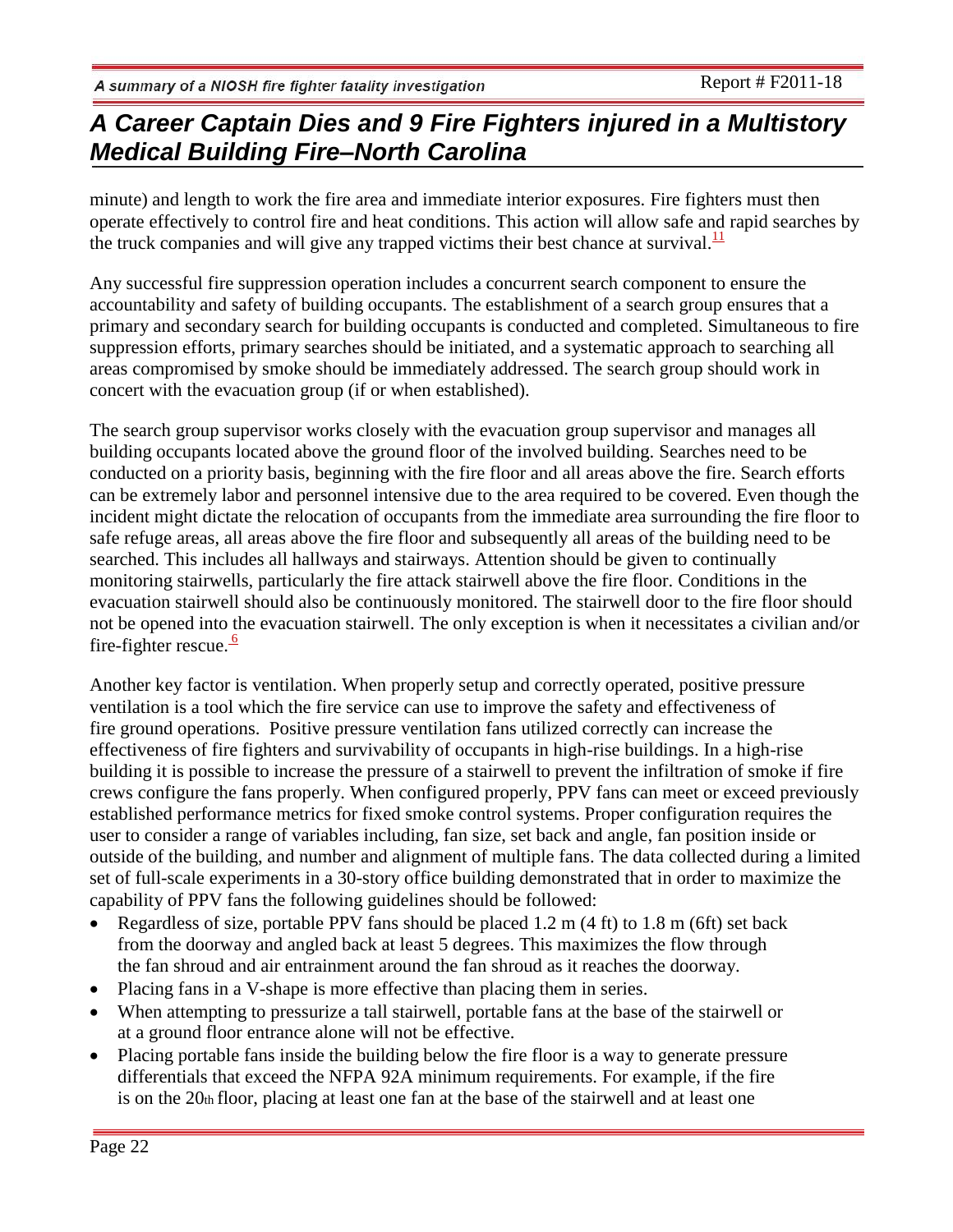# *A Career Captain Dies and 9 Fire Fighters injured in a Multistory Medical Building Fire–North Carolina*

near the 18th floor blowing air into the stairwell could meet the NFPA  $92A^{12}$  minimum requirements.

- Placing a large trailer-mounted type fan at the base of the stairwell is another means of generating pressure differentials that exceed the NFPA 92A minimum requirements.
- Fans used inside the building should be set back and angled just as if it were positioned at an outside doorway. $\frac{13}{2}$

In this incident, the incident commander had personnel with hoseline on the fire floor and conducting a search of the fire floor. However, an effective fire attack never occurred due to issues with air management and getting water from the standpipe system, which caused a multitude of issues. Also, the fire floor was searched multiple times, but with no consistency or plan. Building maintenance personnel assisted with the evacuation of occupants on the floors below the fire floor. The floors below the fire floor were not searched by the fire department until after the fire was controlled. When issues develop that impact or alter the incident action plan, this information must be communicated to Command. These issues have to be resolved or overcome in order to successfully control the incident.

### *Recommendation #4: Fire departments should ensure that the incident commander utilizes division/group supervisors for effective tactical level management.*

Discussion: For any incident involving a high-rise building, the need for effective span of control and the effective use of staffing and resources requires effective tactical level management.<sup>8</sup> In this case, the incident commander could have used divisions and/or groups to manage the available resources committed to this incident.

A Division is the organizational level having responsibility for operations within a defined geographic area. A Group is an organizational level responsible for a specified functional assignment at an incident. The use of Divisions/Groups in the ICS organization provides a standard system to divide the incident scene into smaller subordinate management units or areas. Complex emergency situations often exceed the capability of one officer to effectively manage the entire operation. Divisions/Groups reduce the span-of-control to more manageable smaller-sized units. Divisions/Groups allow the incident commander to communicate principally with these organizational levels, rather than multiple, individual company officers providing for command and incident scene organization. $\frac{14}{12}$ 

A span of control of three to seven resources with five being the optimum is considered desirable in most cases. To maintain an effective span of control at each level of the command structure, the organization should be expanded whenever the need is identified. This can be accomplished by adding levels or reassigning responsibilities within existing levels or a combination of both. The incident commander also should consider activating additional levels within the command structure where activities become highly complex or are conducted over a large geographical area. In this incident, the incident commander could have assigned an operations section chief to oversee fire-fighting operations.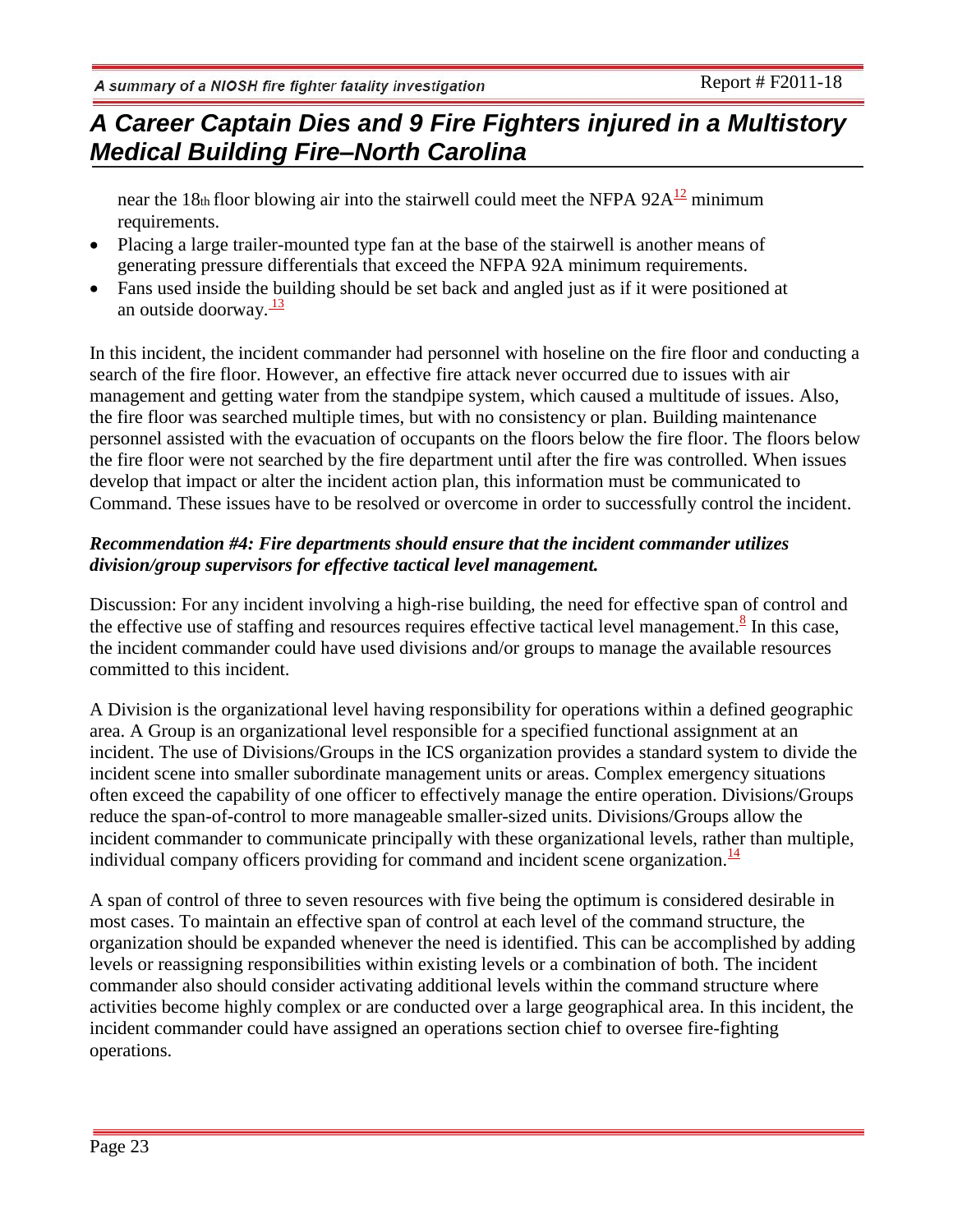Generally, Division/Group responsibilities should be assigned early in the incident, typically to the first company assigned to a geographic area or function. This early establishment of Division/Group provides an effective incident management organization framework on which the operation can be built and expanded. The number of Divisions/Groups that can be effectively managed by the incident commander varies. Normal span-of-control is three to seven. In fast moving, complex operations, a span of control of no more than five Divisions/Groups is indicated. In slower moving less complex operations, the incident commander may effectively manage more Divisions/Groups. Division/Group guidelines provide an array of major functions which may be selectively implemented according to the needs of a particular situation. This places responsibility for the details and execution of each particular function on a Division/Group. When effective Divisions/Groups have been established, the incident commander can concentrate on overall strategy and resource assignment, allowing the Division/Group Supervisor to supervise their assigned units. The incident commander determines strategy and assigns tactical objectives and resources to the Divisions/Groups. $\frac{14}{14}$ 

Each Division/Group Supervisor is responsible for the tactical deployment of the resources at their disposal, in order to complete the tactical objectives assigned by the incident commander. Division/Group Supervisors are also responsible for communicating needs and progress to the incident commander. Divisions/Groups reduce the overall amount of radio communications. Most routine communications within a Division/Group should be conducted in a face-to-face manner between company officers and their Division/Group supervisor. This process reduces unnecessary radio traffic and increases the ability to transmit critical radio communications. The safety of fire-fighting personnel represents the major reason for establishing Divisions/Groups. Each Division/Group supervisor must maintain communication with assigned companies to control both their position and function. The Division/Group supervisor must constantly monitor all hazardous situations and risks and communicate these situations to personnel. The Division/Group supervisor must take appropriate action to ensure that companies are operating in a safe and effective manner. $6$ 

For high rise incidents, the numerical numbering within a high rise building would be used as the Division Supervisor identifier on the assigned floor. For example, the Officer assigned in charge of the 5<sup>th</sup> floor would be Division 5 Supervisor. This Division Supervisor is responsible for coordinating fire attack and to maintain resource accountability for the geographic area of the floor. Functional assignments that may cover more than one floor such as Ventilation would be identified as the Ventilation Group Supervisor. The first company on scene is normally fire attack and the officer serves as the IC until passed to another on-scene company officer or transferred to a higher ranking officer, and upon arrival at the fire floor the fire attack officer becomes the floor Division Supervisor until relieved. $6$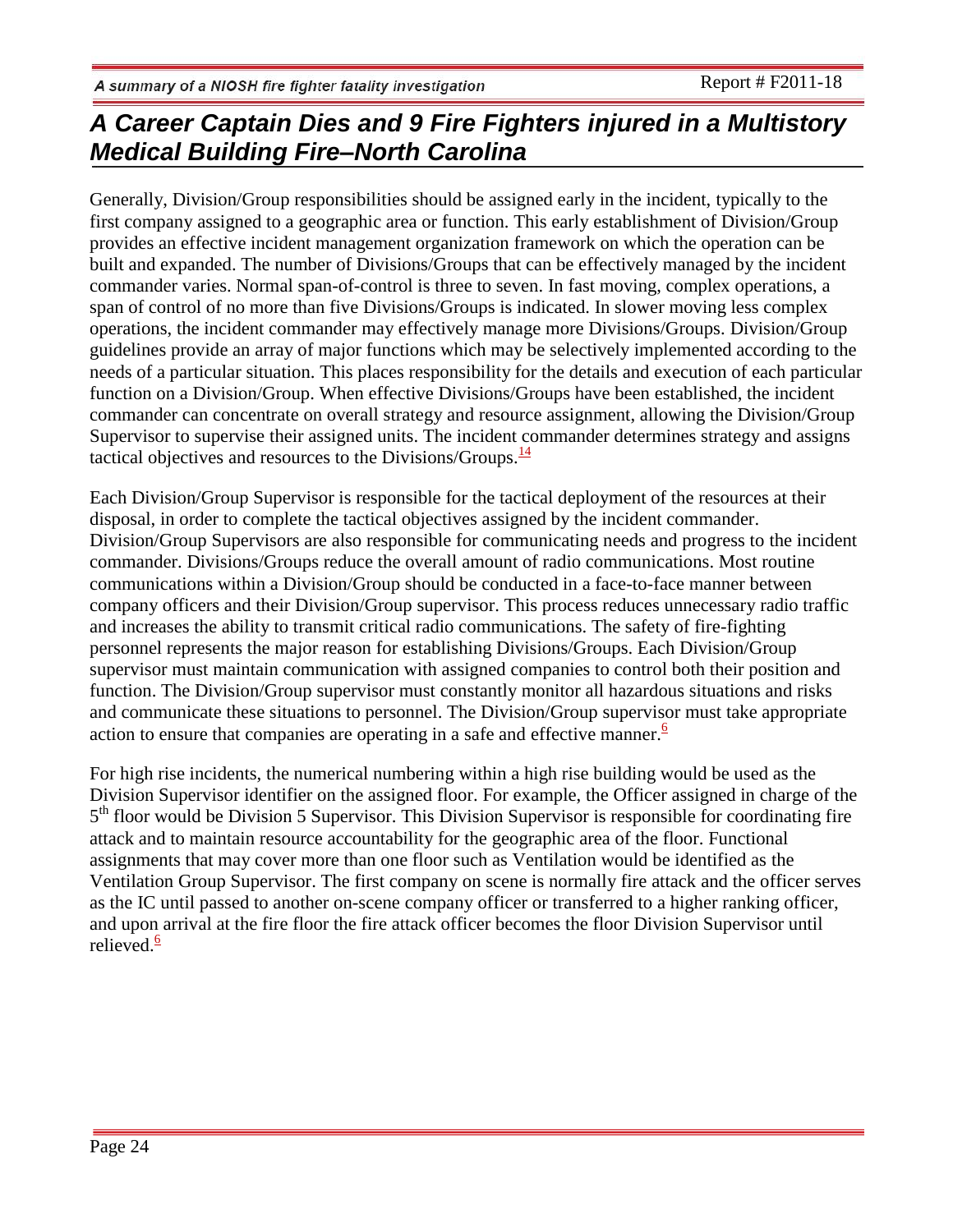### *Recommendation #5: Fire departments should ensure that the incident commander designates a staging area at least two floors below the fire floor.*

Discussion: The challenging nature of high-rise incidents requires modification to the standard incident command system (ICS) concept of a staging area. The limited access and vertical travel distance of large high-rise buildings require establishment of a resource staging area within the building. The highrise staging area must also serve multiple functions, including stockpiling equipment, reserve personnel, rehab, and medical treatment. The staging area is generally located a minimum of two floors below the emergency, as long as the atmosphere is tenable. $\frac{6}{5}$ 

The staging area manager verifies the location of the staging area with the incident commander, including a plan layout of the area and its ability to manage all staging activities. The staging area must have the following:

- Separate areas for control of reserve and rehab personnel.
- Separate areas to stockpile reserve and expended equipment.
- Area for a medical treatment station/rehabilitation for incident personnel.
- Space to maintain complete, accurate record of resource status to assure accountability.
- When available, a building sound-powered/emergency/direct communication phone.<sup>15</sup>

The staging area manager is subordinate to the incident commander/operations chief. The staging area manager will be located in or adjacent to the staging area to facilitate effective control of its activities. Resources should arrive at the staging area via a common route. Staging personnel should be positioned to meet, check in, and direct personnel to the appropriate area. All stairwell access to staging must be controlled to prevent companies from bypassing the staging area.<sup>15</sup>

Some tactical considerations for the staging area manager include:

- Consult with the incident commander/operations section chief to determine minimum staffing reserve.
- Order additional resources through the incident commander/operations section chief as resources are dispatched from the staging area.
- Use, when feasible, an alternative communication system—e.g., a separate tactical channel, building telephone system, messengers—to access logistics.

An effective communications link must be maintained with the incident commander/operations section chief.<sup>6</sup>

The staging area manager must develop an equipment inventory and be able to order specific quantities from base, so the following should be considered:

- Air bottles
- Air hose with fittings
- SCBA
- Smoke ejectors
- Forcible entry tools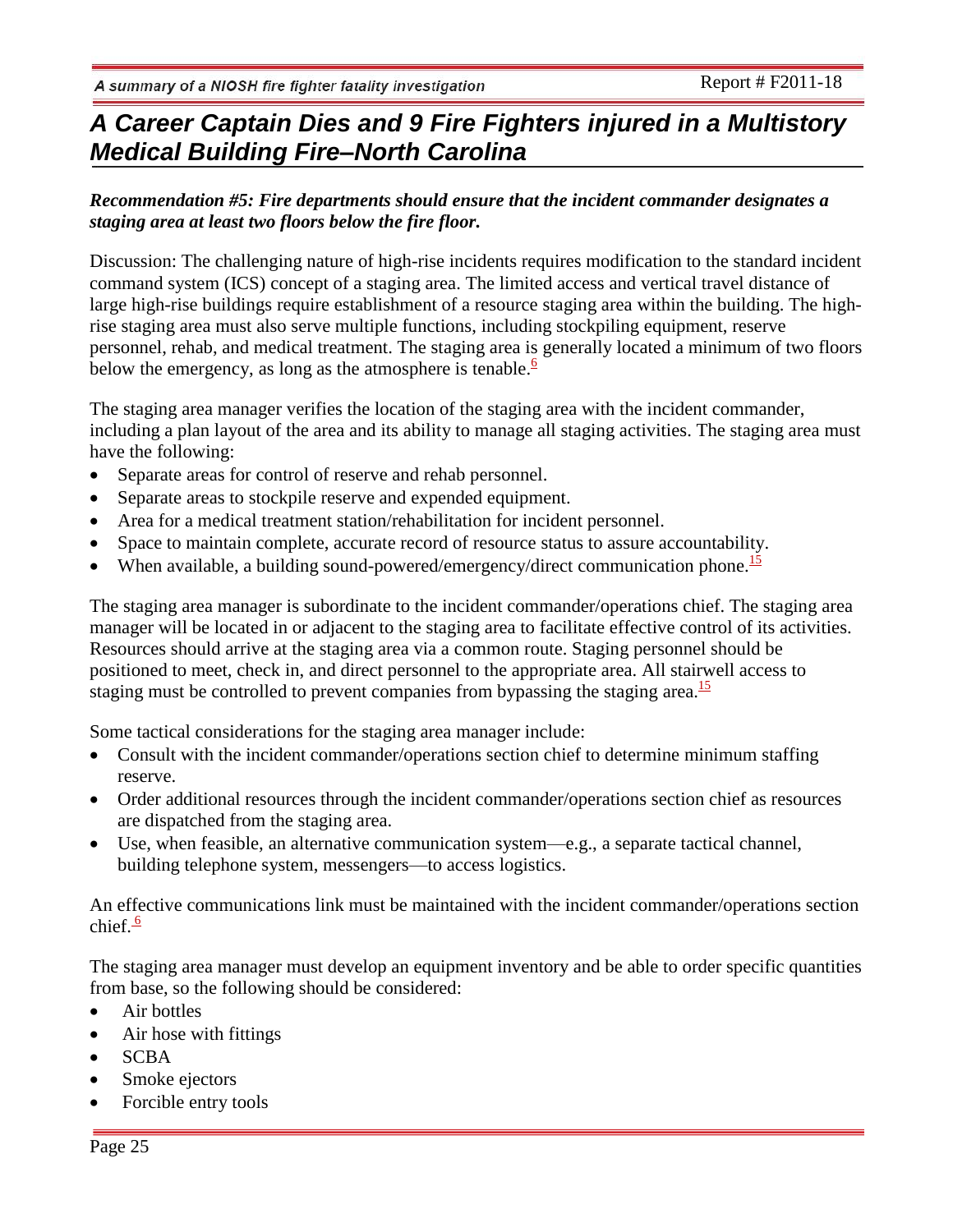- Salvage equipment
- Pike poles
- Ladders
- Medical supplies/resuscitator
- Drinking water or fluids for rehab of fire fighters
- Spare radio batteries $6$

Additional companies directed to Staging should bring priority equipment from the Base/Lobby. Spare SCBA air cylinders are always a first priority. An agency should provide guidance for utilizing a sling to connect two SCBA bottles together so fire fighters can carry extra SCBA air cylinders in one hand or over one shoulder when leaving Base to go to Staging. The staging area manager must maintain a record of equipment ordered, time ordered, and time delivered. This equipment or any equipment ordered must be separated and stored so it is readily accessible. The storage areas can be identified by taping signs to the walls. $\frac{6}{5}$ 

At this incident, no interior staging area was established. When companies ran out of breathing air or were fatigued, they had to walk from the  $5<sup>th</sup>$  floor to the ground floor (five flights of stairs). Once they had completed "Rehab" and were assigned back to the fire floor, they had to walk up five flights of stairs while "on air." With 1200-liter (30-minute) cylinders, this left about 5–7 minutes of work time before the low-air alarm activated.

### *Recommendation #6: Fire departments should ensure that fire fighters are properly trained in air management.*

Discussion: Chief Bobby Halton, retired chief and Editor in Chief of *Fire Engineering* notes, *"If you run out of air in a working fire today, you are in mortal danger. There is no good air at the floor anymore, no effective filtering methods, no matter what others may say to the contrary."*<sup>16</sup> The only protection for fire fighters in the toxic smoke environments in today's fires is the air that they carry on their backs. Like SCUBA divers, fire fighters must manage their air effectively and leave enough reserve air to escape in case of unforeseen occurrences while inside a structure fire. Fire fighters must manage their air so that they leave the immediately dangerous to life or health (IDLH) atmosphere before the low-air alarm activates. This leaves an adequate emergency reserve [air] and removes the noise of the low-air alarm from the fireground.<sup>16</sup> Air management is a program that the fire service can use to ensure that fire fighters have enough breathing air to complete their primary mission and to escape an unforeseen emergency. Fire departments and fire fighters need to recognize that the smoke in modern construction is an IDLH atmosphere and manage their air along with their work periods so the fire fighters exit the IDLH with their reserve air intact. NFPA 1404 *Standard for Fire Service Respiratory Protection Training* states that fire fighters should exit from an IDLH atmosphere before the consumption of reserve air supply begins; a low-air alarm is notification that the individual is consuming the reserve air supply and that the activation of the reserve air alarm is an immediate action item for the individual and the [fire-fighting] team. $\frac{17}{17}$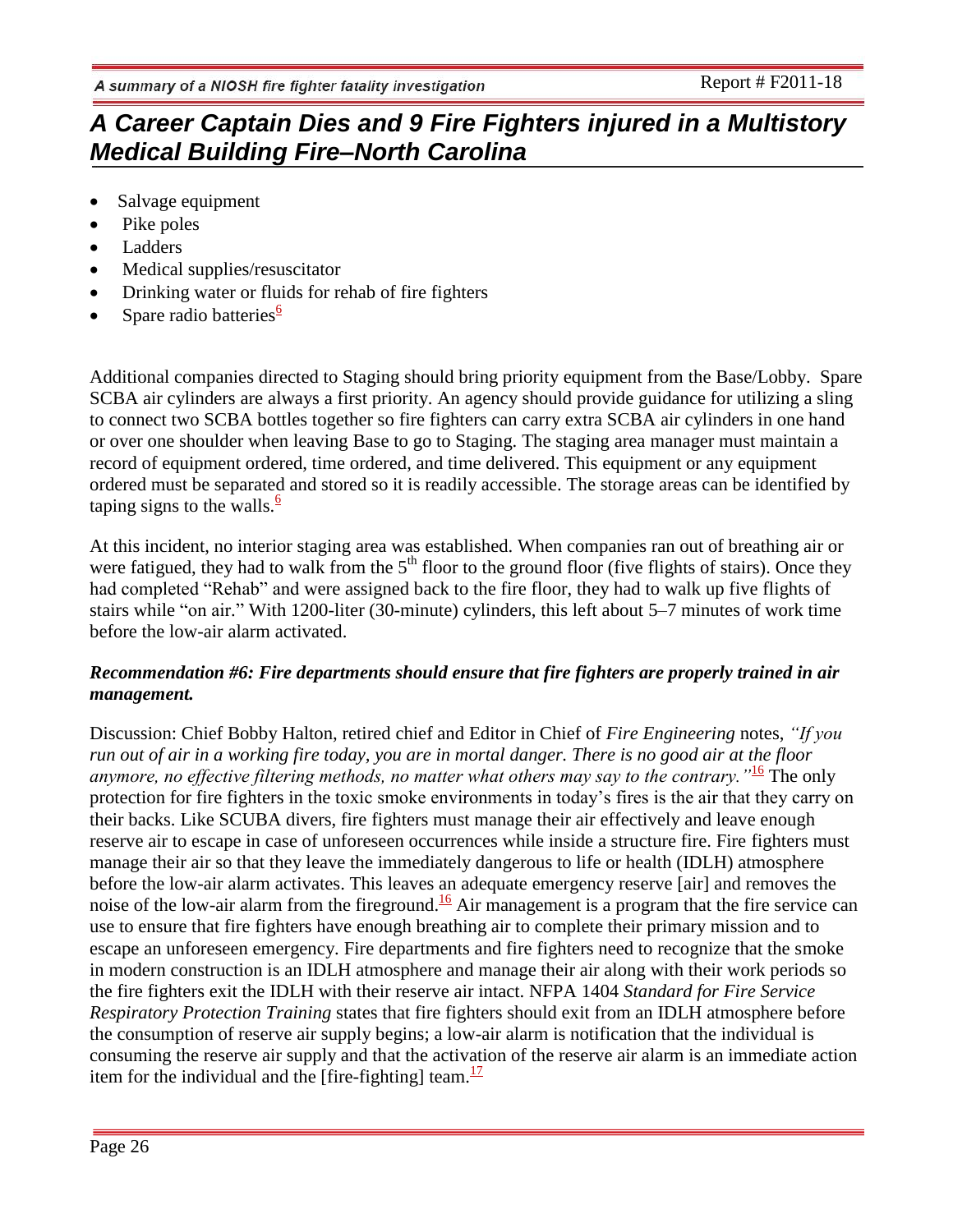In this incident, the fire fighters (including the victim and his partner) had to ascend the high-rise medical office building to the  $5<sup>th</sup>$  floor (five flights up) via an interior stairwell that was full of smoke. The fire fighters had to ascend the stairwell (on air from their SCBA) while carrying all of their equipment up the stairs. Once the crews got to the fire floor, the air in their 1200-liter (30-minute) cylinders was already depleted and was not sufficient for fire-fighting and search efforts. *Note: "Firefighters' personal experience has demonstrated that the 1200L cylinder [30-minute] will not provide a working firefighter with 30 minutes of air. The 1200L cylinder will last an average firefighter actively engaged in suppression activities about 15–18 minutes.*<sup>16</sup> Many fire fighters reported during interviews with NIOSH investigators that their end-of-service-time indicators (EOSTI) sounded on the fire floor. There were heavy fire and smoke conditions on the fire floor and heavy smoke conditions in the stairwell used by fire fighters. In order to exit the IDLH atmosphere, fire fighters had to exit the fire floor and then climb down five flights of stairs to the ground level. There was no staging area set up on the lower floors that would have provided an area of non-IDLH refuge where the fire fighters could have rehabbed and replenished their air supply. Another option in a highrise building would be to increase the pressure of a stairwell to prevent the infiltration of smoke if fire crews configure PPV fans properly which could provide a non-IDLH refuge.

*Note*: *The fire stairwell in the building had a significant volume of smoke from the 5th floor down to the lobby level due to entrainment from a phenomenon known as reverse stack effect. Reverse stack effect results from a temperature difference between warm outside and cooler inside air that creates a buoyancy driven downward flow of air (and smoke) from the top to the bottom of a tall building. Firefighters described the smoke in the stairwells as being very dense, stating that they were forced to breathe supplied air prior to arriving at the fire floor. The victim ascended, descended and reascended the smoke filled stairs (reportedly only on air for the top 2 floors), as he reentered the fire building a second time after replenishing his initial air supply. Prior to exhausting his supplied air, firefighters report that the victim's behavior was somewhat atypical, with bouts of apparent confusion, disorientation and impaired psychomotor ability. The victim's cause of death was determined to be "smoke and fume inhalation in an oxygen depleted environment" with a carboxyhemoglobin (COHb) level of 22%. It is possible that the victim would exhibit only mild to moderate symptoms of the toxic effects of CO until 15-20% COHb was achieved. Confusion, disorientation and impaired psychomotor ability are documented symptoms for mild to moderate CO exposure, especially in active individuals.*<sup>18</sup> *Accordingly, the victim could have experienced mild to moderate CO poisoning from his exposure to smoke in the stairwell, leading to his observed bouts of apparent confusion, disorientation and impaired psychomotor ability. These symptoms of CO exposure likely contributed to the events that resulted in the victim exhausting his air supply while attempting to locate the exit stairwell and removing his air regulator. In active individuals, unconsciousness can result with only a small increase in COHb levels. At this point, the victim's COHb levels were likely already elevated and the additional CO exposure on the fire floor compounded with the initial CO exposure in the stairwell may have contributed to his rapid loss of consciousness as compared to his firefighting partner.* 19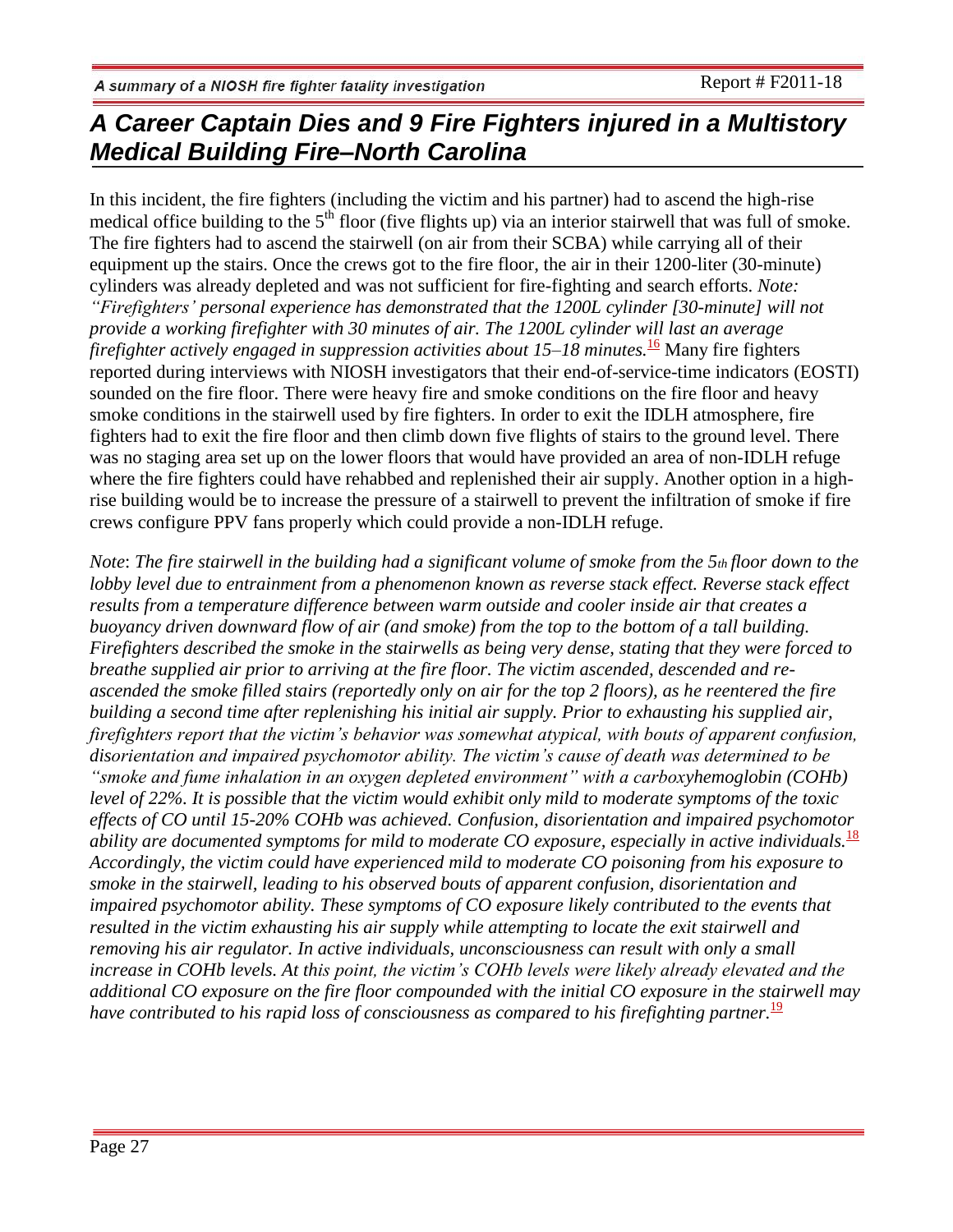### *Recommendation #7: Fire departments should ensure that fire fighters are properly trained in outof-air SCBA emergencies and SCBA repetitive skills training (e.g., buddy breathing and clearing a facepiece).*

Repetitive skills training with SCBA is vital for fire fighters working inside an IDLH atmosphere. SCBA skills training is an ongoing process that should be performed regularly to ensure that fire fighters "know their SCBA." The benefits of repetitive skill training with SCBA are an increased comfort and competency level, decreased anxiety, lower air consumption, increased awareness of the user's air level (noticing and using the heads-up display (HUD), and an automatic muscle memory response of the vital function controls, such as the don/doff buttons, main air valve, emergency bypass operating valve, and auxiliary air connections (i.e., rapid intervention crew/universal air connection (RIC/UAC) connection and the buddy breather connection). Repetitive skills training can also provide the user with an increased ability to operate these functions and controls in a high-anxiety moment or an emergency. Many times these skills will be necessary with gloved hands, limited vision, and reduced ability to hear commands from others. Performed in conditions that are non-IDLH, repetitive skills training helps build the fire fighters' muscle memory skills so their hands will be able to activate the controls with gloves on and the operation will be a conditioned or second-nature response. Fire fighters have died in IDLH conditions because they did not react properly to an out-of-air emergency, such as vomiting in a facepiece. $\frac{20}{10}$ 

The victim in this incident likely vomited in his SCBA facepiece while he still had the facepiece on. The victim's partner noticed the victim had the mask off his face when the victim told him that he needed to hook up the buddy-breathing connection. When the partner plugged in his connection to the victim's connection, all of the air in the partner's SCBA escaped out of the victim's SCBA. It is likely that the victim did not activate his doff button because he had ran out of air. This would have left his second-stage regulator in the flow position, and when the partner connected his buddy breather to the victim's connection, the line was open, allowing the partner's air to escape. Fire fighters need to be trained to properly use their equipment, and the repetitive skills training reinforces the muscle memory to properly activate the correct controls. Overcoming out-of-air emergencies is an important goal of repetitive skills training.

Fire fighters should never remove their facepiece in an IDLH atmosphere. Self-contained breathing apparatus have undergone many changes over the past decades, one of which is the incorporation of a nose cup. The nose cup helps eliminate fogging/condensation of the facepiece lens and reduces the percentage of exhaled CO2 in the facepiece. However, it has a very limited area of free space if a fire fighter gets sick and the potential to clog the exhalation valve is high. It is important that fire fighters know how to operate the emergency bypass valve to remove any obstructions, such as vomitus, assuming there is sufficient air in the cylinder. Depending on the manufacturer, nose cups can be removed rather quickly and the facepiece may remain fully functional, providing breathable air, without it. Currently, a validated best practice for an emergency training protocol could not be found for this particular model SCBA. An emergency training protocol should be established for the removal or clearing of the nose cup in an emergency situation for each type of SCBA. The International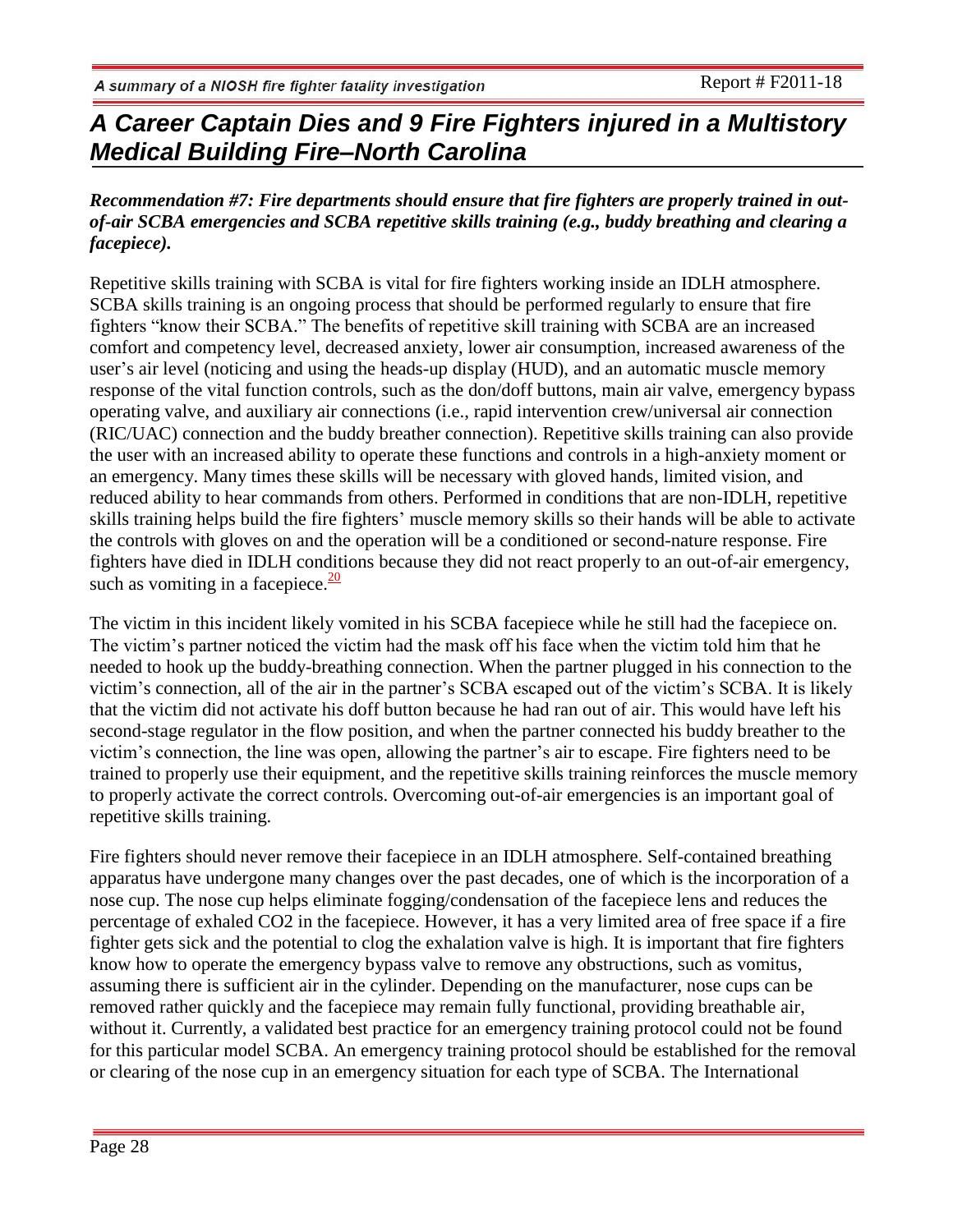Association of Fire Fighters (IAFF) and other fire-fighting agencies are currently working to develop a standardized protocol to educate and train fire fighters on how to deal with debris-clogged facepieces.

*Note: The practice of "buddy breathing" is the subject of much discussion in the fire service. OSHA 29 CFR 1910.156(f)(1)(iii) states, "Approved self-contained breathing apparatus may be equipped with either a buddy breathing device or a quick disconnect valve, even if these devices are not certified by NIOSH. If these accessories are used, they shall not cause damage to the apparatus or restrict the air flow of the apparatus, or obstruct the normal operations of the apparatus."*

*Note: NFPA 1404 Standard for Fire Service Respiratory Protection Training states, "until and unless NIOSH approves an auxiliary device for buddy breathing, the practice of buddy breathing is not*  endorsed in any way by the Technical Committee on Fire Service Training".<sup>17</sup> In 2011, NIOSH NPPTL *sought comments on a proposed change in the interpretation of the prohibition of "buddy breather connections" on SCBA. The NFPA technical committee on respiratory protective equipment*<sup>21</sup> *appointed a task group to develop performance requirements for an Emergency Buddy Breathing Safety System (EBBSS). The committee is currently revising the language in the proposed document to include performance criteria for an EBBSS connection.*

### *Recommendation #8: Fire departments should ensure that the incident commander is provided a chief's aide to assist in incident management, including communications and personnel accountability.*

Discussion: A chief's aide, staff assistant, or field incident technician (FIT) is a position designed to assist an IC with various operational duties during emergency incidents. The chief's aide is an essential element for effective incident management and for a successful outcome of the incident. The importance of having a chief's aide assigned to a battalion chief is to insure that the tasks associated with incident management can be initiated even before arrival on scene. The benefit of having a chief's aide is that the battalion chief can focus on radio communications, initiate the development of the strategy and tactics for the incident, and began to develop an incident action plan. The battalion chief is able to focus on the critical incident management tasks versus trying to operate the vehicle and locate the incident scene under emergency response conditions. If a chief's aide is not provided for a battalion chief, the tasks are delayed until a fire fighter or fire officer is appointed to this position. At an emergency incident, the staff assistant can assist with key functions, such as managing the tactical worksheet; maintaining personnel accountability of all members operating at the incident (resource status and situation status); monitoring radio communications on the dispatch, command, and fireground channels; control information flow by computer, fax, or telephone; and access reference material and pre-incident plans.

The personnel accountability system is a vital component of the fire fighter safety process. The system is designed to account and track personnel as they perform their fireground tasks. In the event of an emergency or "Mayday," the personnel accountability system must be able to provide the rapid accounting of all responders at the incident. This is one of the chief's aide's essential responsibilities.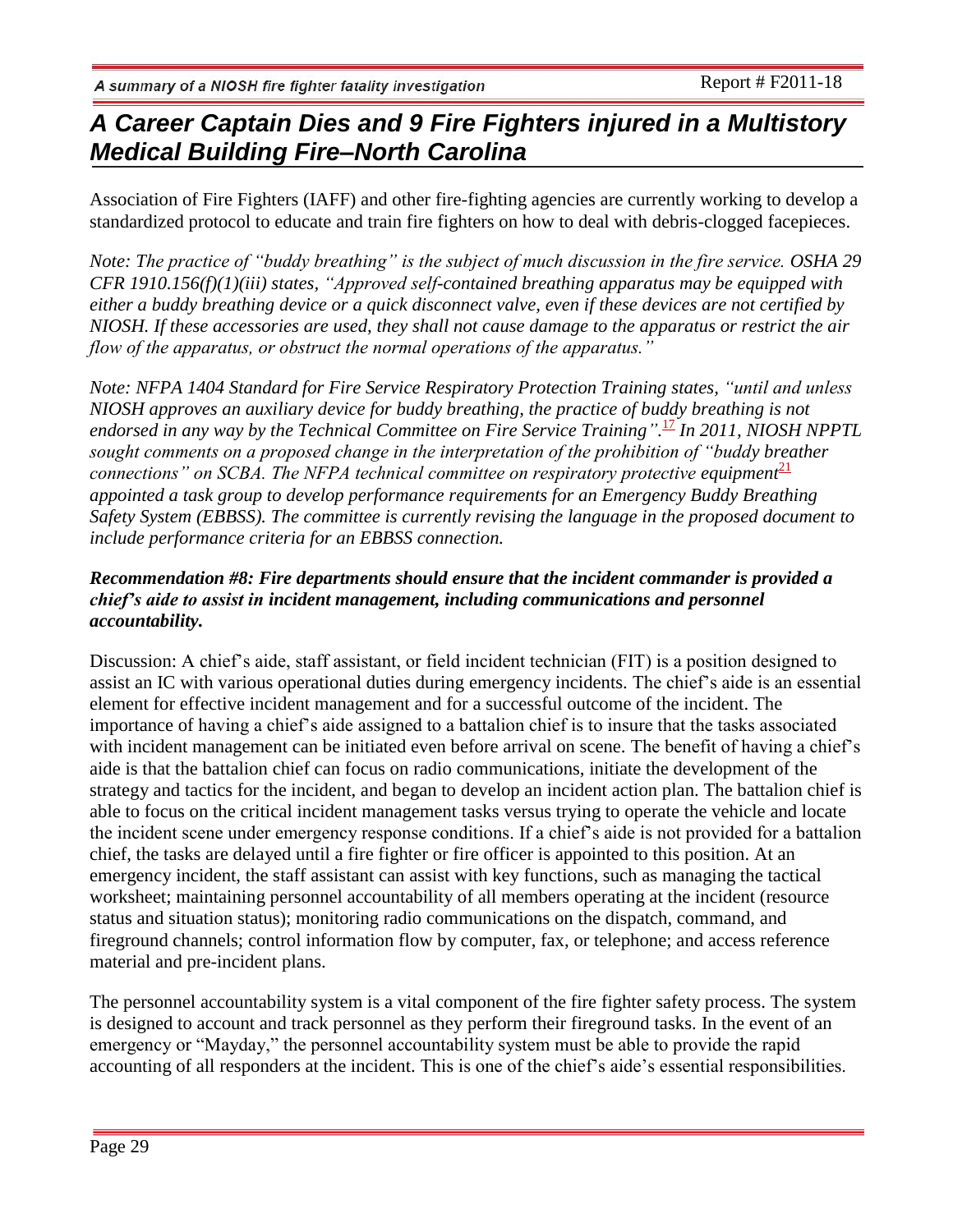Another important chief's aide function is the role of a driver in addition to their role as part of the command team. Chief officers are required to respond quickly to emergency incidents. In their response, they have to be fully aware of heavy traffic conditions, construction detours, traffic signals, and other conditions. More importantly, the chief officer must also monitor and comprehend radio traffic to assess which companies are responding, develop a strategy for the incident based upon input from first-arriving officers, and develop and communicate an incident action plan that defines the strategy of the incident. A chief's aide can assist the battalion chief or chief officer in processing information without distraction and complete the necessary tasks en route to the scene.<sup>22</sup>

Departments should consider the aide to be an individual who has the experience and authority to conduct the required tasks. Other potential functions for the chief's aide include serving as group or division supervisors, training position to facilitate officer development, and non-emergency functions that are vital to the daily operations of the department (e.g., daily staffing and leave management).

### *Recommendation #9: Fire departments should ensure that the incident commander establishes a stationary command post for effective incident management, which includes the use of a tactical worksheet, enhanced fireground communications, and a personnel accountability system.*

Discussion: When a chief officer (e.g., battalion chief, district chief, deputy chief) arrives on scene, he/she should automatically assume a standard stationary, exterior, and remote command position and immediately assume "Command" and begin functioning as the incident commander. Command officers generally establish and continue command and control functions inside their vehicles or at the rear of the vehicle, which has a command board.

According to NFPA 1561 *Standard on Emergency Services Incident Management System*, §5.3.1 states, "The incident commander shall have overall authority for management of the incident." In addition to conducting an initial size-up, the incident commander must establish and maintain a command post outside of the structure to assign companies and delegate functions, and continually evaluate the risk versus gain of continued fire-fighting efforts.  $^{22}$ Also, NFPA 1561 requires all members working in an IDLH atmospheres to work in pairs. Any supervisor given an assignment in a potential IDLH atmosphere needs to have an aide or assistant to provide safety and accountability. This is very important at a high rise incident.  $\frac{23}{2}$ 

In establishing a command post, the incident commander shall ensure the following (NFPA 1561,  $§5.3.7.2$ :

- The command post is located in or tied to a vehicle to establish presence and visibility.
- The command post includes radio capability to monitor and communicate with assigned tactical, command, and designated emergency traffic channels for that incident.
- The location of the command post is communicated to the communications center.
- The incident commander, or his/her designee, is present at the command post.
- The command post should be located in the incident cold zone. $\frac{23}{2}$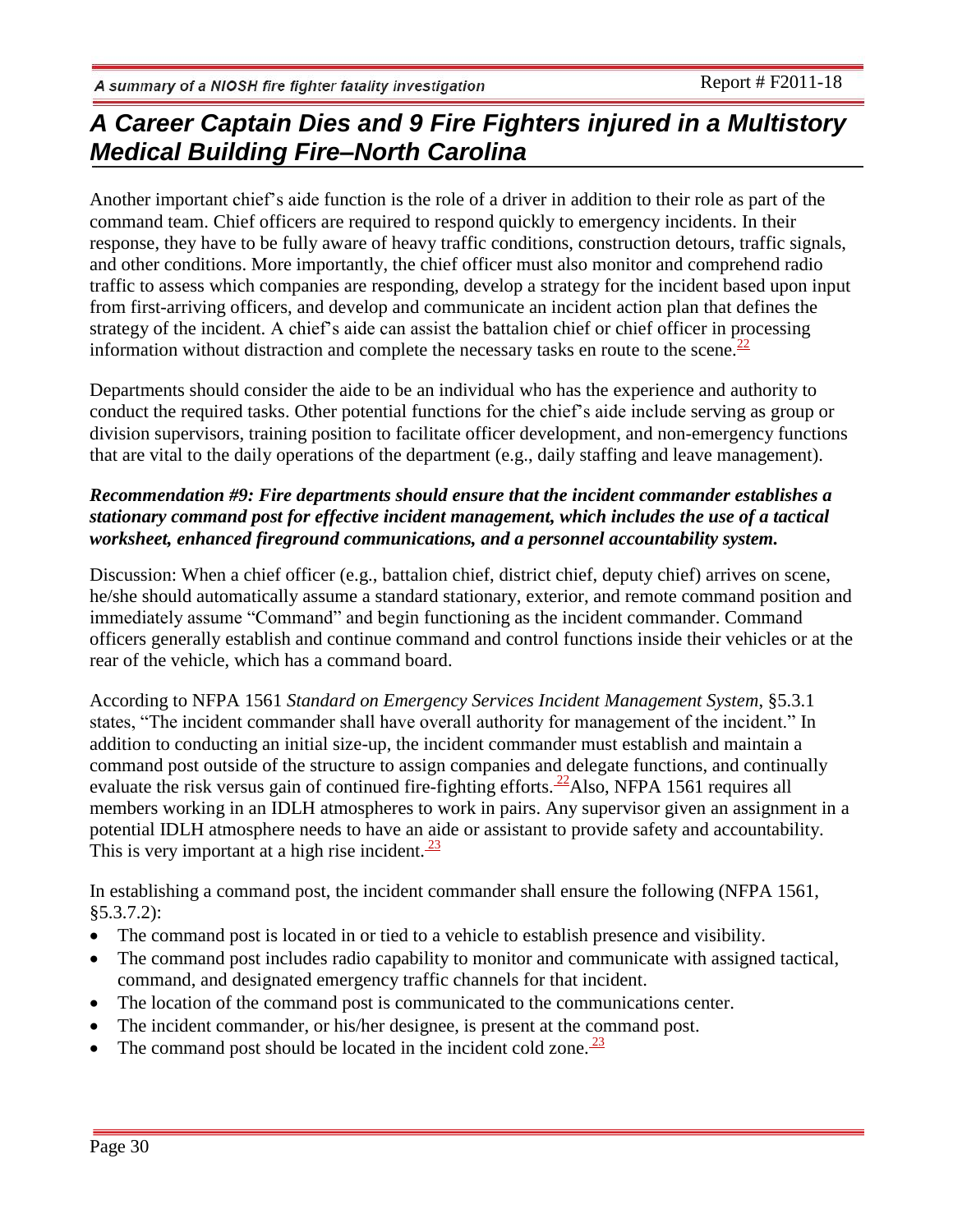The tactical worksheet is a critical piece of equipment because it helps the incident commander organize these and other tasks by providing reminders, prompts, and a convenient workspace for tracking companies and apparatus. It allows them to slow down during what could be a large, multialarm incident (although the worksheet can be used for fires big and small, as well as EMS incidents, to help develop proficiency) and record vital information that may help them make future operational decisions. By documenting the assignments of division/group officers, and division/group resources, the incident commander creates a visual reference of the overall fireground organization and deployment. $\frac{23}{2}$ 

The tactical worksheet is also an excellent tool when the "passing of command" must occur. On the fireground, the officer taking over command can quickly check the worksheet and obtain a strong understanding of the initial deployment of resources, the need for additional apparatus and equipment, and the status of units in the staging area.

A communication system should include a dispatch, command, and tactical channels, though for many organizations this may be only one or two channels. In some jurisdictions, several communities may share several radio channels for public safety operations or localities may share radio channels within its government agencies (e.g., fire, law enforcement, EMS, and public works). A fire department must ensure that the needed radio channels are available when a large-scale or complex incident occurs. This can include the use of a common radio frequency, which can be designated as a "mutual aid frequency" to ensure proper communications is available during a large-scale or complex incident such as a wildland urban interface fire, which requires resources from mutual aid fire departments as well as assisting agencies and cooperating agencies. Standard operating procedures, radio equipment and other hardware, the ability to record and capture all radio channel transmissions, and dispatch and communication protocols must be in place to ensure that available radio channels are available when needed. $\frac{23}{2}$ 

The function of resource accountability should be assigned to personnel who are responsible for maintaining the location and status of all assigned resources at an incident. As the incident escalates, this function would be placed under the planning section. This is separate from the role of the incident commander. The incident commander is responsible for the overall command and control of the incident. Due to the importance of responder safety, this function should be assigned to dedicated accountability personnel as the size and complexity of the incident dictates. A number of positions could function in this role including a staff assistant(s), chief officer(s), or another responder(s).

There are many means of accounting for resources. Components can include tactical worksheets, command boards, apparatus riding lists, company responder boards, electronic bar-coding systems, and so forth. These components can be used in conjunction with one another to facilitate the tracking of responders by both location and function. The components of the personnel accountability system should be modular and expand with the size and complexity of the incident.  $\frac{23}{2}$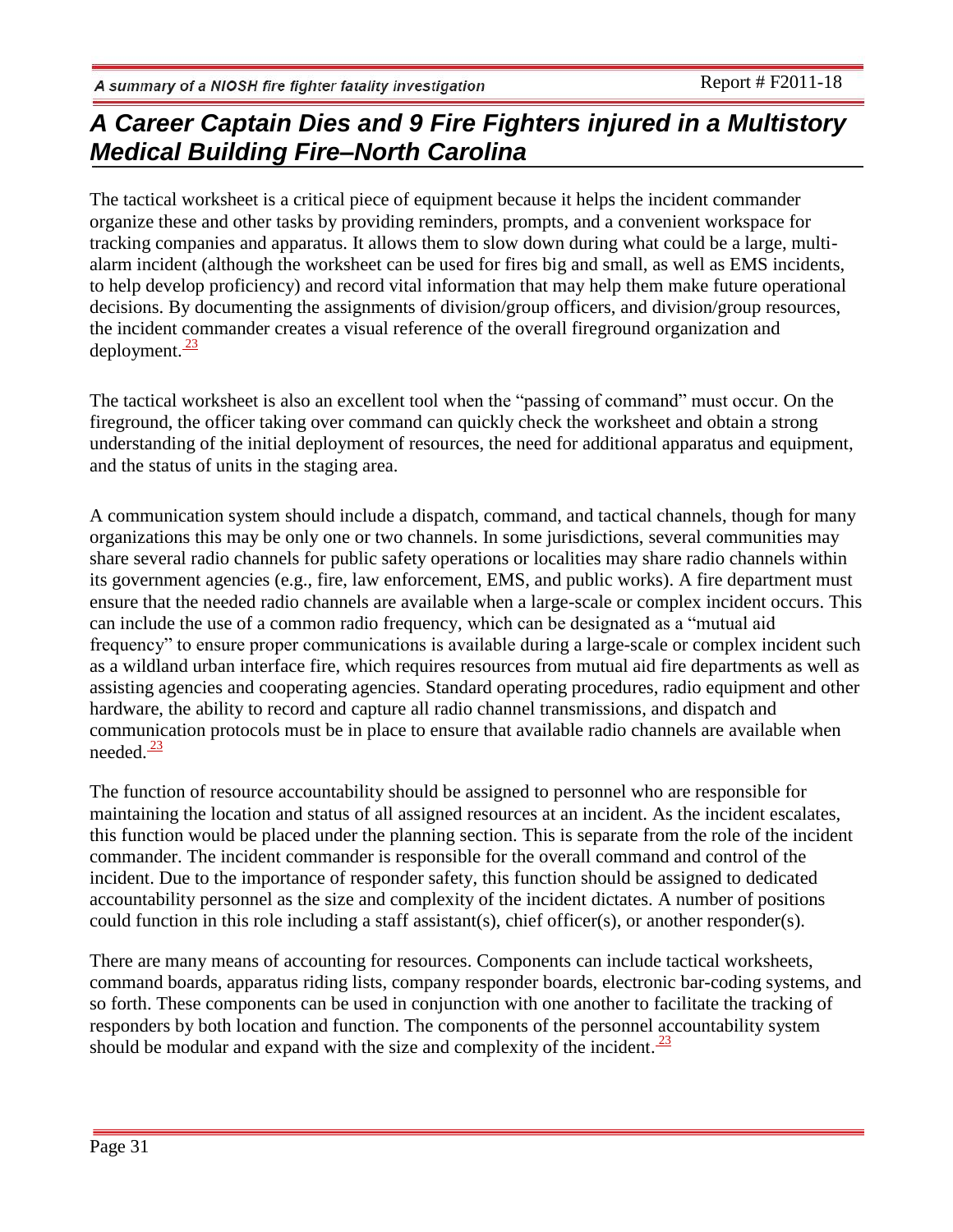### *Recommendation #10: Fire departments should ensure that fire fighters are properly trained in Mayday standard operating guidelines and survival techniques.*

Discussion: Fire fighters need to maintain situational awareness at all times while operating on the fireground. Fire fighters need to understand that their personal protective equipment (PPE) and selfcontained breathing apparatus (SCBA) do not provide unlimited protection. Fire fighters should be trained to stay low when advancing into a fire as extreme temperature differences may occur between the ceiling and floor. When confronted with an emergency situation, the best action to take may be immediate egress from the building or to a place of safe refuge (e.g., behind a closed door in an uninvolved compartment, in a staging area on a lower floor) and manually activate the PASS device. A charged hoseline should always be available for a tactical withdrawal while continuing water application or as a lifeline to be followed to egress the building. Conditions can become untenable in a matter of seconds. Fire fighters must understand that when they are faced with a life-threatening emergency, there is a very narrow window of survivability, and any delay in egress and/or to transmit a Mayday message reduces the chance for a successful rescue. Knowledge and skill training on how to prevent a Mayday situation or how to call a Mayday should be mastered before a fire fighter engages in fireground activities or other immediately dangerous to life and health (IDLH) environments.  $\frac{24}{1}$  Fire fighter training programs should include training on such topics as air management; familiarity with SCBA, a radio, and PPE; crew integrity; reading smoke, fire dynamics and behavior; entanglement hazards; building construction, and signs of pending structural collapse. If fire fighters find themselves in a questionable position (dangerous or not), they must be able to recognize this and be trained on procedures for when and how a Mayday should be called. A fire fighter's knowledge, skill, and ability to declare a Mayday must be at the mastery level of performance. This performance level should be maintained throughout their career through training offered more frequently then annually.<sup>[25](http://www.cdc.gov/niosh/fire/reports/face201018.html#ref17)</sup>

The ability of a fire fighter to call a Mayday is a complicated behavior that includes the affective, cognitive, and psychomotor domains of learning and performance.  $\frac{26,27}{20}$  $\frac{26,27}{20}$  $\frac{26,27}{20}$  Any delay in calling a Mayday reduces the chance of survival and increases the risk to other fire fighters trying to rescue the downed fire fighter.

Firefighters should be 100% confident in their competency to declare a Mayday for themselves. Fire departments should ensure that any personnel who may enter an IDLH environment meet the Authority Having Jurisdiction standards for Mayday competency throughout their active duty service. Presently there are no national Mayday standards for firefighters to be trained to and most states do not have Mayday standards. A rapid intervention team (RIT) will typically not be activated until a Mayday is declared. Any delay in calling the Mayday reduces the window of survivability and also increases the risk to the RIT. $27, 28, 29, 30$ 

There are no rules on when a fire fighter must call a Mayday, and Mayday training is not included in the job performance requirements in NFPA Fire Fighter 1 or 2 standards[.](http://www.cdc.gov/niosh/fire/reports/face201018.html#ref7)  $\frac{2}{3}$  It is up to each authority having jurisdiction to develop rules and performance standards for a fire fighter to call a Mayday. The National Fire Academy Mayday courses present specific Mayday parameters or rules for when a fire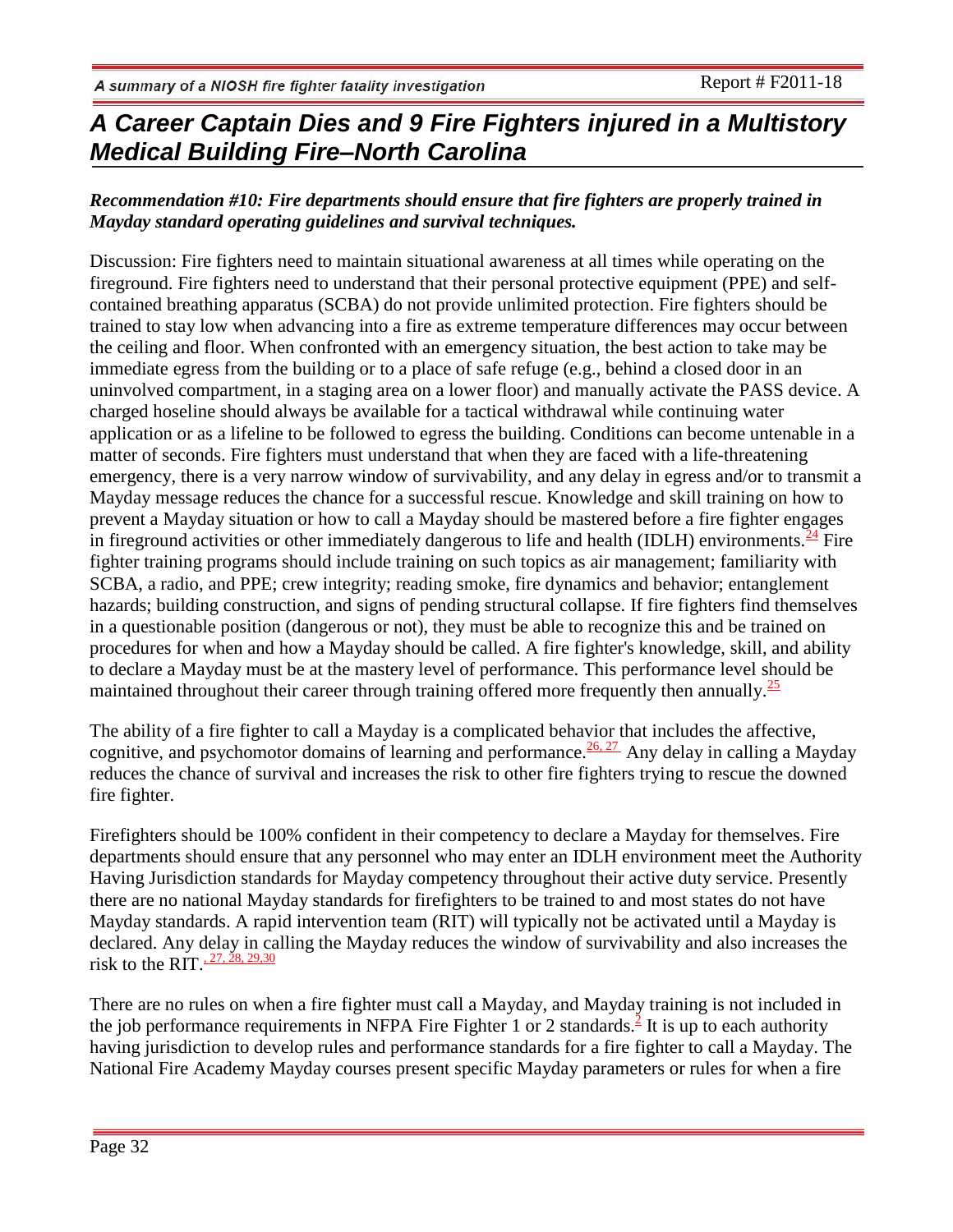fighter must call a Mayday. The courses may help fire departments in developing and teaching Mayday procedures for fire fighters.

The National Fire Academy has two courses addressing the fire fighter Mayday Doctrine, Q133 *Firefighter Safety: Calling the Mayday*, which is a 2-hour program covering the cognitive and affective learning domain of the fire fighter Mayday Doctrine, and H134 *Calling the Mayday: Hands-on Training,* which is an 8-hour course that covers the psychomotor learning domain of the fire fighter Mayday Doctrine. These courses are based on the military methodology used to develop and teach fighter pilots ejection doctrine. A training CD is available to fire departments free of charge from the U.S. Fire Administration Publications office.  $\frac{27,28}{29}$ 

Also, the IAFF Fire Ground Survival program is another resource fire departments can use and was developed to ensure that training for Mayday prevention and Mayday operations are consistent between all fire fighters, company officers, and chief officers. $\frac{23}{2}$  $\frac{23}{2}$  $\frac{23}{2}$ 

Any Mayday communication must contain the location of the firefighter in as much detail as possible and, at a minimum, should include the division (floor) and quadrant. It is imperative that firefighters know their location when in IDLH environments at all times to effectively be able to give their location in the event of a Mayday. Once in distress, firefighters must immediately declare a Mayday. The following example uses LUNAR (Location, Unit, Name, Assignment/Air, Resources needed) as a prompt: "Mayday, Mayday, Mayday, Division 1 Quadrant C, Engine 71, Smith, search/out of air/vomited, can't find exit." When in trouble, a firefighter's first action must be to declare the Mayday as accurately as possible. Once the IC and RIT know the fire fighter's location, the firefighter can then try to fix the problem, such as clearing the nose cup, while the RIT is en route for rescue.<sup>[28](http://www.cdc.gov/niosh/fire/reports/face201013.html#ref7)</sup>

A fire fighter who is breathing carbon monoxide (CO) quickly loses cognitive ability to communicate correctly and can unknowingly move away from an exit, other fire fighters, or safety before becoming unconscious. Without the accurate location of a downed fire fighter, the speed at which the RIT can find them is diminished, and the window of survivability closes quickly because of lack of oxygen and high CO concentrations in an IDLH environment.  $27, 28,29$ 

Fire fighters also need to understand the psychological and physiological effects of the extreme level of stress encountered when they become lost, disoriented, injured, run low on air, or become trapped during rapid fire progression. Most fire training curricula do not include discussion of the psychological and physiological effects of extreme stress, such as encountered in an imminently lifethreatening situation, nor do they address key survival skills necessary for effective response. Understanding the psychology and physiology involved is an essential step in developing appropriate responses to life-threatening situations. Reaction to the extreme stress of a life-threatening situation, such as being trapped, can result in sensory distortions and decreased cognitive processing capability. $\frac{26}{5}$  $\frac{26}{5}$  $\frac{26}{5}$ In the book *Stress and Performance in Diving*, the author notes that while all training is important, "We know that under conditions of stress, particularly when rapid problem-solving is crucial, overlearning responses is essential. The properly trained individual should have learned coping behavior so well that responses become virtually automatic requiring less stop and think performance.<sup> $31$ </sup> Fire fighters should never hesitate to declare a Mayday. There is a very narrow window of survivability in a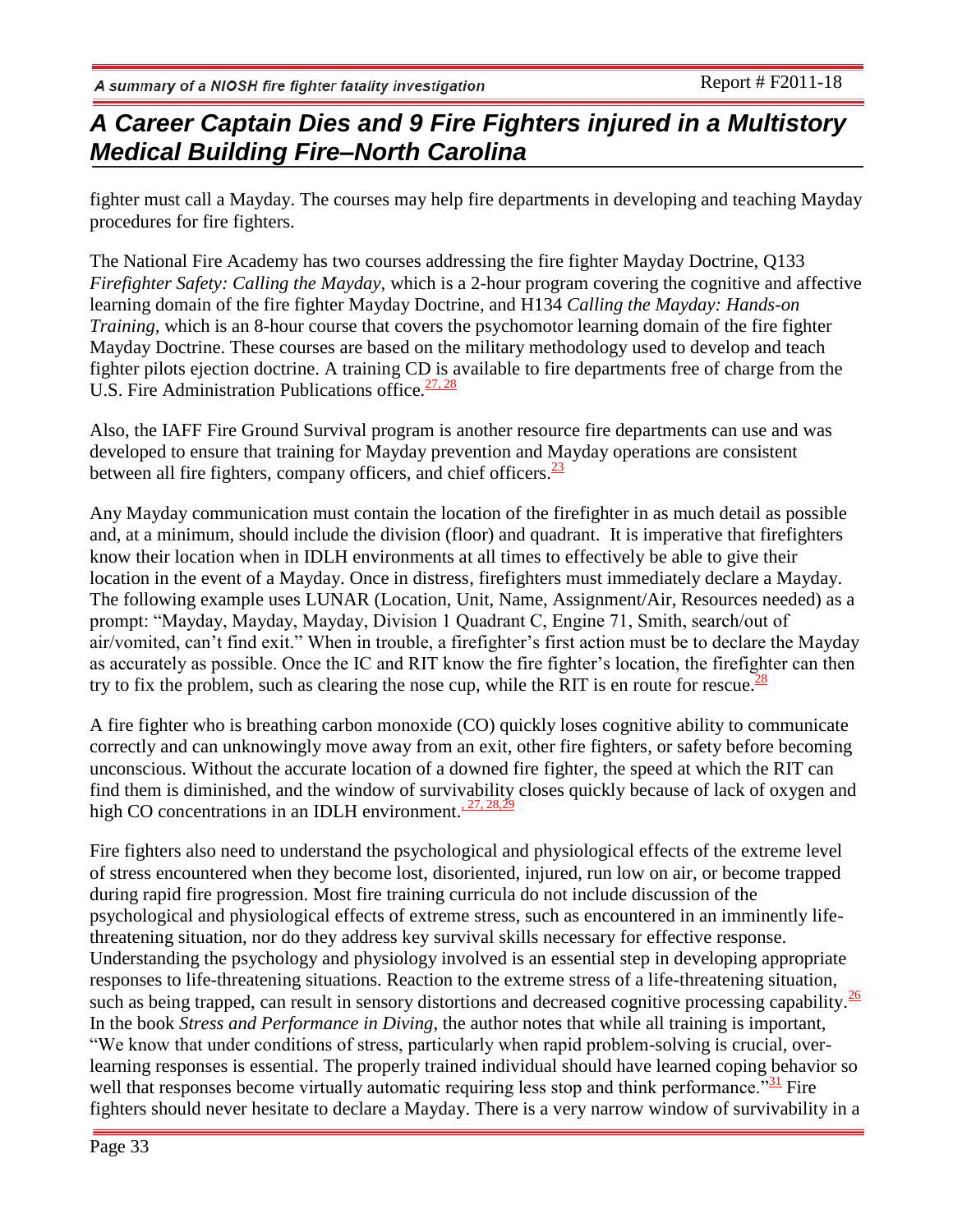# *A Career Captain Dies and 9 Fire Fighters injured in a Multistory Medical Building Fire–North Carolina*

burning, highly toxic building. Any delay declaring a Mayday reduces the chance for a successful rescue. $\frac{30}{2}$  $\frac{30}{2}$  $\frac{30}{2}$ 

In this incident, the victim and his partner were already low on air and their low-air alarms were sounding when they passed the stairwell exit, possibly to check on the progress on the fire-fighting operation. The pair made it to the hallway that was involved in fire and started back to the exit when the victim ran out of air and told his partner they needed to buddy breath. The victim experienced an uncontrolled SCBA emergency and likely vomited in his facepiece and removed his mask. When the victim asked his partner to connect his buddy breather connection, he did not control the release of air and all of the partner's air escaped through the victim's SCBA. The victim told his partner to transmit a Mayday and activate his PASS. A Mayday was transmitted by the victim's partner and the partner removed his SCBA and began looking for an escape path.

### *Recommendation #11: Fire departments should ensure that the incident commander designates a incident safety officer and assistant incident safety officers as necessary.*

Discussion: NFPA 1561 *Standard on Emergency Services Incident Management System*, 2008 edition, states in Paragraph 5.3.1 that "The incident commander shall have overall authority for management of the incident.<sup> $\frac{32}{23}$  $\frac{32}{23}$  $\frac{32}{23}$ </sup> Moreover, NFPA 1561 Paragraph 5.3.2 states, "The incident commander shall ensure that adequate safety measures are in place." $\frac{3}{2}$  With the advent of the Incident Command System, the goal was to ensure that the incident commander was responsible for the safety and welfare of all members and other first responders that were on-scene at an incident.

Based upon the size and complexity (e.g. high-rise fire) of an incident, the incident commander must delegate responsibilities that include safety. The Incident Command System can be expanded to include functions necessary to command and control of the incident. Though the incident commander is still responsible for the safety and welfare of all members and first responders on-scene, this responsibility is delegated to the incident safety officer. $\frac{8}{3}$ 

A fire department should develop response procedures that ensure a pre-designated incident safety officer, independent of the incident commander, responds automatically to pre-designated incidents. Upon arrival at the incident, the designated safety officer should meet with the incident commander to confirm the incident safety officer assignment and be integrated into the personnel accountability system. Upon confirmation, the incident safety officer should obtain the following information:

- Overall situation status and resource status.
- The incident action plan.
- Known hazards and concerns plus the establishment of control zones.
- Status or rapid intervention crews.
- Establishment of the Rehabilitation Group.
- Confirmation of established radio communication channels (Command Channel, Tactical Channels).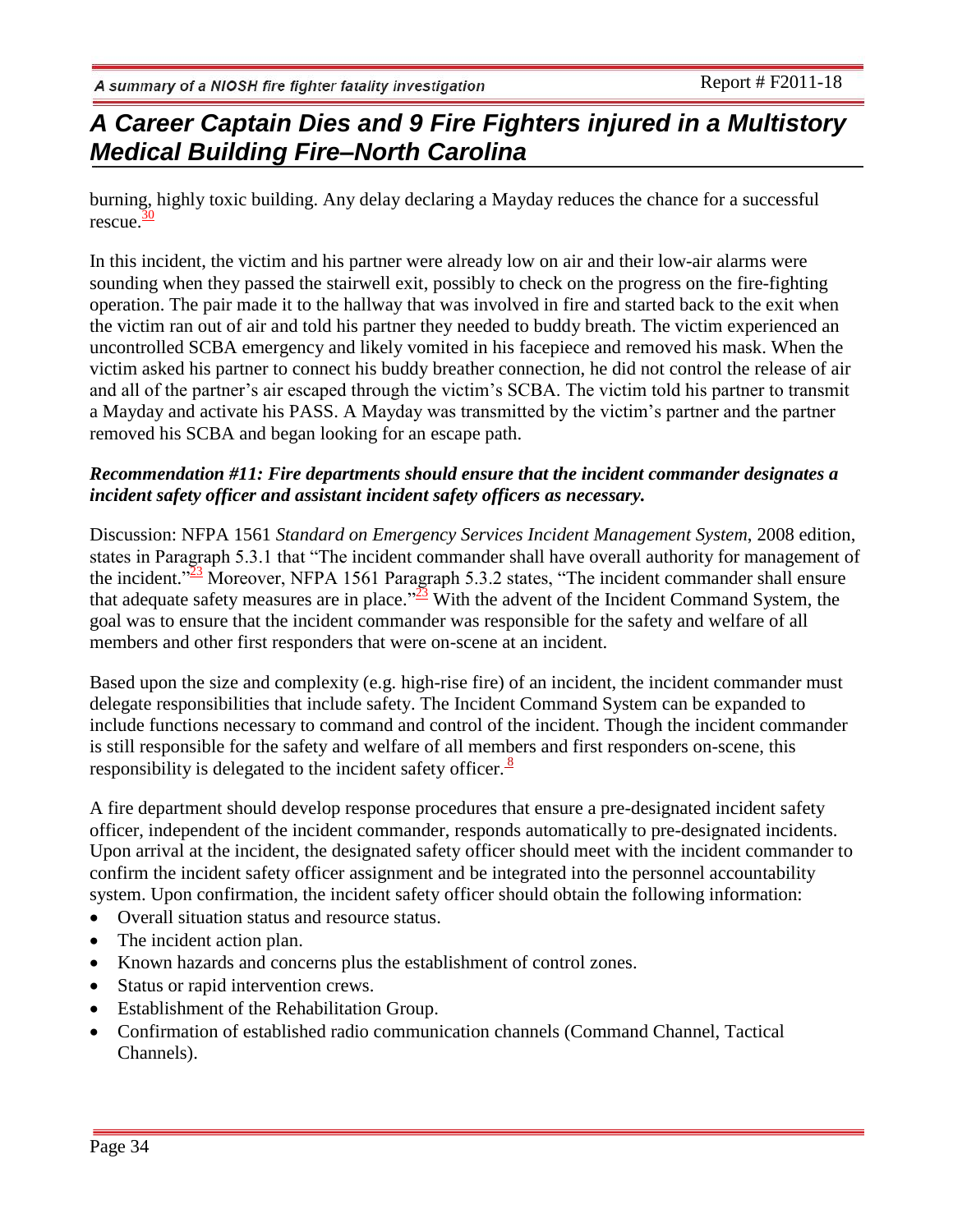Once the information is obtained, the incident safety officer should don the personal protective equipment appropriate for the potential hazards that he/she will be exposed to. Also, the incident safety officer should be identified by a vest or helmet. The incident safety officer should perform a reconnaissance of the incident and began initiating functions of this position.

Based upon the size and complexity of the incident, such as this incident in a high-rise structure, the incident safety officer may request the appointment of assistant incident safety officers.

Types of incidents that might require expansion of the safety officer role include the following:

- Incidents covering a large geographical area (e.g. high-rise structure) that include numerous branches, divisions, or groups.
- Incidents where significant acute or chronic responder health concerns require coordination and input to the Planning section (responsible for accounting for the organizational structure, availability of resources, deployment of resources, and the situation status reports).
- Incidents requiring interface with local, state, federal, or other health and safety representatives.
- Multi-agency incidents where Unified Command is established.
- Incidents where Area Command is established. $\frac{32}{2}$  $\frac{32}{2}$  $\frac{32}{2}$

Assistants to the Incident Safety Officers (AISOs) assigned to sections, branches, divisions, or groups can be addressed according to their area of responsibility. For example, an assistant incident safety officer assigned to "Division 5" can be addressed as "Division 5 Assistant Incident Safety Officer." The assistant incident safety officers assigned to sections, branches, divisions, or groups report to and follow direction from the safety officer in the command staff, but the assistant safety officer works with the supervisory person in the assigned section, branch, division, or group to assure safety conditions are being met. $\frac{7,14,23}{ }$  $\frac{7,14,23}{ }$  $\frac{7,14,23}{ }$ 

At this incident, the department's pre-designated incident safety officer responded to this incident but was deployed to other functions. The functions included deploying fire line tape and assisting the Incident Commander with strategy and tactics plus personnel accountability.

### *Recommendation #12: Fire departments should ensure that staffing levels are maintained and effectively utilized.*

Discussion: The National Fire Protection Association (NFPA) 1710 Standard identifies the minimum resources for an effective fire-fighting force to perform critical tasks. These tasks include establishing water supply, deploying an initial attack line, ventilating, performing search and rescue, and establishing a RIT. NFPA 1710 recommends that the minimum staffing levels for an engine company to perform effective and efficient fire suppression tasks is four, and may not be from the same unit.<sup>[33](http://www.cdc.gov/niosh/fire/reports/face201013.html#ref12)</sup> In addition, a recently released study by the National Institute for Standards and Technology (NIST), *Report on Residential Fireground Field Experiments*, concluded that a three-person crew started and completed a primary search and rescue 25 percent faster than a two-person crew and that four- or fiveperson crews started and completed primary search and rescue 6 percent faster than a three-person  $crew.\overline{\overset{34}{}}$  $crew.\overline{\overset{34}{}}$  $crew.\overline{\overset{34}{}}$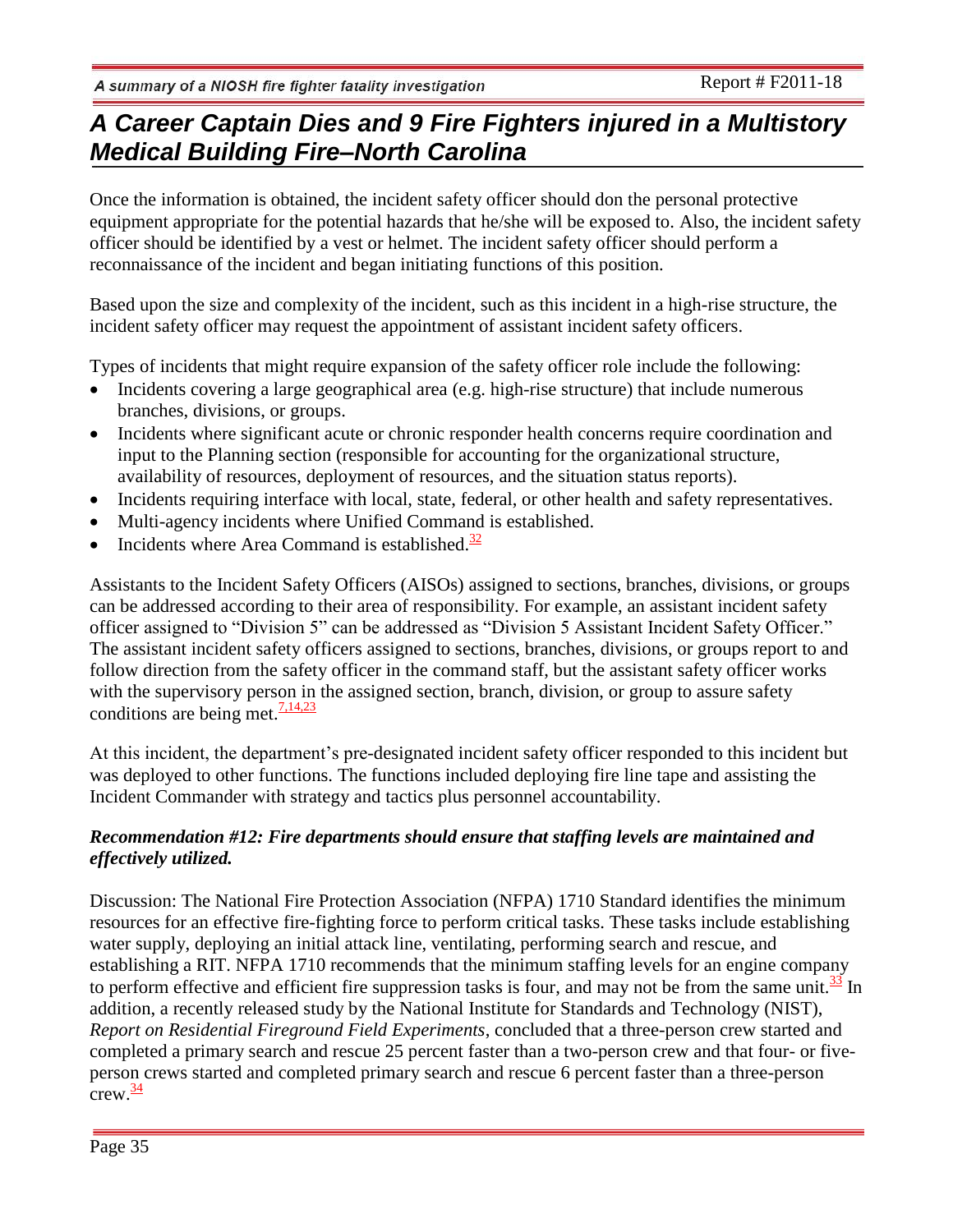Staffing deficits cause tactical difficulties, reduced information flow and may indirectly impact proper command decisions. Staffing levels must be sufficient to perform the critical fireground tasks (which in the case of a commercial structures are more complex) to save life (which includes the fire fighters themselves) and property. It is essential that staffing levels are sufficient to have a dedicated RIT crew at every fireground and that any on-scene assignments will not hamper the RIT team's immediate response to the fire fighter down or Mayday situation.<sup>30,3[1,33](http://www.cdc.gov/niosh/fire/reports/face201013.html#ref9)</sup> The RIT crew, as well as being a dedicated crew, must have specialized rapid intervention equipment dedicated to the priorities of locating the downed fire fighter, determining respiratory needs, supplying air if needed, conducting extraction from the IDLH if possible, and/or protecting trapped fire fighters in place if necessary.  $\frac{34}{3}$  $\frac{34}{3}$  $\frac{34}{3}$  The RIT training should comply with NFPA  $1407.\overline{35}$  $1407.\overline{35}$  $1407.\overline{35}$ 

During this incident, several engines were riding a person short. Several engineers that were not required to staff the pump could have been utilized as a crew member to help stretch the high-rise pack hoselines.

### *Recommendation #13: Fire departments should use thermal imaging cameras (TICs) during the search and fire-fighting operations.*

Discussion: Thermal imaging cameras (TIC) provide a technology with potential to greatly enhance fire fighter safety and improve the ability to perform tasks such as size-up, search and rescue, fire attack, and ventilation.

At a structure fire, the thermal imaging camera may help identify the location of the fire or the extent of fire involvement prior to fire fighters being deployed into a structure. Knowing the location of the fire may help fire fighters determine the best approach to the fire and avoid structural damage in a building that might have otherwise been undetectable.

The TIC provides information that crews making the fire attack would not previously have due to poor visibility and building construction. Using this information, fire fighters can locate the fire more quickly and ensure that the water application is effective. One of the most important aspects of the TIC is the ability to detect a fire that is isolated or hidden within parts of structure. While TICs provide useful information to aid in locating the seat of a fire, they cannot be relied upon to assess the strength or safety of floors and ceilings.<sup>[36](http://www.cdc.gov/niosh/fire/reports/face200911.html#ref27)</sup> TICs should be used in a timely manner, and fire fighters should be properly trained in their use and be aware of their limitations.  $\frac{37-38}{10}$  While the use of a TIC is important, research by Underwriters Laboratories has shown that there are significant limitations in the ability of these devices to detect temperature differences behind structural materials, such as the exterior finish of a building or outside compartment linings (i.e., walls, ceilings, and floors).  $\frac{39}{2}$  $\frac{39}{2}$  $\frac{39}{2}$ 

Of all the operations in which the TIC can improve a fire fighter's efforts, this technology has the most dramatic impact on search and rescue. Fire fighters using thermal imagers can see the room, which enables them to quickly navigate and identify victims. Without a thermal imager, fire fighters search burning buildings by crawling on their hands and knees through blinding smoke to try and locate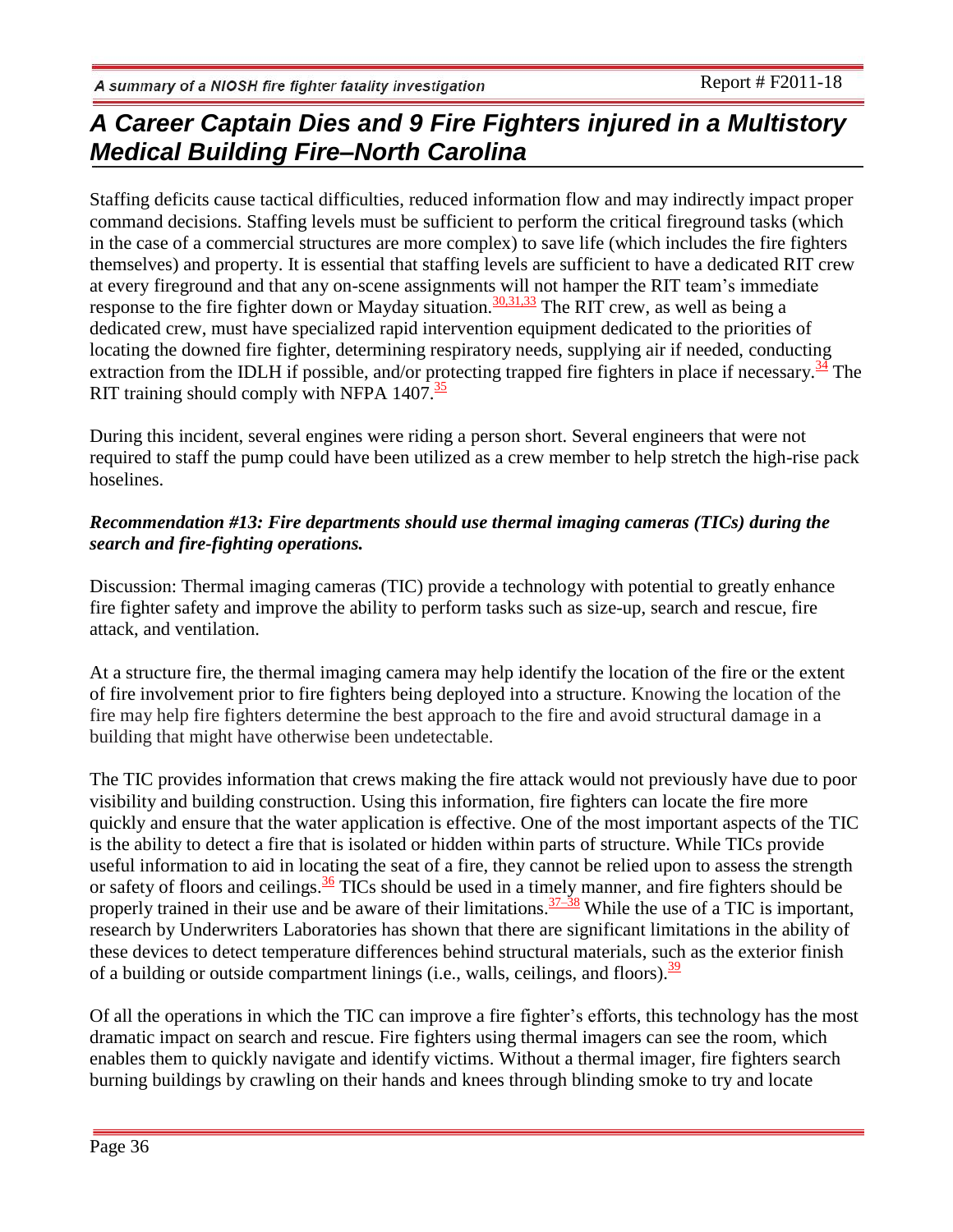possible victims. Thermal imagers can also provide a method for fire fighters to track and locate other fire fighters in limited visibility conditions.

From a ventilation perspective, fire fighters can use the thermal imaging camera to identify areas of heat accumulation, possible ventilation points, and significant building construction features. This helps ensure proper and effective ventilation that successfully removes smoke and heat from a building.

At this incident, the fire department had TICs on all truck companies and the heavy rescue company, but they were not used in the building. Engine companies did not have TICs and were operating in blinding conditions on the fire floor.

### *Recommendation #14: Fire departments should ensure that a respiratory protection plan includes consideration for using larger-volume SCBA cylinders in target areas (e.g., high-rise) that may require longer-duration work times.*

A typical 30-minute (1200L) SCBA may not provide an effective quantity of breathing air for fire fighters working in high-rise buildings or large, complex structures. The 1200L cylinder will last an average firefighter actively engaged in suppression activities about 15–18 minutes.<sup>[16](http://www.cdc.gov/niosh/fire/reports/face200911.html#ref26)</sup> NFPA 1852 *Standard on Selection, Care and Maintenance of Open-Circuit Self-Contained Breathing Apparatus for Emergency Services* A.5.1.5(18)<sup> $\frac{40}{ }$  $\frac{40}{ }$  $\frac{40}{ }$ </sup> states, during extreme exertion, for example, actual service time can be reduced by 50 percent or more. In addition to the degree of user exertion, other conditions that effect the SCBA service time include:

- Physical condition of the fire fighter.
- Emotional conditions, such as fear or excitement that can increase the user's breathing rate.
- Degree of training or experience the user has had with such equipment.
- Whether or not the cylinder is fully charged at the beginning of use.
- Facepiece fit.
- Use in a pressurized tunnel or caisson [at two atmospheres of pressure (29.4 psig), the duration is one-half the duration obtained at one atmosphere].
- Condition of the SCBA
- The SCBA dead space [a volume proportional to the carbon dioxide  $(CO<sub>2</sub>)$  concentration in the inhaled breathing gas. An increase of  $CO<sub>2</sub>$  in the inhalation air leads to increased ventilation and, consequently, shorter service time for a given air supply. Reducing  $CO<sub>2</sub>$  in the inhalation air by using, for example, a well-fitting nose cup has been demonstrated to give longer service time].

Fire departments must ensure that fire fighters have enough air in their SCBA's to complete the mission in their areas. A 30-minute (1200L) SCBA might be sufficient for companies responding to a typical 2- or 3-bedroom suburban residential area, but might not be sufficient for companies responding to high-rise or large complex structures. The fire fighters must have enough air by volume to effectively provide a work period inside an IDLH atmosphere and *still contain enough air volume to exit the IDLH with their reserve air intact*. An assessment can identify areas in a jurisdiction that demand additional breathing due to the type of occupancy or hazard, and companies assigned to those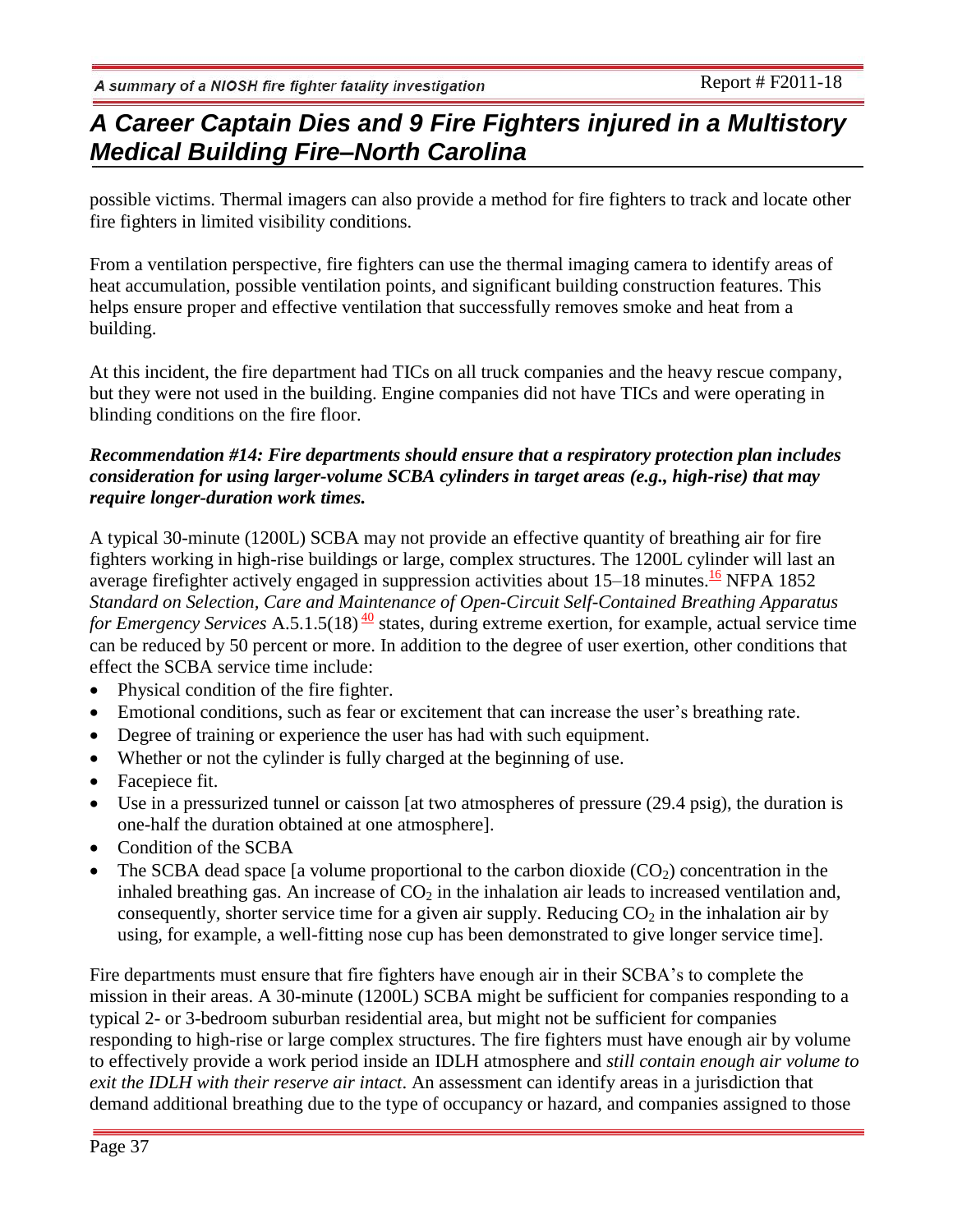areas can be equipped with the larger cylinders. A modern SCBA cylinder is made of significantly lighter materials and contains higher pressure, greater volume, and smaller profile. All SCBA manufacturers are now offering these SCBA cylinders, and some manufacturers are offering higher pressure (5500 psi) SCBA, which reduce the weight and increase the volume over existing SCBA. The IAFF is currently working with a manufacturer to develop a significantly reduced profile SCBA that can also increase the available breathing air ("flat-pack" SCBA).  $\frac{41}{1}$  $\frac{41}{1}$  $\frac{41}{1}$  Currently, many fire departments perform a needs assessment for hazards, such as tunnel rescues, and provide those specialty companies with closed circuit SCBA (re-breathers) to increase the amount of time fire fighters have to complete a mission. The most important part of the needs assessment is to identify the areas of the jurisdiction that need the increased air volumes and then provide the equipment and training to those companies that respond or could be called upon to respond to incidents in those areas. NFPA 1852 *Standard on Selection, Care and Maintenance of Open-Circuit Self-Contained Breathing Apparatus for Emergency*  Services,<sup>[40](http://www.cdc.gov/niosh/fire/reports/face200911.html#ref26)</sup> provides fire departments with basic criteria for evaluation and selecting open-circuit SCBA.

In this incident the fire department provided current edition, certified SCBAs with 4500 psi composite 1200L (30-minute) cylinders to all fire fighters throughout the department. Many fire fighters reported that EOSTIs were sounding inside the high-rise structure in the IDLH atmospheres. Fire departments should ensure that a plan is in place to provide spare cylinders in areas free from an IDLH atmosphere (such as a staging area on the upper floors below the fire) where fire fighters can replenish their air supply in the event of great distances to get to a suitable exit.

### *Additionally,*

### *Recommendation #15: States and municipalities should adopt and enforce regulations for automatic fire sprinkler protection in new buildings and renovated structures.*

Discussion: The International Code Council's International Residential Code and the NFPA 101 *Life Safety Code* require sprinkler protection in all new one- and two-family dwellings and in most other properties. $\frac{42-43}{2}$  Fire development beyond the incipient stage is one of the greatest hazards that fire fighters are exposed to. This exposure and risk to fire fighters can be dramatically reduced when fires are controlled or extinguished by automatic sprinkler systems. NFPA statistics show that most fires in sprinklered buildings are controlled by the activation of one or two sprinkler heads prior to fire department arrival. The presence of automatic fire sprinklers also reduces the exposure risk to fire fighters in rescue situations by allowing the safe egress of building occupants before the fire department arrives on scene. Finally, by controlling fire development, the exposure to hazards such as building collapse and overhaul operations are greatly reduced, if not eliminated.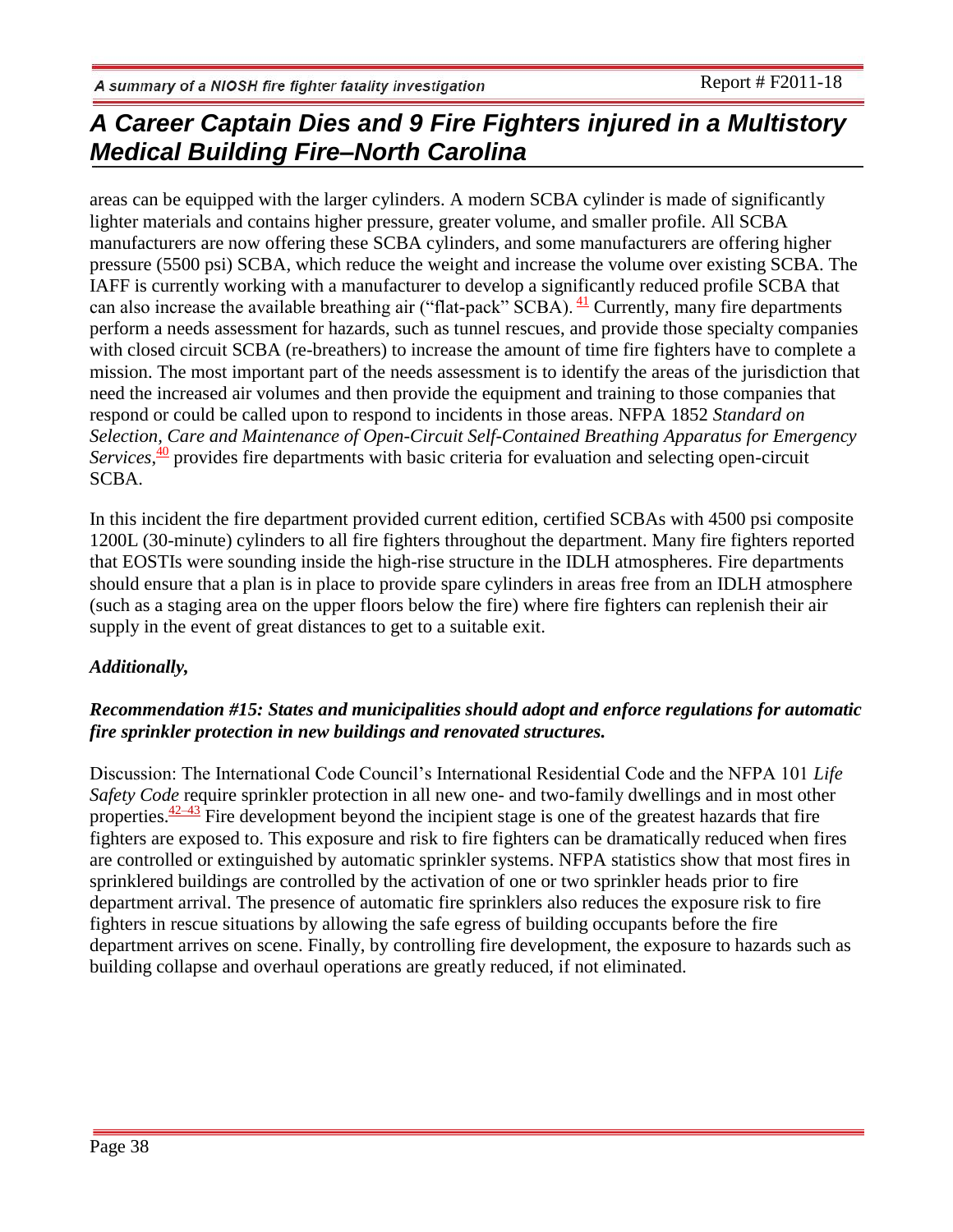## **References**

- 1. NFPA [2007]. NFPA 1582 Standard for medical requirements for fire service personnel. Quincy, MA: National Fire Protection Association.
- 2. NFPA [2008]. NFPA 1001 Standard for fire fighter professional qualifications, Fire Fighter I and Fire Fighter II. Quincy, MA: National Fire Protection Association.
- 3. Weather Underground Inc. [2011]. Weather History <http://www.wunderground.com/history/index.html.>
- 4. ATF [2011]. Agency report #763056-11-0036. Washington, DC: The Bureau of Alcohol, Tobacco, and Firearms.
- 5. USFA [1996]. Special report: operational considerations for high-rise firefighting. Emmitsburg, MD: Federal Emergency Management Agency, United States Fire Administration [http://www.usfa.fema.gov/downloads/pdf/publications/tr-082.pdf.](http://www.usfa.fema.gov/downloads/pdf/publications/tr-082.pdf)
- 6. Los Angeles Fire Department [2007]. Los Angeles Fire Department high-rise manual, 2007 ed. Los Angeles, CA: Los Angeles Fire Department.
- 7. National Incident Management System Consortium [2008]. Incident Command System (ICS) Model Procedures Guide for Incidents Involving Structural Fire Fighting, High-Rise, Multi-Casualty, Highway, and Managing Large-Scale Incidents Using NIMS ICS, Book 1. Fire Protection Publications, Oklahoma State University.
- 8. NFPA [2007]. NFPA 1500 Standard on Fire Department Occupational Safety and Health Program, 2007 ed. Quincy, MA: National Fire Protection Association.
- 9. National Fire Academy [2005]. Advanced Safety Operations and Management. Emmitsburg, MD: Federal Emergency Management Agency, United States Fire Administration. 8. National Fire Academy [2004]. Incident safety officer (ISO), 2004 ed. Emmitsburg, MD: Federal Emergency Management Agency, United States Fire Administration.
- 10. National Fire Academy [2006]. ICS 300: Intermediate ICS for expanding incidents for operational first responders (H465), 2006 ed. Emmitsburg, MD: Federal Emergency Management Agency, United States Fire Administration.
- 11. Norman J [2005]. Fire officer's handbook, 3<sup>rd</sup> ed. Tulsa, OK: Penn Well Corporation, Fire Engineering.
- 12. NFPA [2006]. NFPA 92A. Standard for Smoke-Control Systems Utilizing Barriers and Pressure Differences.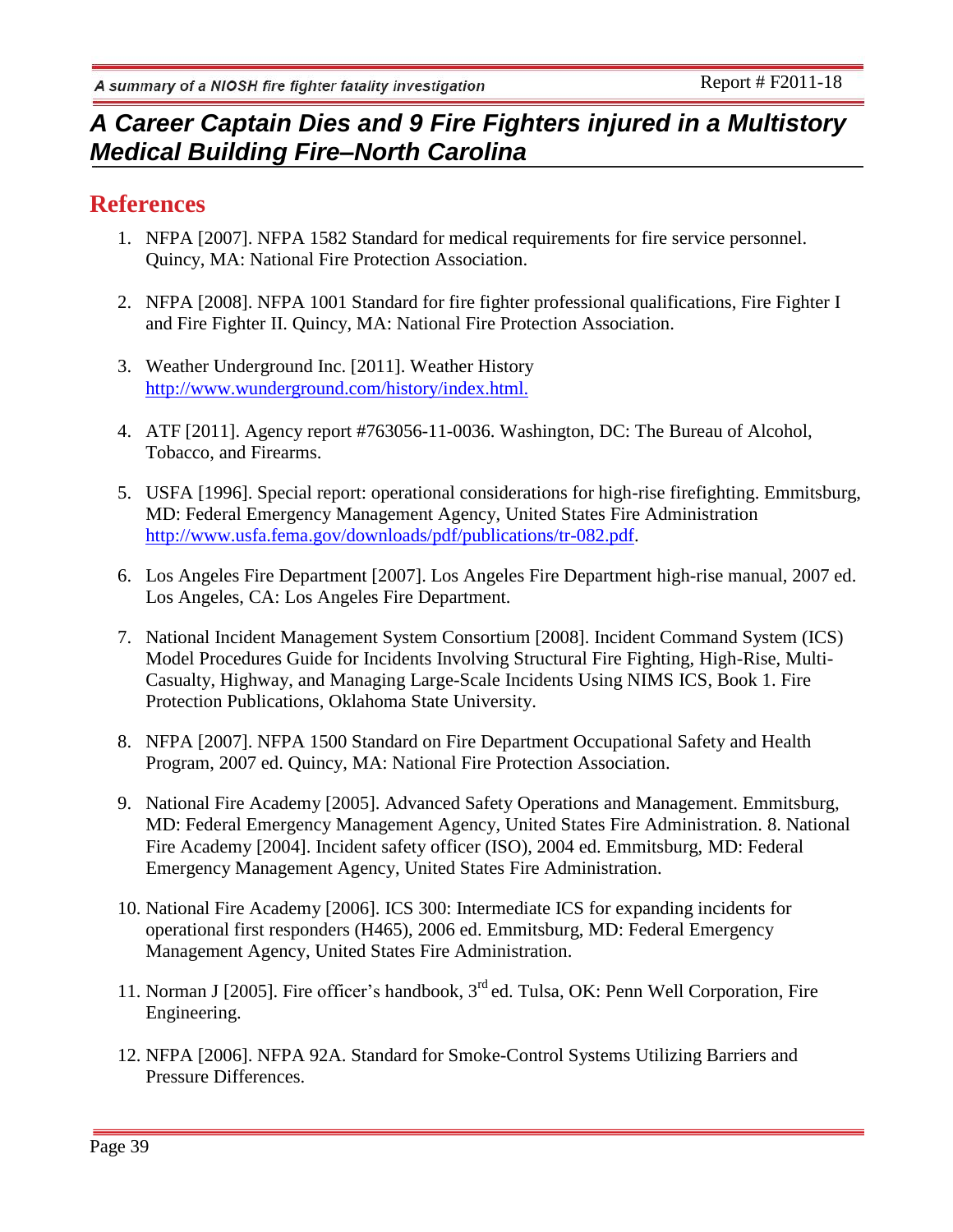- 13. NIST [2007]. NISTR 7412. Evaluating Positive Pressure Ventilation In Large Structures: High-Rise Pressure Experiments.
- 14. FIRESCOPE [2007]. Field operations guide, 2007 ed. Riverside, CA. FIRESCOPE. ICS 420-1
- 15. FIRESCOPE [2007]. High-rise structure fire operational system description. Riverside, CA: FIRESCOPE, ICS-HR-120-1.
- 16. Gagliano M, Phillips C, Jose P, Bernocco S [2008]. Air management for the Fire Service. Tulsa, OK: Penn Well Corporation, Fire Engineering.
- 17. NFPA [2006]. NFPA 1404 Standard for fire service respiratory protection training. Quincy, MA: National Fire Protection Association.
- 18. Purser, David A., Assessment of Hazards to Occupants from Smoke, Toxic Gases, and Heat. "The SFPE Handbook of Fire Protection Engineering, Fourth Edition" 2008.
- 19. Bureau of Alcohol, Tobacco, Firearms and Explosives. Subject: Acute Carbon Monoxide Exposure Research. February 16, 2012.
- 20. NIOSH [2011]. Career fire fighter dies while conducting a search in a residential house fire– Kansas. Morgantown, WV: U.S. Department of Health and Human Services, Centers for Disease Control and Prevention, National Institute for Occupational Safety and Health, Fatality Assessment and Control Evaluation (FACE) Report F2010-13 [http://www.cdc.gov/niosh/fire/reports/face201013.html.](http://www.cdc.gov/niosh/fire/reports/face201013.html)
- 21. NFPA [2007]. NFPA 1981 Standard on open-circuit self-contained breathing apparatus for emergency services. Quincy, MA: National Fire Protection Association.
- 22. Ciarrocca M, Harms T [2011]. Help on the scene. Fire Rescue Magazine *29*(2):40–48.
- 23. NFPA [2008]. NFPA 1561 Standard on emergency services incident management system, 2008 ed. Quincy, MA: National Fire Protection Association.
- 24. Sendelbach TE [2004]. Managing the fireground Mayday: the critical link to firefighter survival [http://www.firehouse.com/article/10541890/managing-the-fireground-mayday\]](http://www.firehouse.com/article/10541890/managing-the-fireground-mayday). Date accessed: March, 2012.
- 25. IAFF [no date]. IAFF Fire Ground Survival Program. Washington, DC: International Association of Fire Fighters [http://www.iaff.org/HS/FGS/FGSIndex.htm]. Date accessed: March 2012.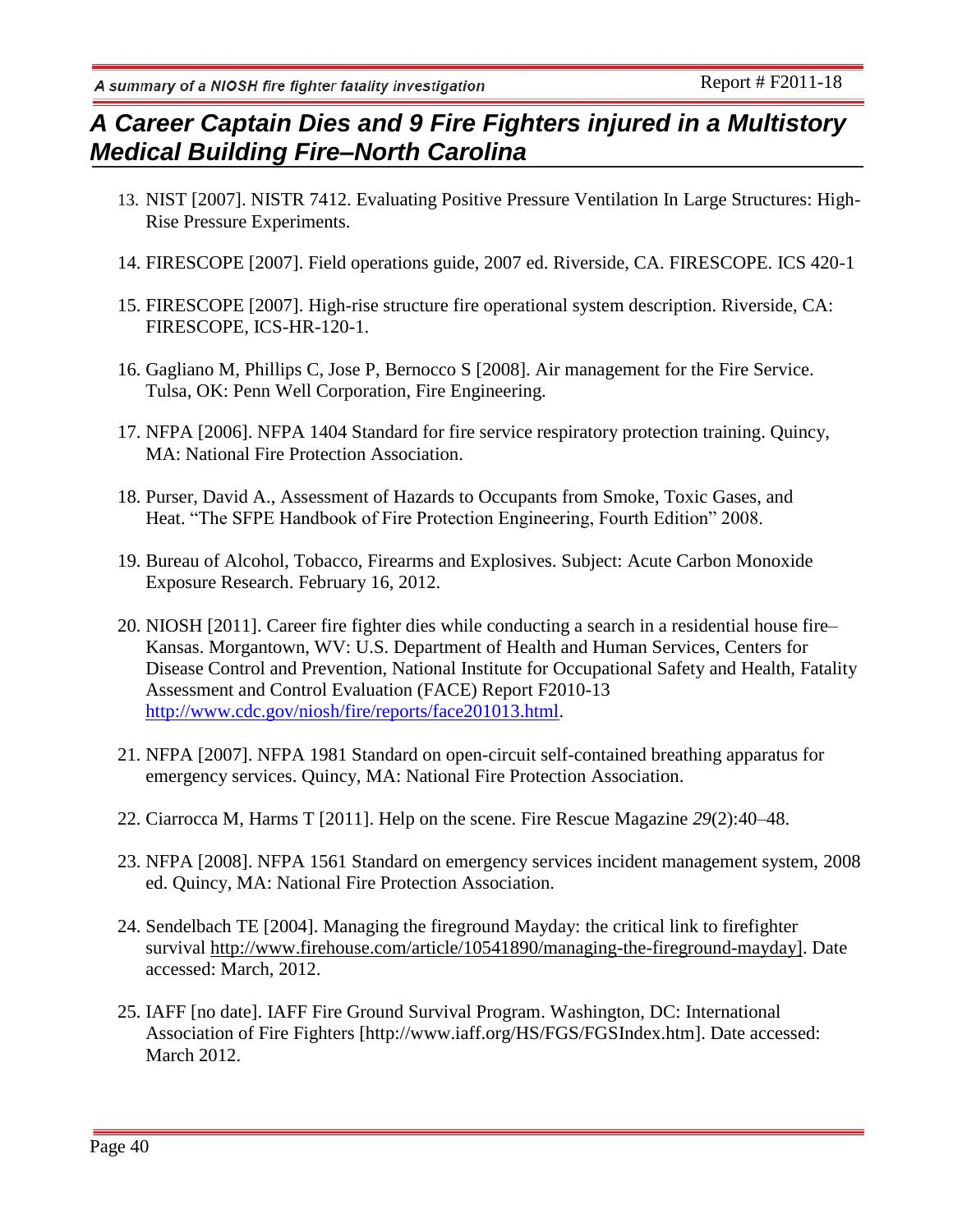# *A Career Captain Dies and 9 Fire Fighters injured in a Multistory Medical Building Fire–North Carolina*

- 26. Grossman D, Christensen L [2008)]. On combat: the psychology and physiology of deadly conflict in war and peace, 3<sup>rd</sup> ed. Millstadt, IL: Warrior Science Publications.
- 27. Clark BA [2005]. "Strategy and Tactics" 500 Mayday called in rookie school [http://www.firehouse.com/article/10498807/500-maydays-called-in-rookie-school.](http://www.firehouse.com/article/10498807/500-maydays-called-in-rookie-school)
- 28. U.S. Fire Administration [2006]. Mayday CD Q133 Firefighter safety: calling the Mayday and H134 Calling the Mayday: hands on training. Emmitsburg, MD: U.S. Department of Homeland Security, U.S. Fire Administration, National Fire Academy.
- 29. Clark BA [2008]. Leadership on the line: firefighter Mayday doctrine—where are we now? Radio@Firehouse.com [http://www.firehouse.com/podcast/leadership-line/leadership-line](http://www.firehouse.com/podcast/leadership-line/leadership-line-firefighter-mayday-doctrine-where-are-we-now)[firefighter-mayday-doctrine-where-are-we-now.](http://www.firehouse.com/podcast/leadership-line/leadership-line-firefighter-mayday-doctrine-where-are-we-now)
- 30. IAFC Safety, Health, and Survival Section [2010]. Rules of engagement of structural firefighting [http://www.iafcsafety.org/image/ROE\_Poster.pdf. Date Accessed: March 2012.
- 31. Bachrach A, Egstrom G [1987]. Stress and performance in diving. San Pedro, CA: Best Publishing.
- 32. NFPA [2008]. NFPA 1521 Standard for fire department safety officer. Quincy, MA: National Fire Protection Association.
- 33. NFPA [2010]. NFPA 1710 Standard for the organization and deployment of fire suppression operations, emergency medical operations, and special operations to the public by career fire departments. Quincy, MA: National Fire Protection Association.
- 34. NIST [2010]. Report on residential fireground field experiments. NIST Technical Note 1661, April http://www.nist.gov/el/fire\_research/upload/Report-on-Residential-Fireground-Field-Experiments.pdf. Date accessed: November 2011.
- 35. NFPA [2010]. NFPA 1407: Standard for training fire service rapid intervention crews. Quincy, MA: National Fire Protection Association.
- 36. Klaene BJ, Sanders RE[2000]. Structural fire fighting. Quincy, MA: National Fire Protection Association.
- 37. NIOSH [2009]. Workplace Solutions: Preventing deaths and injuries of fire fighters working above fire-damaged floors. Cincinnati, OH: U.S. Department of Health and Human Services, Centers for Disease Control and Prevention, National Institute for Occupational Safety and Health, DHHS (NIOSH) Publication No. 2009-114 [http://www.cdc.gov/niosh/docs/wp](http://www.cdc.gov/niosh/docs/wp-solutions/2009-114/default.html)[solutions/2009-114/default.html.](http://www.cdc.gov/niosh/docs/wp-solutions/2009-114/default.html)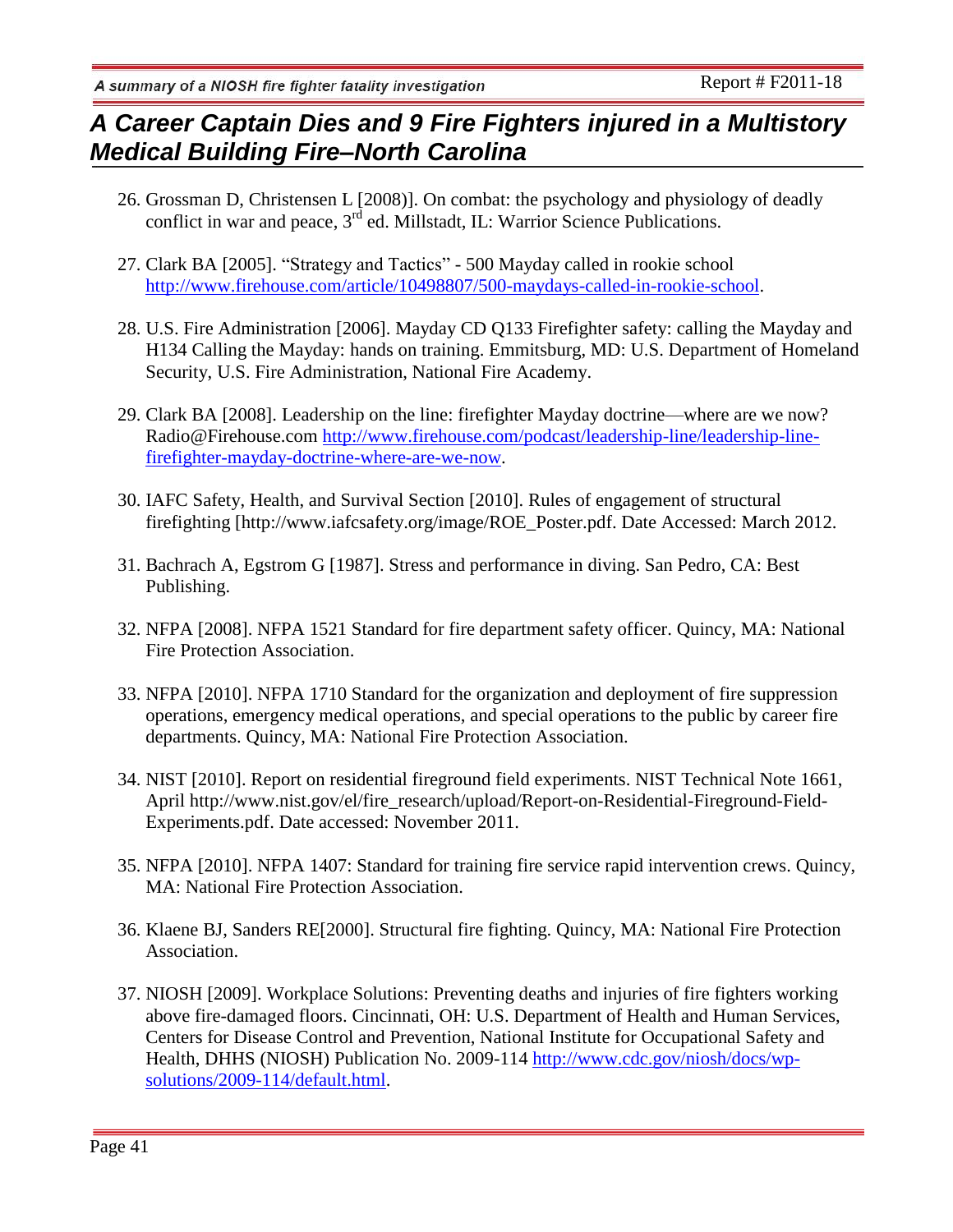- 38. Corbin DE [2000]. Seeing is believing. Occup Saf Health *69*(8):60–67.
- 39. Underwriters Laboratories [2009]. Structural stability of engineered lumber in fire conditions http://www.ul.com/global/eng/pages/offerings/industries/buildingmaterials/fire/courses/structur al/. Date accessed: February 17, 2010.
- 40. NFPA [2008]. NFPA 1852 Standard on selection, care and maintenance of open-circuit selfcontained breathing apparatus for emergency services. Quincy, MA: National Fire Protection Association.
- 41. IAFF [2010]. News Release, IAFF and DHS select MSA to build next-generation SCBA prototype [http://www.iaff.org/Comm/PDFs/SCBA.pdf.](http://www.iaff.org/Comm/PDFs/SCBA.pdf) Date accessed: November 30, 2011.
- 42. International Code Council [2009]. International residential code for one and two-family dwellings. Washington, DC: International Code Council.
- 43. NFPA [2010]. NFPA 101 Life safety code. Quincy, MA: National Fire Protection Association.

## **Investigator Information**

This incident was investigated by Matt E. Bowyer, General Engineer, Stephen Miles, Safety and Occupational Health Specialist, and Murrey Loflin, Investigator, with the Fire Fighter Fatality Investigation and Prevention Program, Surveillance and Field Investigations Branch, Division of Safety Research, NIOSH located in Morgantown, WV. An expert technical review was provided by Robert D. Neamy, Deputy Chief (Retired), Los Angeles Department. A technical review was also provided by the National Fire Protection Association, Public Fire Protection Division.

# **Additional Information Sources**

The Occupational Safety and Health Administration published a document in 2006 entitled: "Fire Service Features of Buildings and Fire Protection Systems", which contains chapters on standpipe systems and FDCs, among others. The link to the electronic version of manual is here: [http://www.osha.gov/Publications/fire\\_features3256.pdf](http://www.osha.gov/Publications/fire_features3256.pdf)

NFPA 5000: *Building Construction and Safety Code*, 2012, defines a high-rise as buildings 75 feet or greater in height measured from the lowest level of fire department vehicle access to the floor of the highest occupiable story.

## **Disclaimer**

Mention of any company or product does not constitute endorsement by the National Institute for Occupational Safety and Health (NIOSH). In addition, citations to Web sites external to NIOSH do not constitute NIOSH endorsement of the sponsoring organizations or their programs or products. Furthermore, NIOSH is not responsible for the content of these Web sites.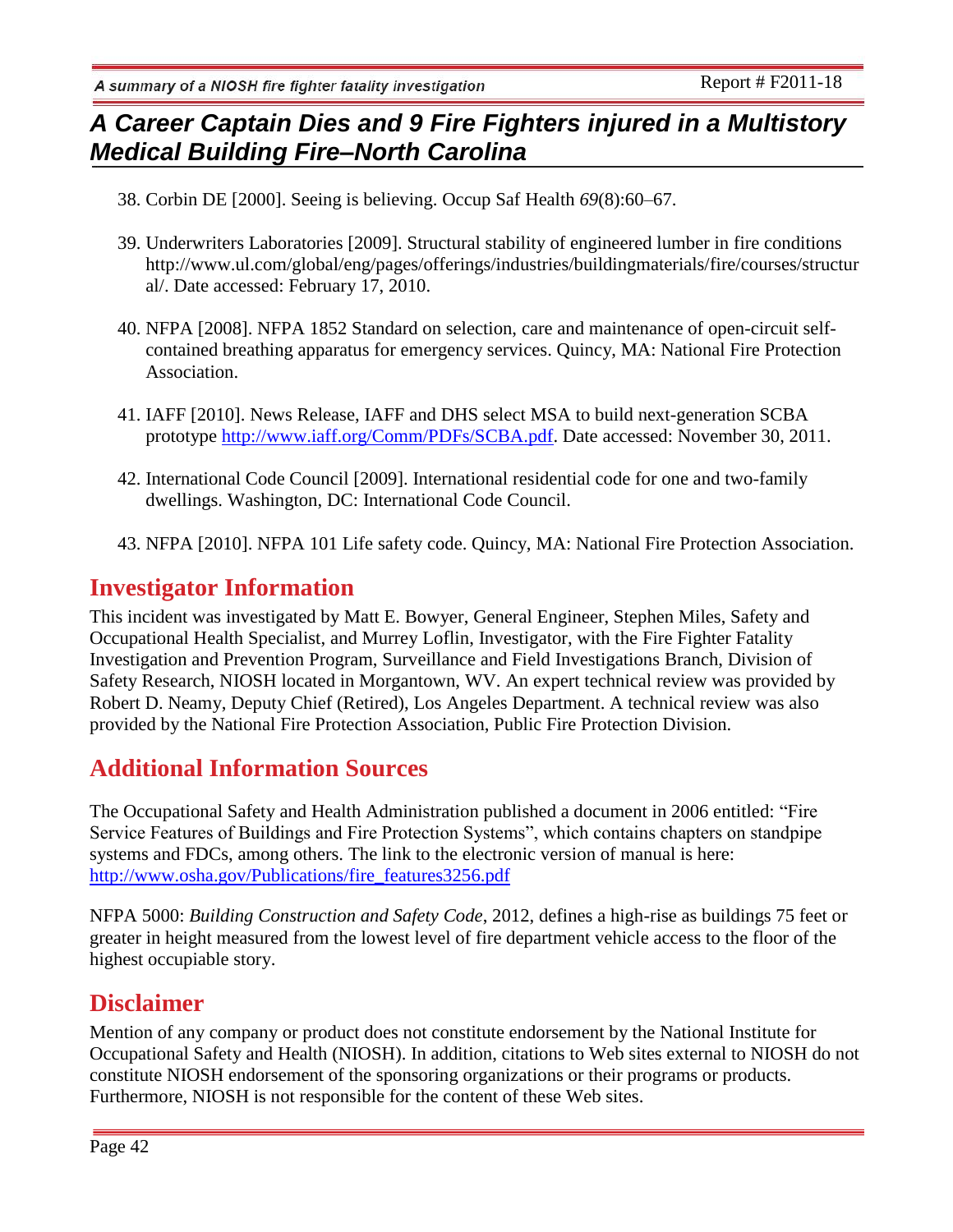# **APPENDIX 1**

**Status Investigation Report of Two Self-Contained Breathing Apparatus Submitted By the NIOSH Division of Safety Research (DSR) for the North Carolina Fire Department NIOSH Task Number 17985**

### **Background**

As part of the National Institute for Occupational Safety and Health (NIOSH) Fire Fighter Fatality Investigation and Prevention Program, the Technology Evaluation Branch agreed to examine and evaluate two SCBA units identified as Scott Health and Safety model AirPak 4.5, 4500 psig, 30 minute, self-contained breathing apparatus (SCBA).

This SCBA status investigation was assigned NIOSH Task Number 17985. The NIOSH Division of Safety Research (DSR) was advised that NIOSH/NPPTL/TEB would provide a written report of the inspections and any applicable test results.

The SCBA units, contained within corrugated cardboard boxes, were delivered to the NIOSH facility in Bruceton, Pennsylvania, on August 19, 2011. After their arrival, the packages were taken to building 20 and stored under lock until the time of the evaluations.

### **SCBA Inspection**

The packages were opened in the General Respirator Inspection Area (building 20) on November 15 and November 17, 2011, and a complete visual inspection of the units was conducted by Tom Pouchot, General Engineer, NPPTL. These SCBA units were examined, component by component, in the condition received to determine the conformance of each unit to the NIOSH approved configuration. The visual inspection process was documented photographically.

The SCBA identified with the marking of RS3 fire fighter was labeled by NPPTL as SCBA Unit #1. The SCBA identified as the victim's was labeled by NPPTL as SCBA Unit #2. The units were identified as the Scott Health and Safety Company model AirPak 4.5, 30-minute, 4500 psig unit, NIOSH approval number for Unit #1 TC-13F-0076CBRN and Unit #2 was TC-13F-0076. Once the visual inspections were completed, the SCBA units were repackaged and placed back in Building 20 under lock.

The complete SCBA inspections are summarized in Appendix I. *The condition of each major component of the SCBA that were photographed with a digital camera is contained in Appendix III of full report.* It was judged that both units could be safely pressurized and tested. Unit #2 was tested using a substitute cylinder and facepiece from Unit #1. The substitute cylinder and facepiece were used on Unit #2 for all the NIOSH and NFPA tests that were performed.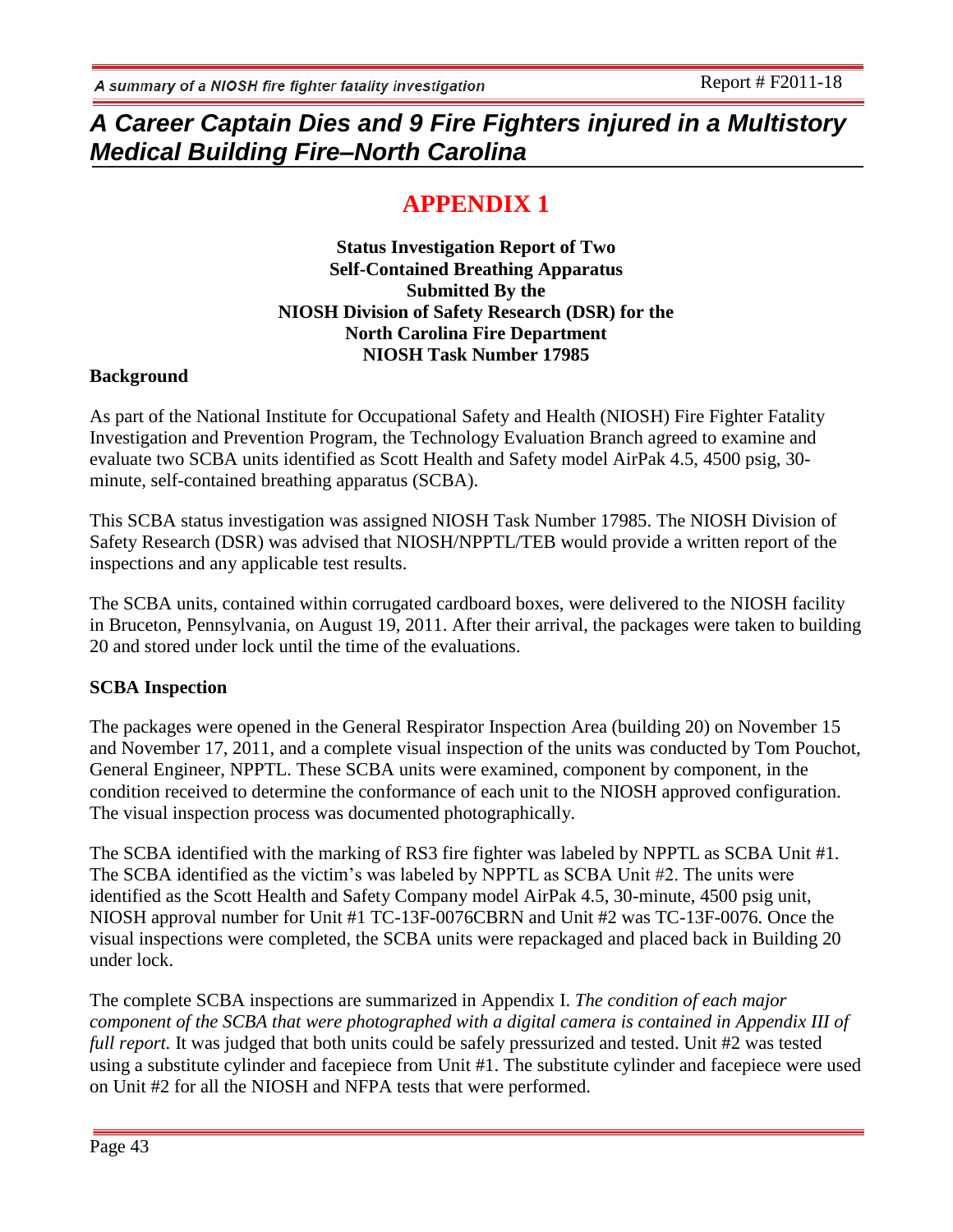## **SCBA Testing**

The purpose of the testing was to determine the conformance of each SCBA to the approval performance requirements of Title 42, *Code of Federal Regulations*, Part 84 (42 CFR 84). Further testing was conducted to provide an indication of the conformance of each SCBA to the National Fire Protection Association (NFPA) Air Flow Performance requirements of NFPA 1981, *Standard on Open-Circuit Self-Contained Breathing Apparatus for the Fire Service*, 1997 Edition.

**NIOSH SCBA Certification Tests** (in accordance with the performance requirements of 42 CFR 84):

- 1. Positive Pressure Test  $\lceil \frac{8}{9} \cdot 84.70(a)(2)(ii) \rceil$
- 2. Rated Service Time Test (duration) [§ 84.95]
- 3. Static Pressure Test [§ 84.91(d)]
- 4. Gas Flow Test [§ 84.93]
- 5. Exhalation Resistance Test [§ 84.91(c)]
- 6. Remaining Service Life Indicator Test (low-air alarm) [§ 84.83(f)] National Fire Protection Association (NFPA) Tests (in accordance with NFPA 1981, 1997 Edition)
- 7. Air Flow Performance Test [Chapter 5, 5-1.1]

Units #1 and #2 were tested on December 1 and 15, 2011. Unit #2 utilized a substitute cylinder and facepiece from Unit #1.

Appendix II contains the complete NIOSH and NFPA test reports for each of the SCBA. Tables One and Two summarize the NIOSH and NFPA test results.

### **Summary and Conclusions**

Two SCBA units from the North Carolina Fire Department were submitted to NIOSH NPPTL by the NIOSH Division of Safety Research for evaluation. The SCBA units were delivered to NIOSH on August 19, 2011, and inspected on November 15 and 17, 2011. The units were identified as Scott Health and Safety model AirPak 4.5, 4500 psig, 30-minute, SCBA units (NIOSH approval numbers TC-13F-0076CBRN and TC-13F-0076). The units suffered minimal damage; exhibited other signs of wear and tear; and the units were covered lightly with general dirt, grime, and foreign particulate material. The cylinder valves as received, Unit #1 was in the closed position and Unit #2 was in the closed position. The cylinder gauges read approximately 0 psig. The cylinder valve hand wheel could be turned on Unit #1 but could not be turned on Unit #2. The regulator and facepiece mating and sealing areas on the units were relatively clean and there was extensive debris on the inside of the Unit #2 facepiece. The rubber faceseals on the units were in good condition. The harness webbing on the units was in good condition with no fraying or tears, but the webbing was slightly dirty. The PASS device on the Unit #1 functioned, but the PASS device on Unit #2 did not function. New batteries were installed on Unit #2 and the PASS device did function. The NFPA approval labels on the units were present and readable. Visibility through the lens of the unit facepieces was fair to good as the lenses had some scratches and a slight amount of foreign material present.